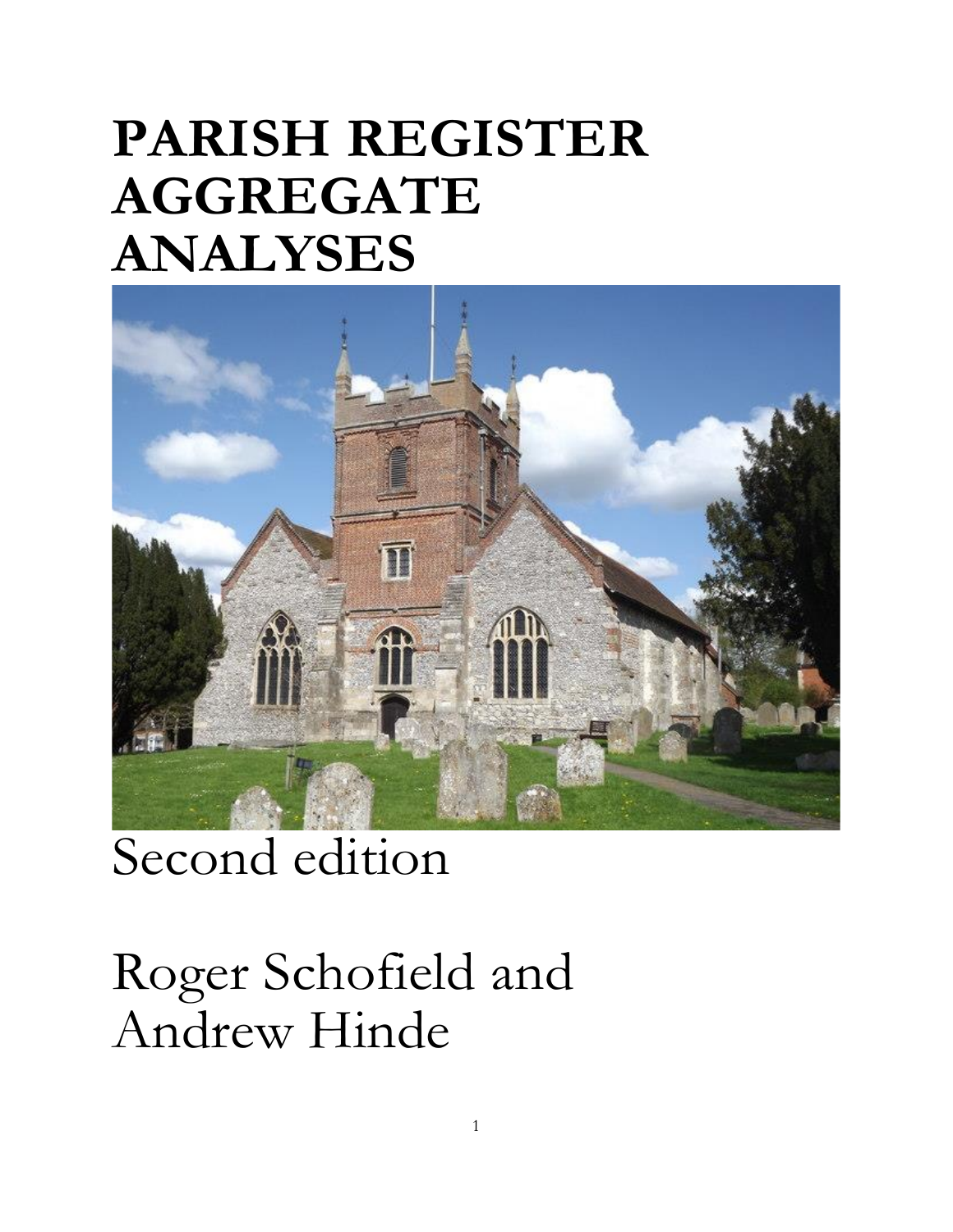The copyright of this publication is vested in the Local Population Studies Society.

© Local Population Studies, 1998 and 2020 Registered charity number 273621

Second printing, 2001 Third printing, 2003 Fourth printing with minor corrections, 2007 Fifth printing, 2012

Second edition 2020

ISBN-10 0-9503951-8-8 ISBN-13 978-0-9503951-8-0

Hard copies of this and all other Local Population Studies Society publications are available from:

Local Population Studies Editorial Office 8 Anstey Mill Lane Alton Hampshire GU34 2QP United Kingdom of Great Britain and Northern Ireland

The cover illustration is the parish church of All Saints, Odiham, Hampshire. Photograph © by Colin Smith, licensed for re-use under Creative Commons Licence CC-BY-SA/2.0.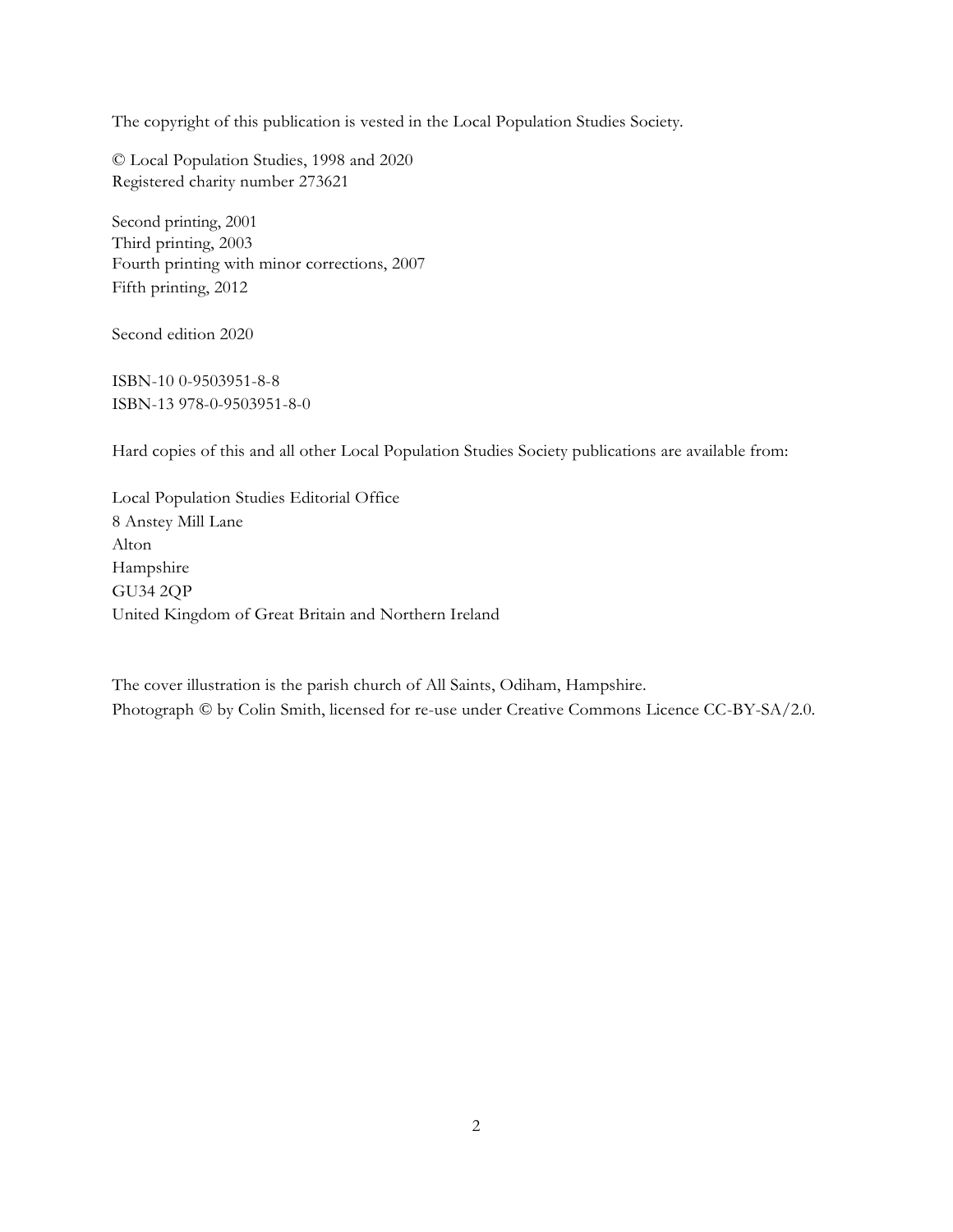## **PARISH REGISTER AGGREGATE ANALYSES: the Population History of England database and introductory guide**

**Roger Schofield and Andrew Hinde**

**June 2020**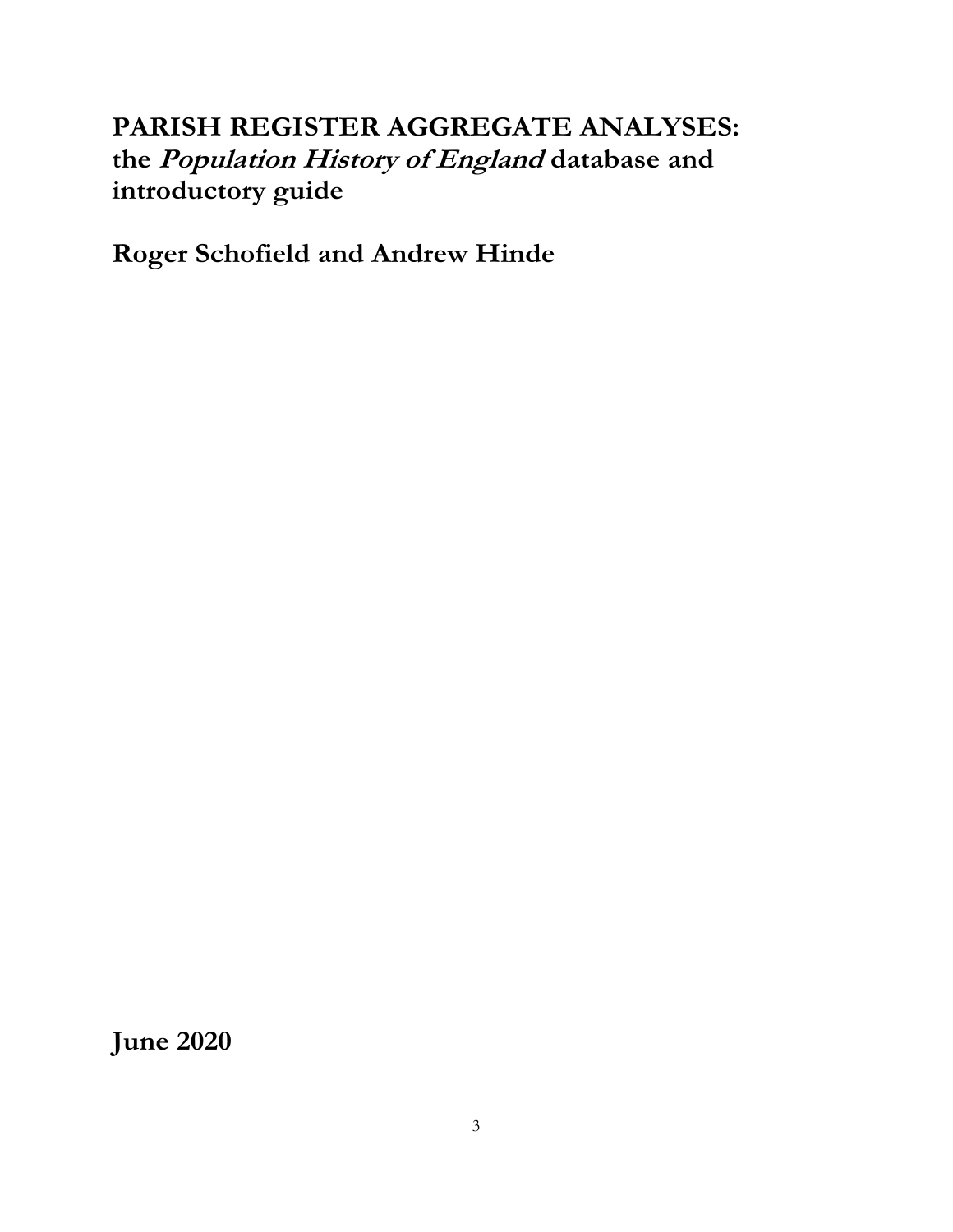## **CONTENTS**

| Introduction to the second edition                                                         | 6  |
|--------------------------------------------------------------------------------------------|----|
| The data                                                                                   | 7  |
| The quality of the data                                                                    | 11 |
| How the data can be used: seasonality                                                      | 13 |
| How the data can be used: fluctuations in the series of baptisms, marriages<br>and burials | 14 |
| How the data can be used: crisis mortality                                                 | 16 |
| How the data can be used: long-run population trends                                       | 18 |
| <b>APPENDIX</b>                                                                            | 24 |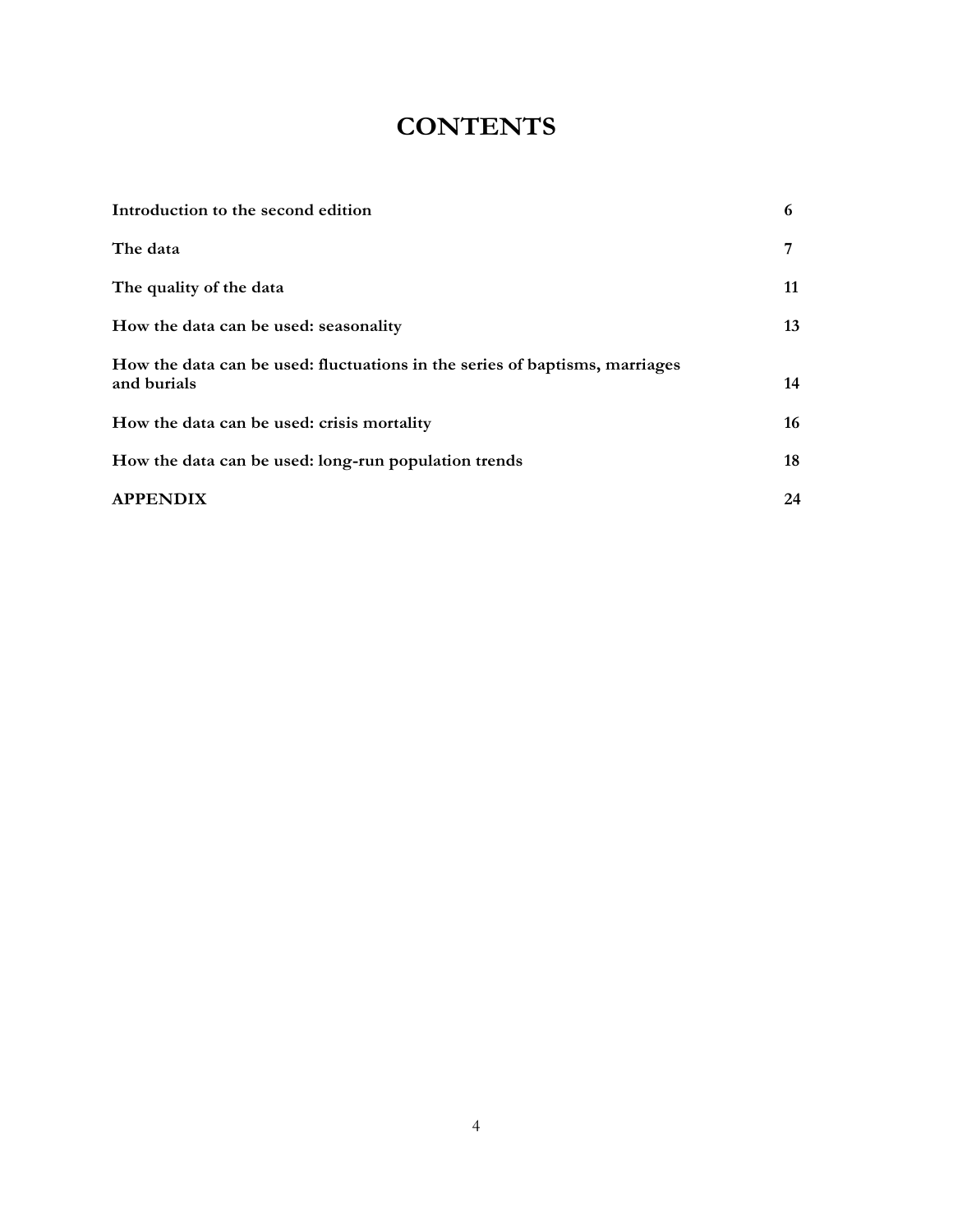### **List of tables**

| Parish characteristics in data base                             | 10. |
|-----------------------------------------------------------------|-----|
| Alphabetical list of parishes showing their populations in 1811 | 25  |
| List of parishes ordered by county                              | 34  |
|                                                                 |     |

## **List of figures**

| Figure 1<br>Geographical distribution of the aggregative analysis parishes | 24 |
|----------------------------------------------------------------------------|----|
|----------------------------------------------------------------------------|----|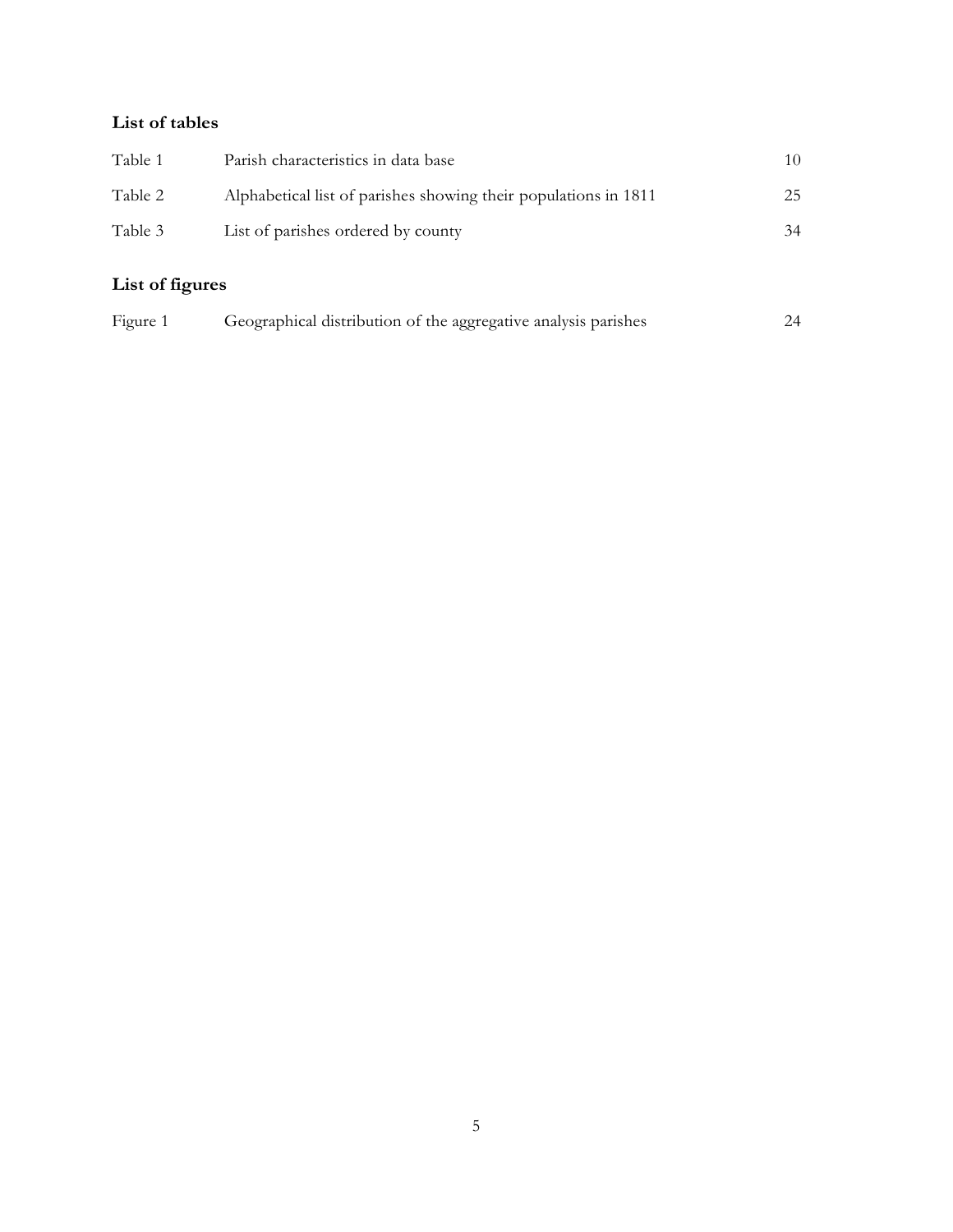## **Parish Register Aggregate Analyses**

## **the Population History of England database and introductory guide**

Roger Schofield second edition updated by Andrew Hinde

#### **Introduction to the second edition**

It is more than 20 years since the first edition of this work was published.<sup>1</sup> At that time it was designed to accompany a CD-ROM containing the data on counts of baptisms, marriages and burials assembled by local population historians for 404 English parishes and used by E.A. Wrigley and R.S. Schofield in *The Population History of England, 1541-1871: a Reconstruction*. <sup>2</sup> This CD-ROM was distributed by the Local Population Studies Society (LPSS), who had been in receipt of a bequest for the purpose. Since then, digital technology has moved on and CD-ROMs are going the way of the fax machine. LPSS decided in 2018 to switch to electronic distribution of the data. At the same time, it was recognized that during the last few decades, data for many parish registers that were not among the 404 analysed by Wrigley and Schofield have been transcribed and rendered machine readable. The switch to electronic distribution, especially if this could be achieved by allowing anyone to download the data from a web site, offered the possibility of augmenting the *Population History of England* database with data for additional parishes, provided that the quality of these registers was of a sufficiently high standard.

Accordingly, in 2019 a project was set in train by LPSS with three objectives in mind:

(1) to make the original *Population History of England* database available through a dedicated web site to both LPSS members and the general public;

(2) to prepare a second edition of the guide which accompanied the original data, *Parish Register Aggregate Analyses*, and to make this available electronically;

(3) gradually to augment the database with data for additional parishes but in the same format as for the parishes the original *Population History of England* database, provided that the quality of the data for the additional parishes could be assured.

This document marks the realization of the second of these objectives.

The data in the *Population History of England* database are monthly frequencies of baptisms, burials and marriages recorded in the registers of 404 English parishes which, when aggregated, formed the basis of a reconstruction of English population history from the sixteenth to the nineteenth century that was described in *The Population History of England, 1541-1871: a Reconstruction*. 3

<sup>1</sup> R. Schofield, *Parish Register Aggregate Analyses: the* Population History of England *Database and Introductory Guide* (Colchester, 1998).

<sup>2</sup> E.A. Wrigley and R.S. Schofield, *The Population History of England, 1541-1871: a Reconstruction* (London, 1981).

<sup>3</sup> Wrigley and Schofield, *Population History of England.* Later, Wrigley and Schofield, together with Ros Davies and Jim Oeppen of the Cambridge Group for the History of Population and Social Structure, published a second book which took a different method of analysis, family reconstitution, and applied it to a very much smaller set of 26 parishes, to derive some detailed demographic characteristics, such as age at marriage, age-specific marital fertility, and the chance of dying when an infant or an adult (E.A. Wrigley, R.S. Schofield, R.S. Davies and J.E. Oeppen, *English Population History from Family Reconstitution, 1580-1837* (Cambridge, 1997). Although this second book fills in some detailed demographic behaviour missing from Wrigley and Schofield, *Population History of England*, it does so in a way which can be said to strengthen the earlier book's conclusions.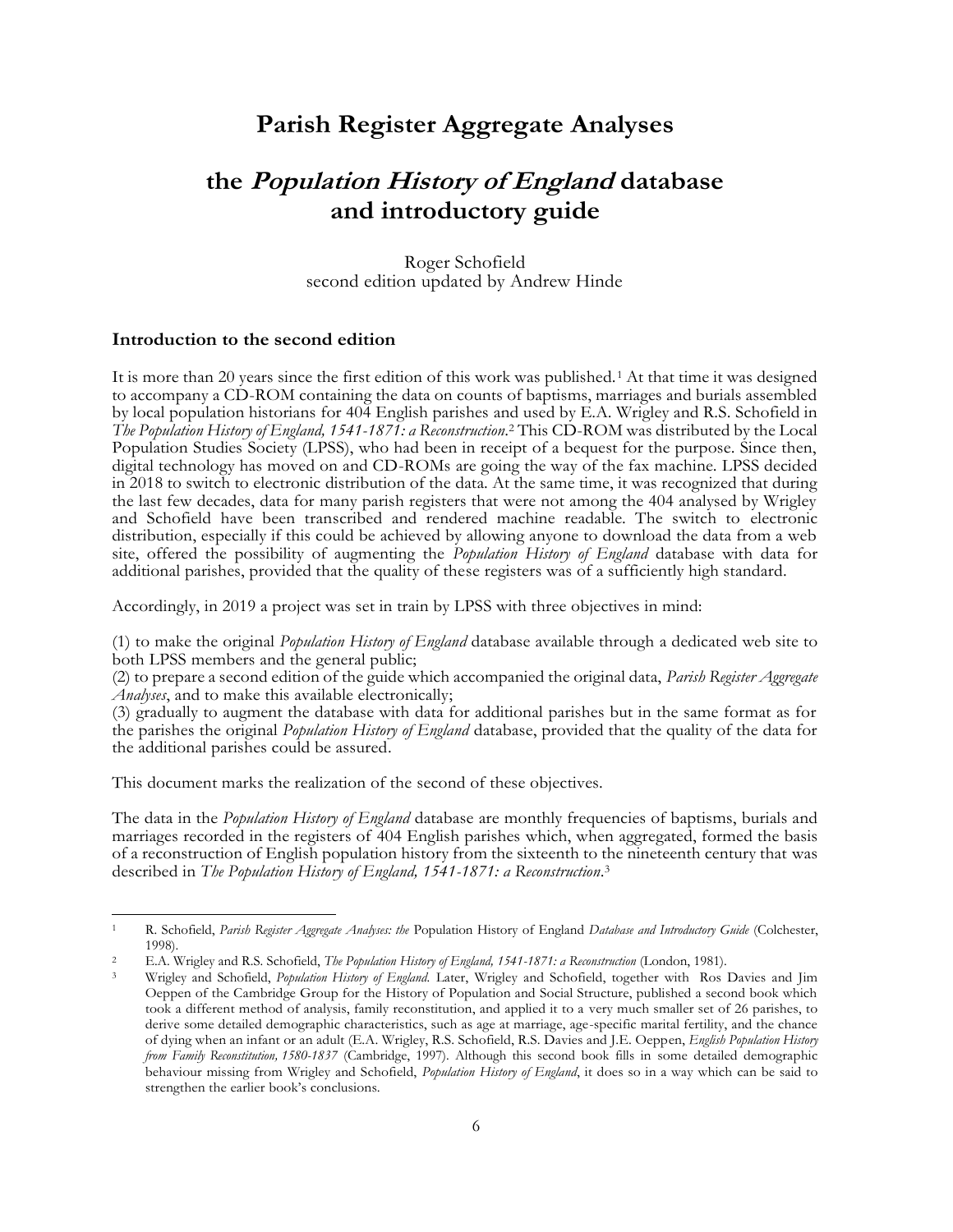When Wrigley and Schofield wrote the earlier book, based on the numbers of events, they concentrated on national population trends and their relation to economic circumstances, and only occasionally considered local variations. Despite the passage of time, it is still evident that the demographic experiences of individual parishes were far from uniform and much work needs to be done in identifying and explaining local differences. Only in this way can those aspects of English demographic and economic history in which there was uniformity of behaviour throughout the country be distinguished from those where the national aggregate reflects an average condition that few communities may actually have experienced, and which may therefore tend to lead to misguided conclusions about the relations between demographic and economic behaviour in the past. For example, the striking absence of evidence that changes in food prices exerted any considerable influence upon either short- or long-term national mortality fluctuations deserves extensive local and regional study to test the possibility that such influences were present locally but were masked by aggregation.

The monthly totals of events were tabulated with the assistance of a large number of local historians whose names are listed in the Appendix of *The Population History of England, 1541-1871*. Indeed, the volume of the basic data is so great (some 3,500,000 monthly totals were involved) that the collection of data for the original 404 parishes far exceeded the resources of the Cambridge Group for the History of Population and Social Structure, where Wrigley and Schofield were based at the time. The reconstruction of the population history of England, therefore, owed an immense debt to local historians and, as a mark of their appreciation, Wrigley and Schofield dedicated their book to them. They also resolved that the data should be made generally available so that local historians could use them both to pursue their own interests and to contribute to a fuller appreciation of the national picture. For each parish they also provided some derived statistics on seasonality and epidemic mortality, and added a few items of standard information on the geographical, social and economic characteristics of the parishes.

Thisintroduction to the data and their uses willfirst give a brief description of the different items of information and the way in which they have been laid out in the electronic files. Then the quality of the data will be discussed, in particular the accuracy of the tabulations and the degree of underrecording of vital events in the Anglican parish registers. Finally, some suggestions will be made on the ways in which the parish information can be used to throw light on such questions as seasonality, crisis mortality, short-run fluctuations and long-term population change. Throughout this introduction reference will often be made to *The Population History of England* for a fuller discussion of particular points, or for a national framework within which local patterns can be compared and appreciated.<sup>4</sup>

### **The data**

The database is arranged in as convenient way as possible for all potential users of the data. The data are in Excel (.xlsx) files, and there is an accompanying text (.txt) file for each parish, which gives some details of the characteristics of the parish.

For each parish the following data are provided (the titles to the right of the page represent the names of each worksheet within the parish workbook in the 'Excel' version).

| monthly and annual totals of baptisms  | bap_year |
|----------------------------------------|----------|
| monthly and annual totals of burials   | bur_year |
| monthly and annual totals of marriages | mar_year |

<sup>4</sup> There are several other descriptions of English parish registers in print. See, for example, R. Wall, 'English population statistics before 1800', *History of the Family*, 9 (2004), pp. 81-95; and R. Finlay, *Parish Registers, an Introduction*, Historical Geography Research Series 7 (London, 1981).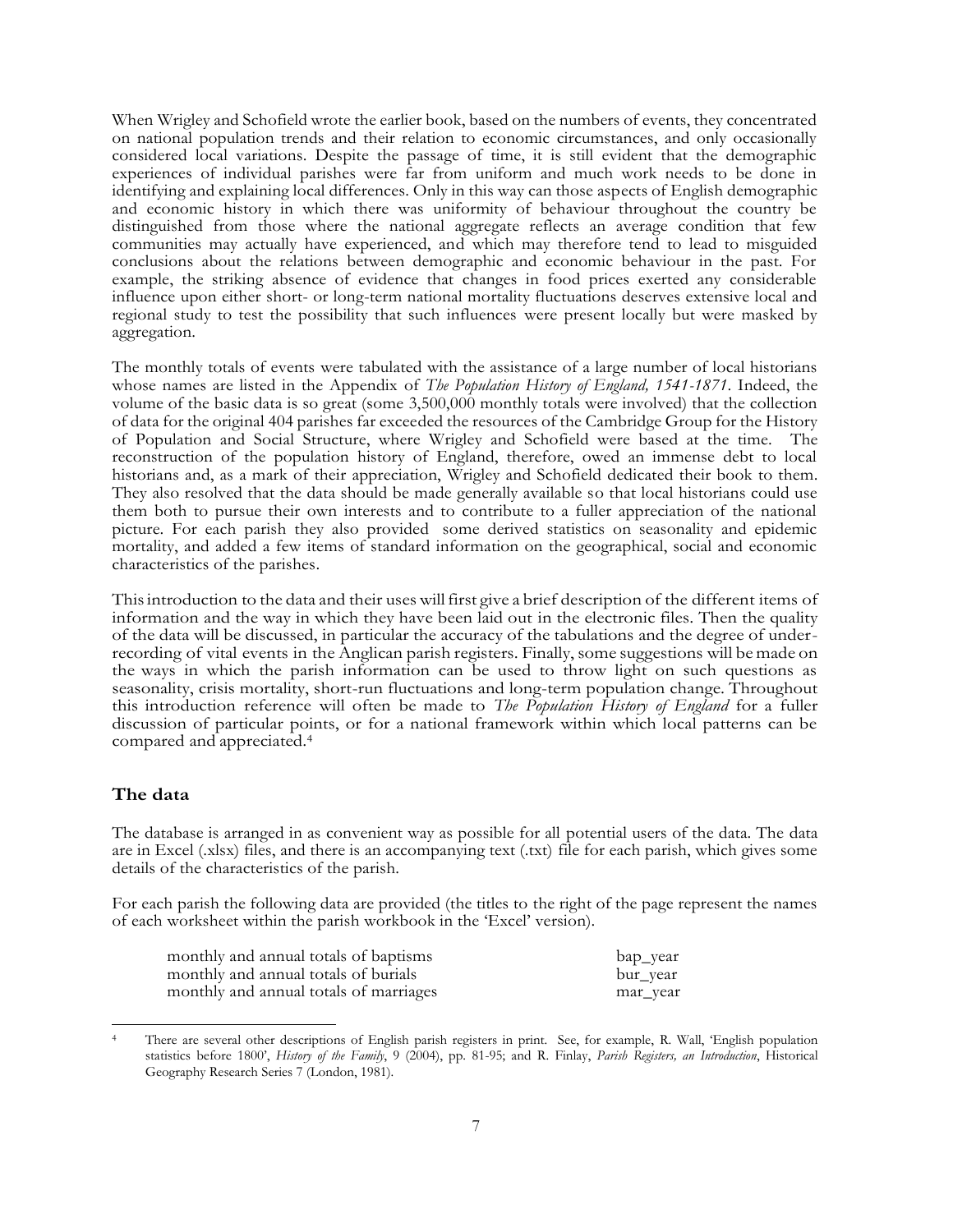| totals of baptisms in each month and year by decade                         | $bap_10$ |
|-----------------------------------------------------------------------------|----------|
| totals of burials in each month and year by decade                          | $bur_10$ |
| totals of marriages in each month and year by decade                        | $mar_10$ |
| monthly seasonality index of baptisms by half-century                       | $bap_50$ |
| monthly seasonality index of burials by half-century                        | $bur_50$ |
| monthly seasonality index of marriages by half-century                      | $mar_50$ |
| periods of epidemic mortality, with information on<br>duration and severity | Crisis   |

All of these data have been corrected as explained below. For those who wish to work with the uncorrected data, the original monthly totals of baptisms, burials and marriages for those years where corrections have been applied are also included in the data, as follows

| original monthly totals of baptisms  | bap_orig |
|--------------------------------------|----------|
| original monthly totals of burials   | bur_orig |
| original monthly totals of marriages | mar_orig |

Additional information about each parish (for example population size in 1811, distance to nearest market town) are to be found in the text file for the parish.

#### *Baptisms, burials and marriages*

The information on baptisms, burials and marriages can be found in the worksheets 'bap\_year', 'bur\_year', and 'mar\_year'. The information relating to individual years is laid out in a standard format. First the calendar year is identified, then the monthly totals of registered events are given for January to December, followed by the annual total. The latter may be greater than the sum of the monthly totals if events were dated so imprecisely that they could not be assigned to a particular month.

#### *Periods of registration covered*

The years for which registration data are available vary according to parish and type of event, reflecting the accident of survival of register volumes, other interruptions in parish registration, or the availability of transcripts from which the tabulations were made. All parishes, however, have data that run without serious interruption through a minimum 'core' period of 1662 to 1811.<sup>5</sup> On each of the three worksheets, the years before continuous registration begins are indicated by asterisks in the column representing January. The last year for which data are printed is 1839, and if registration data cease to be available before that date, asterisks are again placed on the appropriate lines.

#### *Defective data*

If data are lacking or defective for some months or years within the period covered by the register, the appropriate lines have been annotated with a hash sign  $(H)$  in the column following the annual total. In such cases the data printed in the main body of information are the corrected monthly and annual totals of events. The corresponding original totals for the years affected can be found in the worksheets named 'bap\_orig', 'bur\_orig' and 'mar\_orig'.

<sup>5</sup> 'Serious interruption' is defined as 20 blank years in any run of 40 years (30 years in the case of marriages). If any series of events suffered such an interruption, registration for all the series for that parish was considered to begin after that date. For further details and information on the distributions of dates at which the original 404 parish tabulations begin and end, see Wrigley and Schofield, *Population History of England*, p. 57. The web site [www.lpssparish.com](http://www.lpssparish.com/) also includes a downloadable spreadsheet with details of the first and last years of the baptism, marriage and burial series for each of the 404 parishes.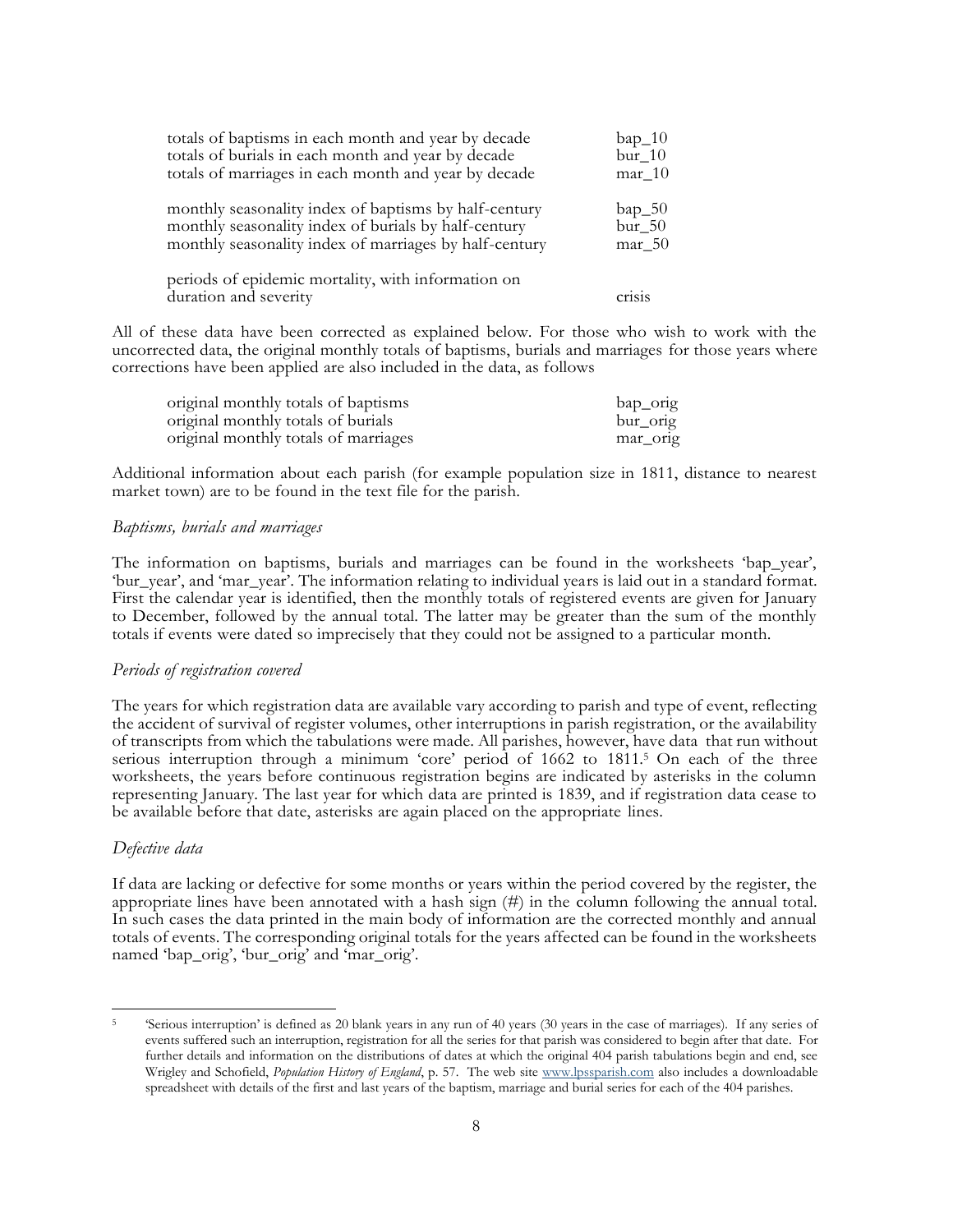The methods by which periods of defective registration were identified, and the corrected monthly totals calculated, are described in detail in *The Population History of England*. <sup>6</sup> It should be remembered that these methods were designed to give reasonable results over a large number of parishes, and often represented a compromise between many conflicting considerations. Consequently, the corrections made in any particular instance may appear less than ideal, and the user may be able to improve upon them. For example, the corrected values were calculated by interpolating smoothly across a period of defective registration, and then adjusting the monthly totals involved to take account of fluctuations to be found amongst the whole set of parishes that had complete registration during this period. In this way a parish might acquire a general seasonal pattern of events that it did not experience, or might appear to suffer from a fluctuation in mortality that was widespread, but did not actually affect the parish. The purpose of providing the original monthly totals of events in the three worksheets entitled 'bap\_orig', 'bur\_orig' and 'mar\_orig', is of course, to enable the user to see the magnitude of the changes made and to work with the uncorrected, but defective, data, if that should seem preferable.

#### *Seasonal indices*

Two series of seasonal indices are provided. The first, comprising the worksheets, 'bap\_10', 'bur\_10' and 'mar 10' are simply totals of events by month, for the whole decade. It should be noted that if a complete decade of data is not present in the basic data, the numbers in the 'bap\_10', 'bur\_10' and 'mar\_10' worksheets still represent the total number of events recorded in that month in the relevant decade for the years that are present.

In order to bring out the seasonal patterns more clearly the monthly totals are first aggregated into half-centuries, and that has been expressed in relative terms by calculating an index number that has been scaled so that the value 100 would represent an even distribution of events by months, based on a uniform daily rate with no seasonal pattern. For each parish, therefore, it is easy to pick out the seasonal pattern simply by observing how far the monthly seasonal index numbers for each halfcentury diverge from the 'uniform daily rate' figure of 100. For example, an index number of baptisms for 105 in January and 90 in July would mean that baptisms in January were running at 5 per cent above the average daily rate over the whole half century, while in July they were running at 10 per cent below average. These data are found in the worksheets, 'bap\_50', 'bur\_50', and 'mar\_50'.

#### *Epidemics*

This worksheet contains summary information of periods of epidemic mortality detected in the parish: the months when they began, reached a maximum, and ended, followed by the duration of the epidemic in months, and two indicators of its severity. The first (headed 'SR Peak') is the ratio of the number of burials in the *maximum* month of the crisis to the 'normal' number of burials, forecast for that month on the basis of mortality before the epidemic. The second indicator (headed 'SR Total') is a similar ratio calculated for the whole crisis period. The identification of an epidemic presupposes some rules for deciding that mortality over a period of one or more months was high enough to warrant distinguishing it from normal underlying mortality. Usually some conventional ratio is taken, for example, twice the normal monthly number of burials. The epidemics listed here were identified in a rather different manner. Instead of a fixed ratio, the criterion used was a measure of the probability that the numbers of burials recorded in any month, or sequence of months, were too great to have arisen by chance given the underlying level of mortality in 'normal' years. 7

<sup>6</sup> Wrigley and Schofield, *Population History of England*, pp. 20-32 and 697-707.

<sup>7</sup> Wrigley and Schofield, *Population History of England*, pp. 646-8. They used monthly burial data rather than annual data, and attempted to forecast the number of burials each month in each parish. They then regarded any single month with a number of burials 3.36 or more standard errors above the forecast trend, or 'any run of two or more consecutive months, each of which was at least 2.05 standard errors above the forecast trend value' as constituting crisis mortality (p. 647). The standard error is bigger for smaller parishes than for larger parishes, and this means that in smaller parishes the number of burials has to rise proportionately further above the trend for a crisis to be confirmed than it does in larger parishes. It should be noted that the numbers 3.36 and 2.05 have no basis in theory, but were derived after experimentation. In addition, the approach of identifying mortality crises by using deviations from trend of more than a certain number of standard errors involves the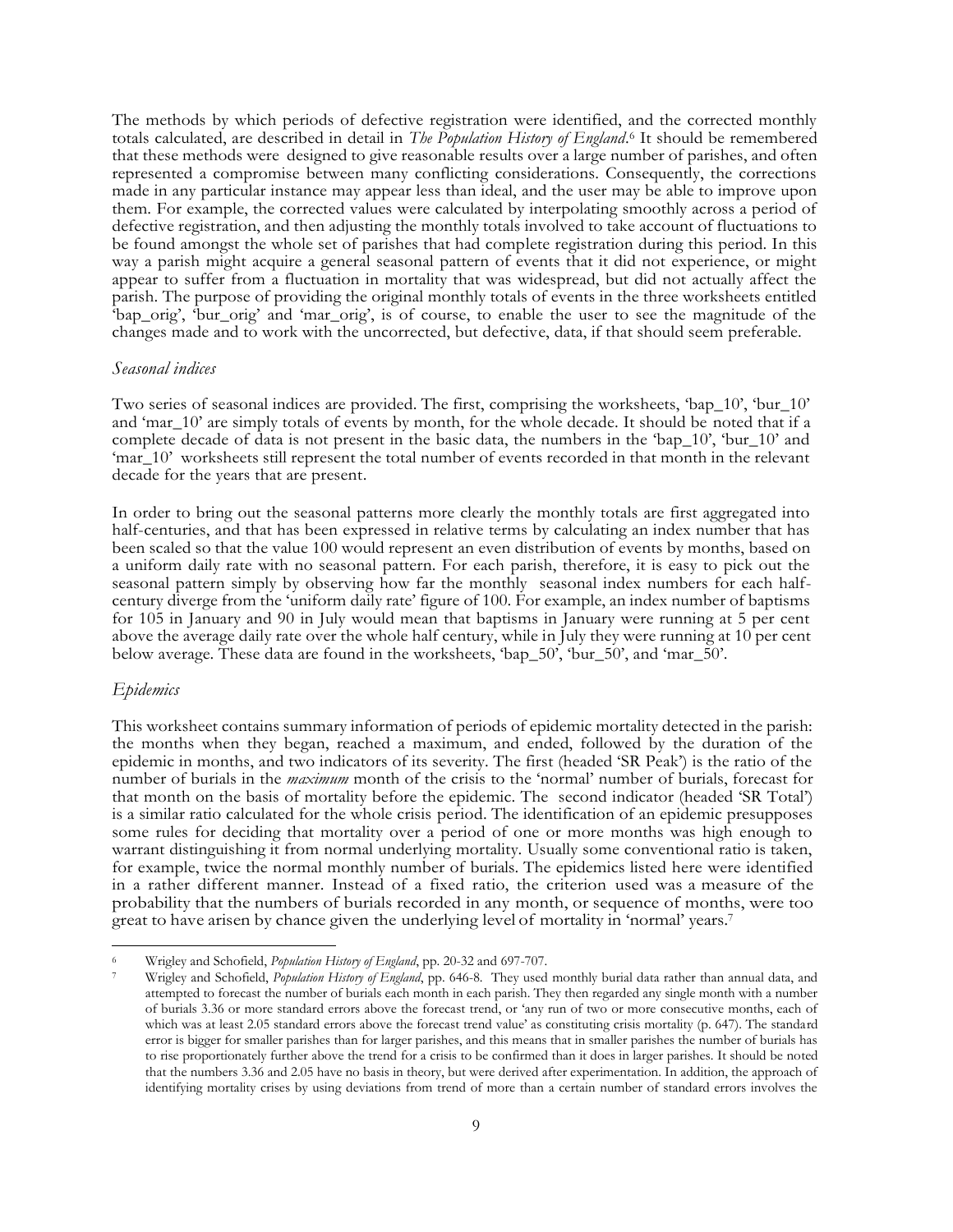#### *Parish characteristics*

The characteristics for each parish are found in a separate file in the 'Characteristics' folder. These files are text files and are best viewed in a mono-spaced font. Some of these data were collected so that Wrigley and Schofield could check the representativeness of the 404 parishes in terms of their, size, location, occupational structure and so forth.<sup>8</sup> Other items of information were collected in connection with other studies, or specifically for the purpose of relating the population history of parishes to their geographical, social or economic characteristics. Where data were lacking under any head, the entry has been left blank.

Table 1 gives the sources from which the data on parish characteristics were taken and adds some explanatory notes. All these items need careful evaluation in the light of local circumstances.

| Characteristic  | <b>Details</b>                                                                                                   | <b>Source</b>                                                                                                                                                                                                                                                   |
|-----------------|------------------------------------------------------------------------------------------------------------------|-----------------------------------------------------------------------------------------------------------------------------------------------------------------------------------------------------------------------------------------------------------------|
| Position        | National grid co-ordinates of<br>the parish church to the<br>nearest 100 metres, first<br>easting, then northing | Ordnance Survey Maps: 1 inch to 1 mile<br>(1946-1947 edition).                                                                                                                                                                                                  |
| Altitude        | Altitude in feet above sea<br>level                                                                              | Ordnance Survey Maps: 1 inch to 1 mile<br>(1946-1947 edition).                                                                                                                                                                                                  |
| Population size | Number of inhabitants at<br>time of 1811 population<br>census                                                    | 1811 figures as revised in 1851 census,<br>Numbers of Inhabitants, Vols. I and II.<br>British Parliamentary Papers (hereafter<br>BPP) 1852-3, LXXXV-LXXXVI.                                                                                                     |
| Farming type    | A description of the type of<br>agriculture practised in the<br>parish                                           | J. Thirsk, 'The farming regions of England',<br>in J. Thirsk (ed.), The Agrarian History of<br>England and Wales, 1540-1640, Vol. 4<br>(Cambridge, 1967), pp. 1-112.                                                                                            |
| Soil type       | Soil type                                                                                                        | D.P. Bickmore and M.A. Shaw, The Atlas of<br>Great Britain and Northern Ireland (Oxford,<br>1963).                                                                                                                                                              |
| Aggregation     | Description of the settlement<br>pattern (e.g. nucleated,<br>dispersed)                                          | County maps produced by A. Bryant<br>(Buckinghamshire, Herefordshire, Norfolk,<br>Oxfordshire: 1824-1835); R.G. Baker<br>(Cambridgeshire: 1830); A. Dury and J.<br>Andrews (Hertfordshire: 1782); C. [and J.]<br>Greenwood (all other counties: 1818-<br>1831). |
| Open/closed     | Number of landowners in<br>1798                                                                                  | 1798 Land Tax Returns, or nearest<br>available assessment, in County Record<br>Offices.                                                                                                                                                                         |
| Market towns    | Was parish defined as a<br>market town in 1640 and<br>1700?                                                      | 1640: A. Everett, 'The marketing of<br>agricultural produce', in J. Thirsk (ed.), The<br>Agrarian History of England and Wales,<br>1540-1640, Vol. 4 (Cambridge, 1967), pp.<br>468-75. 1700: J. Adams, Index Villaris<br>(London, 1700).                        |

#### **Table 1 Parish characteristics in data base**

assumption that the distribution of the numbers of burials per month is Normal, which is only a 'rough yardstick' (p. 647). For a more detailed discussion of this, see A. Hinde, 'A review of methods for identifying mortality "crises" using parish register data', *Local Population Studies*, 84 (2010), pp. 82-92.

<sup>8</sup> The results of this exercise are in Wrigley and Schofield, *Population History of England*, pp. 33-65.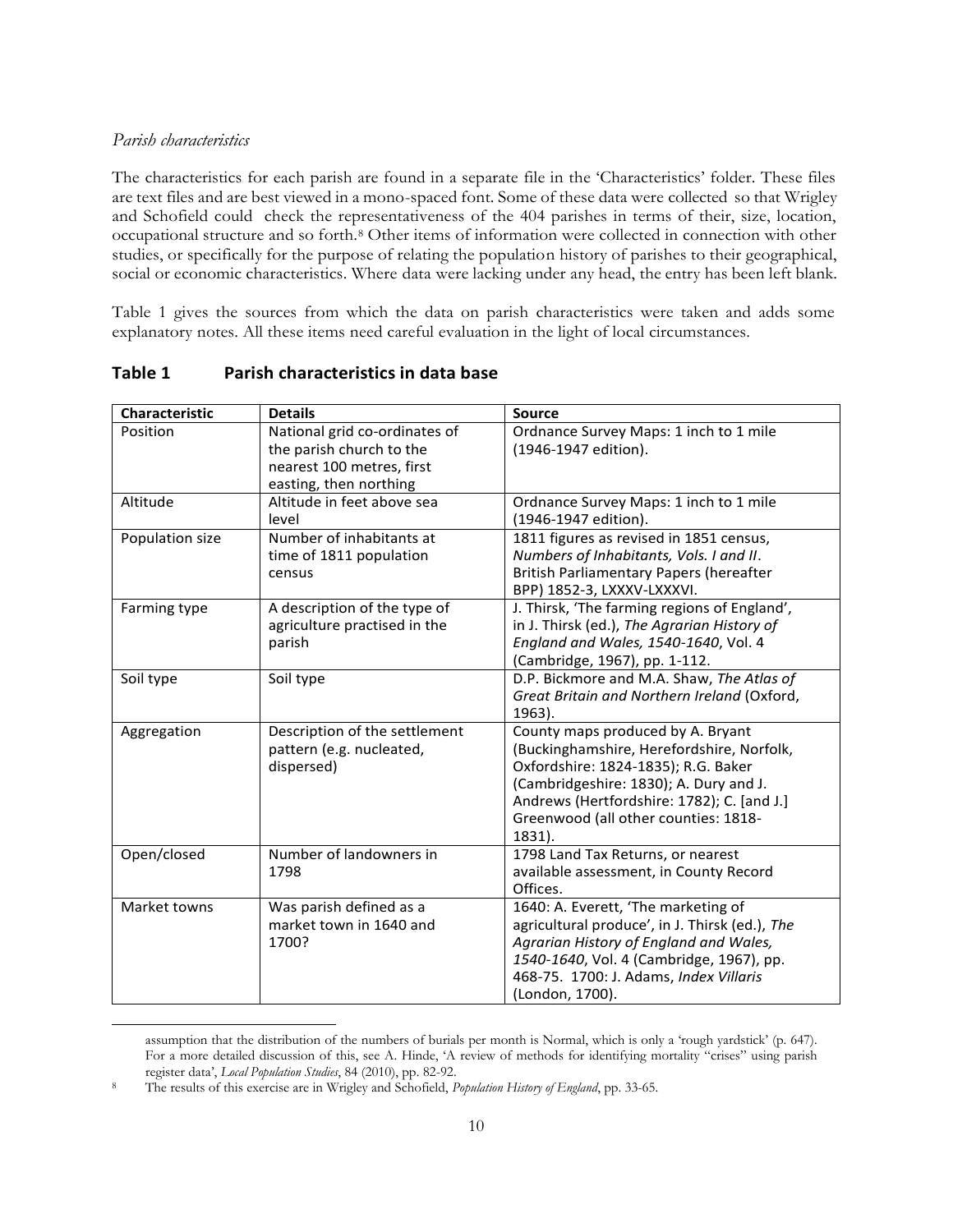| Gentry seats  | Number of gentry seats in<br>parish                                                                                                                                                                                                                                                   | J. Adams, Index Villaris (London, 1700).                                                                                                                                                                                                                    |
|---------------|---------------------------------------------------------------------------------------------------------------------------------------------------------------------------------------------------------------------------------------------------------------------------------------|-------------------------------------------------------------------------------------------------------------------------------------------------------------------------------------------------------------------------------------------------------------|
| Poor          | Number of paupers in 1818,<br>description of adequacy of<br>poor law provision in 1818,<br>amount of relief paid in 1784<br>and 1832 (in £)                                                                                                                                           | 1784: BPP 1803-1804, XIII; 1818: BPP 1819<br>(224) IX; 1832: BPP 1835, XLVII                                                                                                                                                                                |
| Real property | Value of real property in<br>1815                                                                                                                                                                                                                                                     | 1832: BPP 1835, XLVII                                                                                                                                                                                                                                       |
| Taxable value | Taxable value in 1524 or<br>1525, with number of<br>persons assessed                                                                                                                                                                                                                  | The National Archive, E179; assessments<br>for 15 & 16 Henry VIII, as tabulated in J.<br>Sheail, 'The distribution of wealth in<br>England as indicated in the lay subsidy<br>returns of 1524/5' (unpublished Ph. D.<br>thesis, University of London, 1968) |
| Nonconformity | Description of the extent of<br>non-conformity in 1831, with<br>summary of defects in<br>Anglican registers                                                                                                                                                                           | The National Archive HO 71 Returns of the<br>clergy, 1831.                                                                                                                                                                                                  |
| Illegitimacy  | Number of illegitimate<br>baptisms and total number of<br>baptisms in 1830                                                                                                                                                                                                            | The National Archive HO 71 Returns of the<br>clergy, 1831.                                                                                                                                                                                                  |
| Schools       | Details of schools in the<br>parish in 1830 and 1833,<br>listing them according to<br>whether they were<br>'endowed', 'British National',<br>'Sunday' or 'other', and<br>indicating the numbers<br>attending                                                                          | 1818: BPP 1819 (224) IX; 1833: BPP 1835<br>(62) XLI-XLII.                                                                                                                                                                                                   |
| Occupations   | Occupational structure in<br>1831 in broad occupational<br>categories (agriculture<br>(occupiers), agricultural<br>labourers, manufacturing,<br>retail and handicraft,<br>capitalists and professionals,<br>non-agricultural labourers,<br>others, male servants, female<br>servants) | 1831 census, Enumeration Abstract, BPP<br>1835 XXXVI - XXXVII                                                                                                                                                                                               |
| Chapelries    | Number and date of<br>foundation of chapelries                                                                                                                                                                                                                                        | 1831 census, Enumeration Abstract, BPP<br>1835 XXXVI - XXXVII and Parish Register<br>Abstracts, BPP 1833 XXXVIII                                                                                                                                            |

#### **The quality of the data**

Apart from the periods of missing or defective data already mentioned, the accuracy of the monthly totals may have been affected to a greater or lesser degree by two further factors. First, about 60 per cent of all the parish tabulations were based wholly or partly on transcripts, which can contain copying mistakes. Second, errors may have been made in the counting and recording. It is also important to remember that, however accurate the monthly totals may be, there is still the problem that the figures relate to church ceremonies and not to the vital events of birth, death and marriage.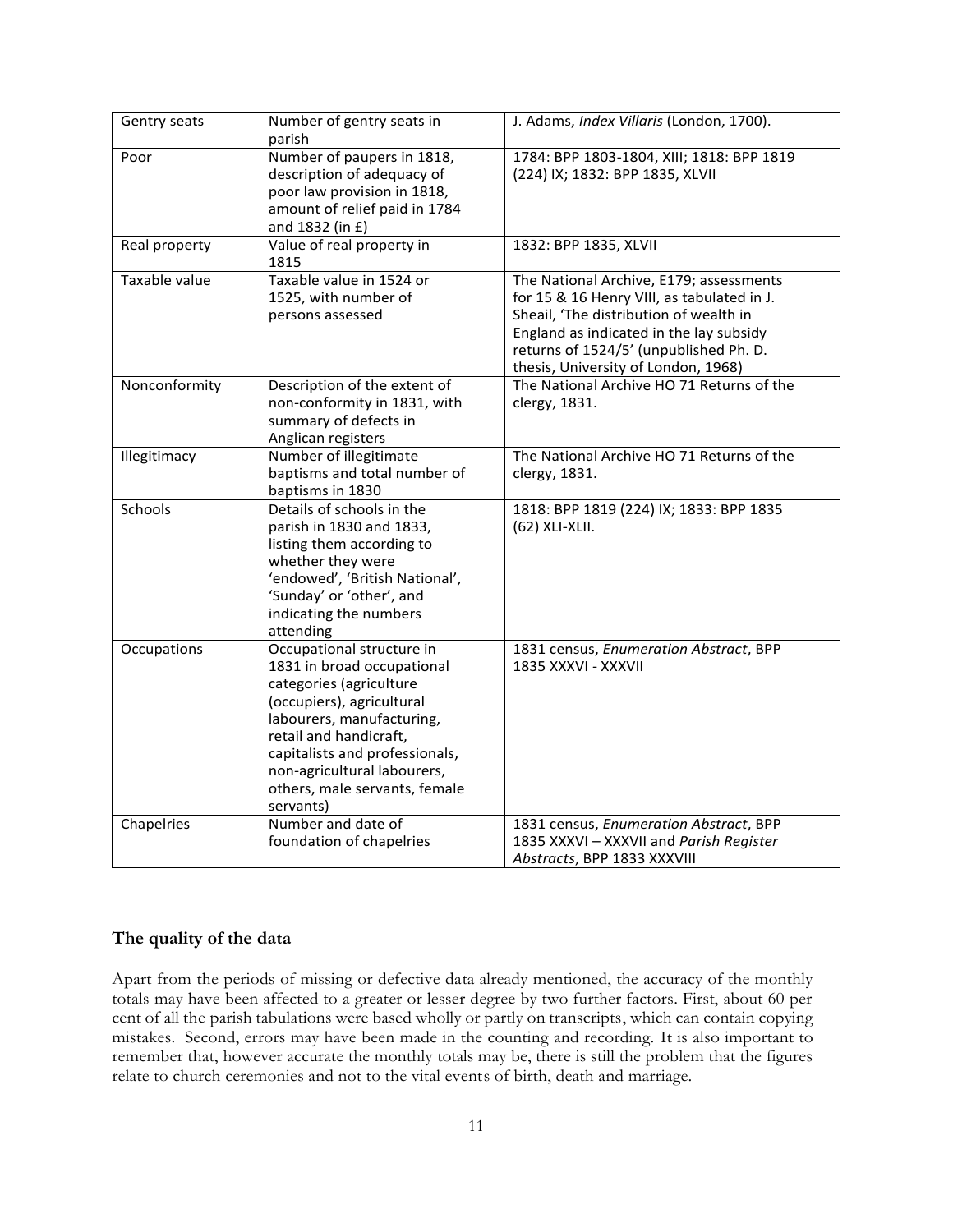#### *Precision*

Although an attempt was made to control the quality of the transcripts and the tabulations by checking against the original registers, this was not possible in every case. Even where it could be done the number of monthly totals was so large that checking could only reasonably be carried out on a sample basis. Since perfection in such matters is unattainable, tabulations were accepted providing not more than three monthly totals in 100 could be shown to be erroneous.<sup>9</sup> Consequently the *Population History of England* data undoubtedly contain errors, but the latter are unlikely to be frequent or serious enough to vitiate the use of the tabulations for most purposes of demographic analysis even at the local level.

#### *Missing vital events*

The fact that the tabulated frequencies refer to church ceremonies and not to vital events imposes some limitations on the inferences that can be drawn from them for the study of local populations. It is by no means easy to estimate the numbers of vital events missing from the Anglican registers, and two chapters of *The Population History of England* are devoted to this task. <sup>10</sup> As can be seen from the various tables in these chapters, the proportions of events that are estimated to have escaped the Anglican registers differed between the three series, and varied considerably over time. <sup>11</sup> It should be emphasised that the estimates of missing events in *The Population History of England* are national ones, and represent the average of a wide range of individual parish experiences with regard both to the level of under-registration and to the pattern of its development over time. In parishes with strong nonconformist communities, or which became heavily urbanised, the totals of events tabulated here may be a very poor guide to the numbers of vital events that actually occurred, especially during the later eighteenth and early nineteenth centuries. On the other hand, in some parishes the Anglican registers continued to record the overwhelming majority of vital events throughout the whole period.<sup>12</sup>

#### *Regional differences*

Some idea of the regional differences in the adequacy of Anglican registers at county level just after the end of the parish register period can be found in the Parliamentary Papers.<sup>13</sup> This source compares the numbers of events recorded in the Anglican, and the recently instituted civil, registers in 1839-1840. Fortunately, the same source also reports events recorded in each Registration District for each year between 1831 and 1840; specifying the names of the parishes concerned. Thus more local estimates of the shortfall of Anglican registration at the end of the 1830s can be made by comparing these figures with the corresponding totals of vital events in each Registration District from mid-1837 that are printed in the Registrar General's *Annual Reports.*<sup>14</sup>

<sup>9</sup> The tabulations for 203 of the 404 parishes were tested directly. If the same error rate obtains in the 201 unchecked tabulations, then 13 of these might be expected to contain errors in more than 3 per cent of the monthly totals. For further details of the checking procedure, see Wrigley and Schofield, *Population History of England*, pp. 16-8 and 694-6.

<sup>10</sup> Wrigley and Schofield, *Population History of England*, pp. 89-154. The general view is during the early centuries of Anglican registration of baptisms and burials, the registers were fairly complete as records of births and deaths. A serious deterioration in quality only made its appearance in the late eighteenth and early nineteenth centuries, associated with population increase, urbanisation, the rise of nonconformity, and overwork (leading to lack of diligence) among clergymen. However, for a dissenting view, see P. Razzell, 'An evaluation of the reliability of Anglican adult burial registration', *Local Population Studies*, 77 (2006), pp. 42-57; P. Razzell, C. Spence and M. Woollard, 'The evaluation of Bedfordshire burial registration, 1538-1851', *Local Population Studies*, 84 (2010), pp. 31-54.

<sup>11</sup> See especially Wrigley and Schofield, *Population History of England*, Table A4.1, pp. 537-60<br><sup>12</sup> For a recent discussion of the accuracy of parish registers, see C. Galley, Infant mortality

<sup>12</sup> For a recent discussion of the accuracy of parish registers, see C. Galley, 'Infant mortality in England, 1538–2000: the parish register period, 1538–1837', *Local Population Studies*, 103, pp. 104-14.

<sup>13</sup> Reports of Commissioners, British Parliamentary Papers (hereafter BPP) 1845 XXV.

<sup>14</sup> For the early annual reports of the Registrar General covering the period up to the end of 1840, see *First Annual Report of the Registrar General*, BPP 1839 XVI (187) 1; *Second Annual Report of the Registrar General*, BPP 1840 XVII (263) 1; *Third Annual*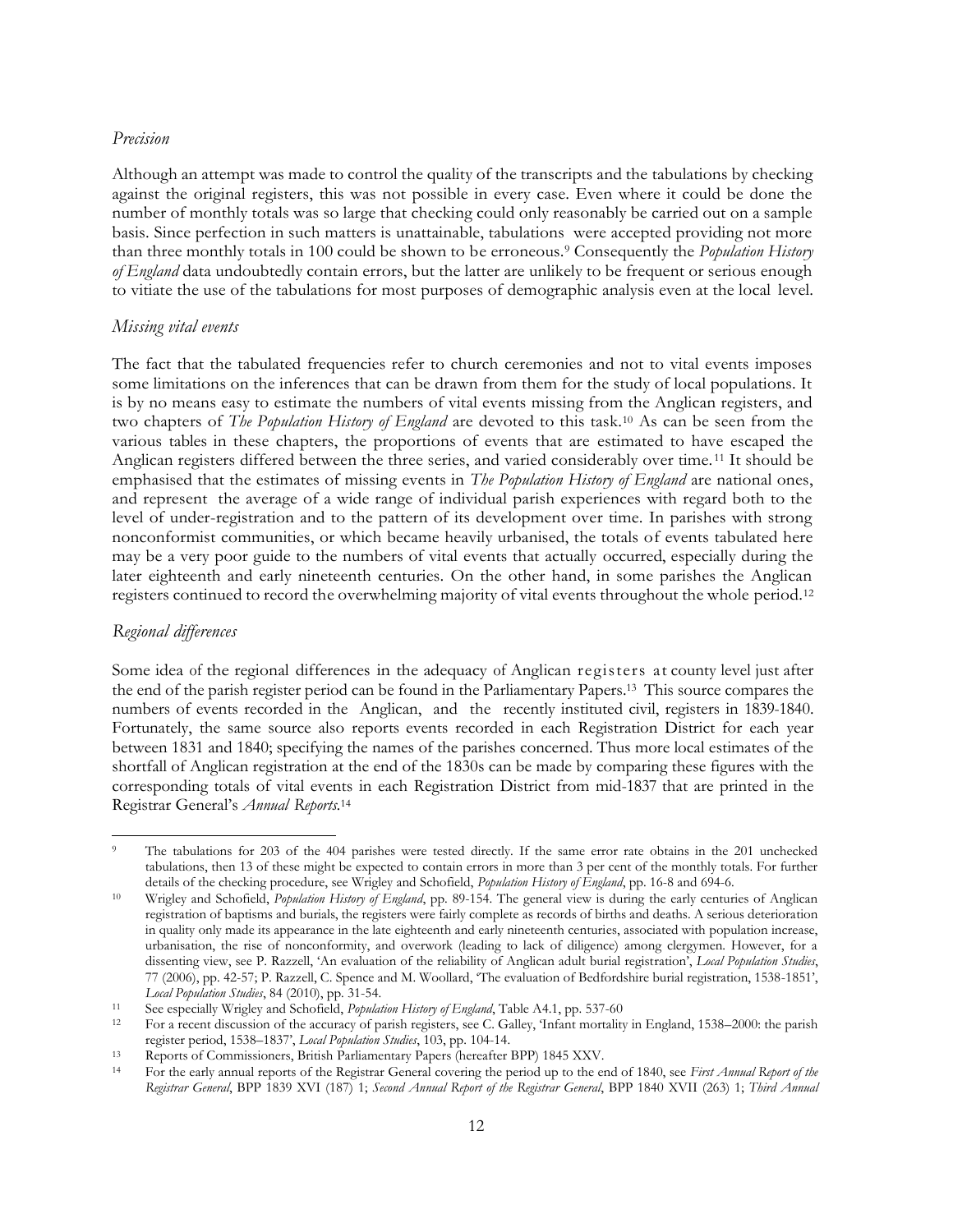Further information on dissenters and registration deficiencies in each parish at about the same date has been included in the parish characteristics files. The data are taken from the Returns of the Clergy of 1831, which are preserved in the National Archive, class HO 71, and refer to the years 1821-1830. While all this information is helpful, a proper evaluation of any deficiencies in the monthly frequencies of Anglican ceremonies tabulated here obviously requires a detailed investigation of local conditions over a much longer period of time.

#### *Limitations*

The more enduring factors that affected the completeness of parish registration such as nonconformity and late baptism should be distinguished from other, temporary factors, such as tornout pages, absences of the vicar and so on, that caused registration to be seriously defective for limited periods of time. Corrections have been made to the monthly totalsin the manner described above in an attempt to offset the latter type of deficiency, but the more enduring background, that is, under-registration of the former type, remain uncorrected in the totals given in the *Population History of England* database. This must always be borne in mind when drawing inferences from the parish data. Above all, the possibility, and in the case of some of the parishes the probability, of very different levels of under-registration having obtained in the sixteenth and the early nineteenth centuries means that special care needs to be taken in drawing conclusions from the parish frequencies about population changesin the long run.Fortunately however, these factors changed relatively slowly, so that the numbers of missing events due to these causes are unlikely to have fluctuated markedly in the short term. Consequently, although one may not be able to specify the proportion of events that are missing from the registers, the fluctuations in the parish totals may still be a reasonable guide to *short-run* variations in the underlying, and imperfectly observed, series of vital events.

The next section will provide remarks about the kinds of studies which can be based on the parish data, beginning with seasonal patterns, and other short-run patterns where the problems of inference are less severe, and then proceeding to consider what may be concluded about long-run population change.

#### **How the data can be used: seasonality**

One aspect of population history to which the aggregative tabulations are well suited is the study of the seasonality of events. Once again, however, we need to remember that what we are studying is the seasonality of the ecclesiastical ceremonies associated with vital events, not the seasonality of the vital events themselves. The discrepancy is not serious in the case of deaths and burials, for the necessity of disposing of the corpse led to almost all burials occurring within three days of death. In the case of baptisms, however, there was an immense variation in customs governing the age at which children were baptised, both between parishes and in the same parish over time.<sup>15</sup> Similarly, widely differing customs with regard to timing of betrothal, cohabitation, and the wedding ceremony that solemnised the marriage make the registers, which record the wedding, an uncertain guide to the seasonality of

*Report of the Registrar General*, BPP 1841 Session 2 VI (345) 1; *Fourth Annual Report of the Registrar General*, BPP 1842 XIX (423) 1.

<sup>15</sup> There is an extensive literature about baptismal delay. See B. Midi Berry and R.S. Schofield, 'Age at baptism in pre-industrial England', *Population Studies*, 25 (1971), pp. 453-63; M.J. Saxby, 'Ages at baptism in the parish of All Saints, Sudbury, 1809– 1828: a new approach to their interpretation', *Local Population Studies*, 70 (2003), pp. 49–56; A. Wright, 'Birth-baptism intervals in Whickham parish, Co. Durham c. 1770–1820', *Local Population Studies*, 77 (2003), pp. 81–7; S. Brush, 'When were babies baptised? Some Welsh evidence', *Local Population Studies*, 72 (2004), pp. 83–7; J. Perkins, 'Birth baptism intervals in 68 Lancashire parish registers, 1646–1917', *Local Population Studies*, 85 (2010), pp. 11–27.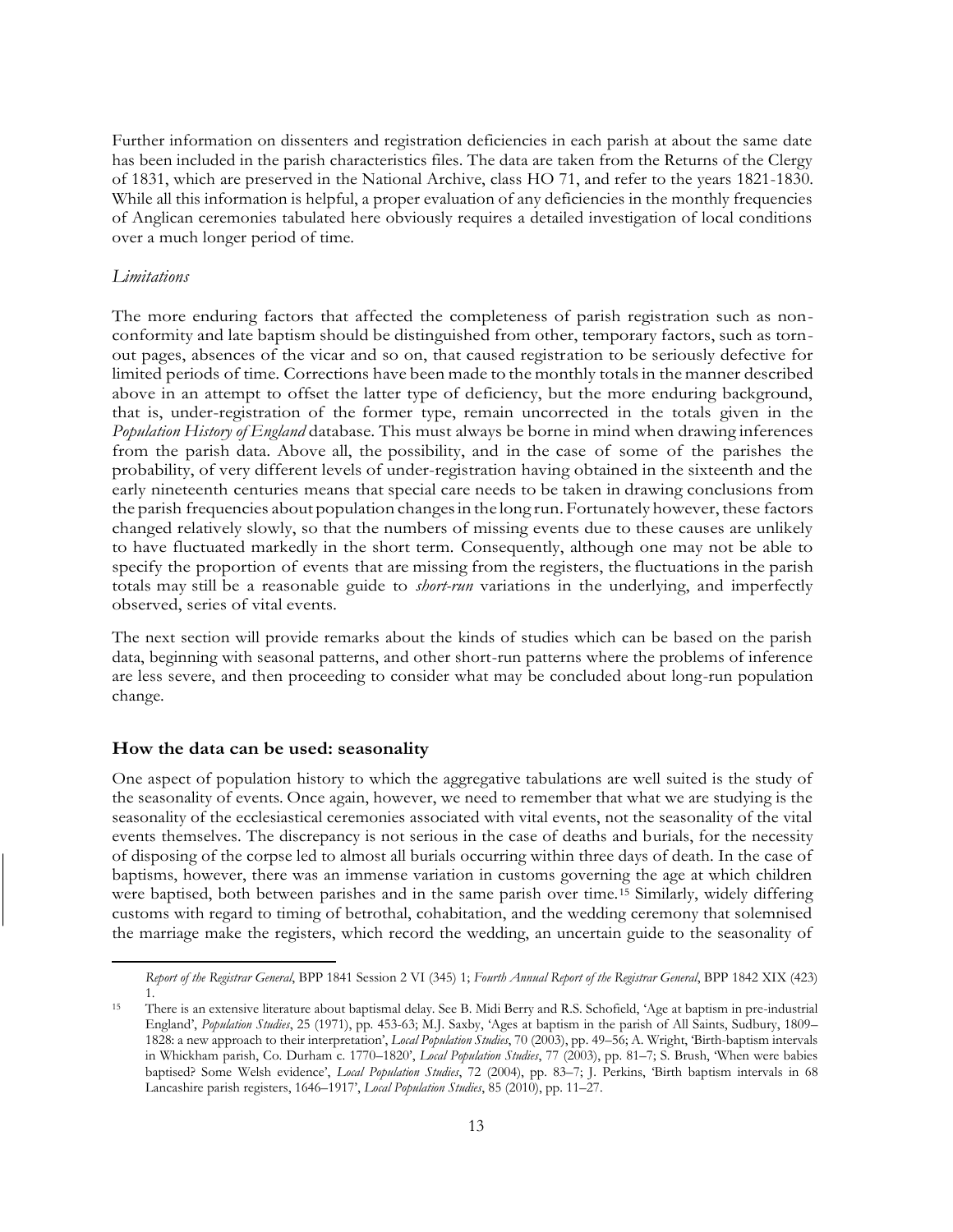other aspects of marriage such as the formation of unions or the setting up of households.

Nonetheless, the seasonal patterns of ecclesiastical events have much to reveal about life in the past, and the ways in which the seasonal patterns of events in a single parish follow, or diverge from, national patterns, can often throw interesting light on local customs, and local circumstances. Some illuminating examples of local seasonality studies can be found in the pages of *Local Population Studies* and elsewhere. *<sup>16</sup>* The national seasonal patterns as revealed by the aggregate experience of all 404 parishes are described and discussed in *The Population History of England.*<sup>17</sup>

#### *Calculating index numbers*

The monthly index numbers included in the worksheets 'bap\_50', 'bur\_50' and 'mar\_50' are for 50 year periods, and it may well prove instructive to calculate similar index numbers for shorter periods. In doing this it is convenient first to work out a daily rate for the whole period under consideration by dividing the total number of events by the total number of days. The problem of leap years can be handled without too much inaccuracy by assuming 365.25 days in a year, 1,826 days in a quinquennium, and 3,652 days in a decade. Next one calculates the expected numbers of events, assuming an even daily rate, for each of the three groups of months of different lengths: i.e. 31 days for January, March, May, July, August, October and December; 30 days for April, June, September and November, and 28.25 days for February. The index number for any month can then be obtained by dividing the total number of events recorded in that month by the appropriate expected number, and multiplying the result by 100.

In interpreting seasonal patterns it should always be remembered that chance variation can play a part. Since the numbers of events recorded in individual parishes over short periods of time can sometimes be rather small, a significant proportion of the seasonal pattern observed may in fact be due to chance. In these circumstances it may be helpful to apply a statistical test to evaluate the probability of a chance occurrence of an observed pattern, or differences between the two observed patterns before embarking upon finding any explanations. One convenient procedure is the Kolmogorov-Smirnov test, which can be used to evaluate either a single distribution against the hypothesis of 'no seasonality', or an observed difference between two seasonal distributions.<sup>18</sup>

#### **How the data can be used: fluctuations in the series of baptisms, marriages and burials**

To identify the major fluctuations in the series of monthly, or annual, parish totals it is often helpful to begin by graphing the series. In some parishes the totals will stay at roughly the same level, while in others the series may rise quite markedly over time. Since, for many purposes, what is at issue is not the absolute size of a fluctuation in a series, but its magnitude relative to the number of events normally being registered at that time, it is helpful to graph using a logarithmic vertical scale. This has the advantage of making equal proportionate fluctuations in the series diverge by the same

<sup>16</sup> For studies of baptism seasonality, see for example A. Dyer, 'Seasonality of baptisms: an urban approach', *Local Population Studies*, 27 (1981), pp. 26-34; D. Jacobs, 'Seasonal variation patterns in baptisms and burials for Ruislip, Middlesex', *Local Population Studies*, 48 (1992), pp. 33-40. For marriage seasonality, see A. Kussmaul, *A General View of the Rural Economy of England, 1538-1840* (Cambridge, 1990). These studies make use of some data from parishes outside the *Population History of England* data base, though Kussmaul's work also uses data from the 404 parishes within the data base.

<sup>17</sup> Wrigley and Schofield, *Population History of England*, pp. 286-305.

<sup>18</sup> A clear discussion of the Kolmorogov-Smirnov test, with worked examples, can be found in S. Siegel, *Nonparametric Statistics for the Behavioural Sciences* (London, 1956), pp. 47-52 and 127-36.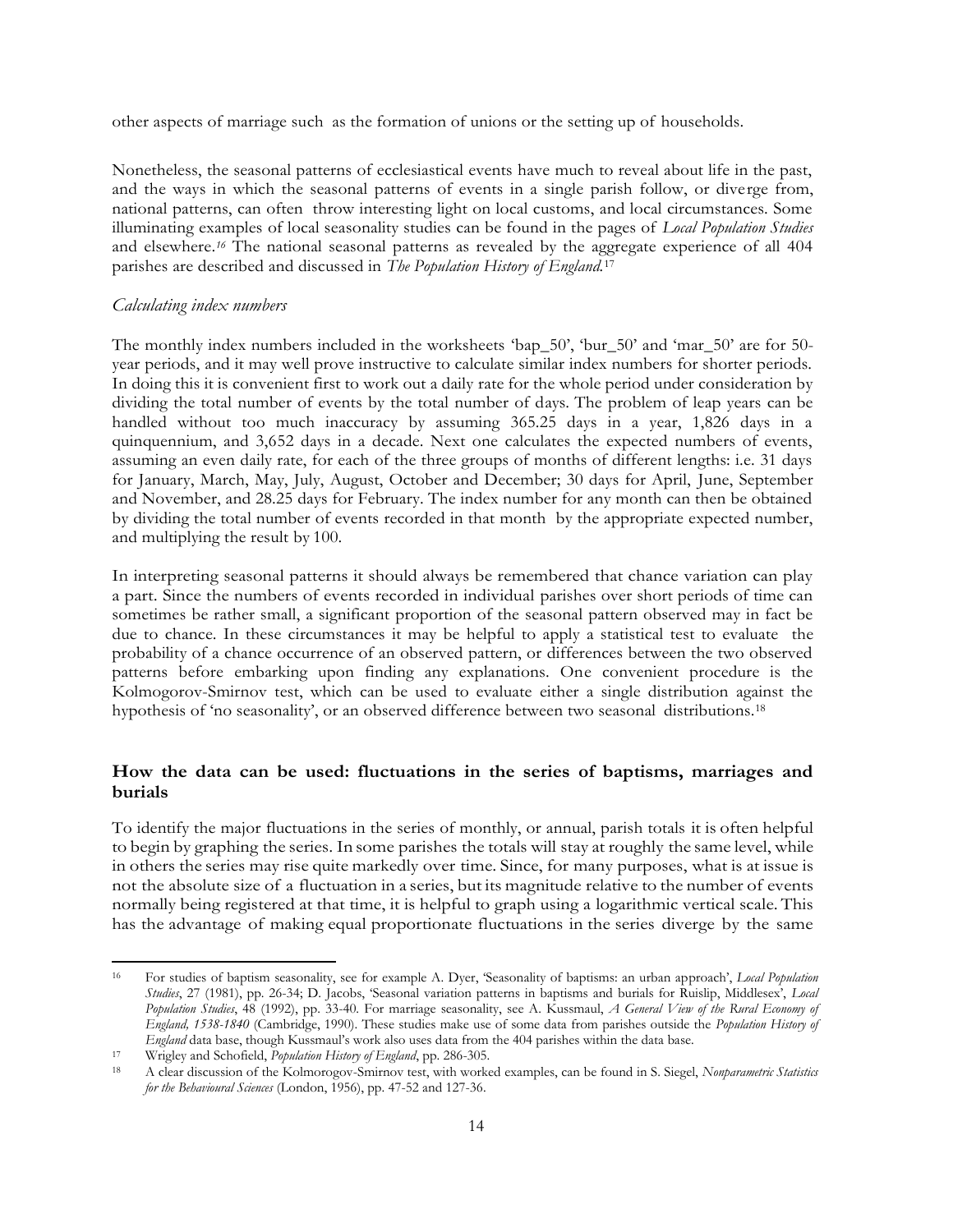vertical distance from the prevailing level of the series regardless of how high or low the latter may be. In this way the eye can pick out the major fluctuations quite easily. To calculate the actual size of the fluctuations one first needs to find the 'normal' level at each point in the series, and a convenient way of doing this is to calculate a moving average.<sup>19</sup> The difference between the original figures in the series and the corresponding moving average is then expressed as a percentage of the latter. That is to say, fluctuations are measured as percentage deviations from the changing background level of the series.

It should be remembered, once again, that chance variation is always present, and is likely to comprise a higher proportion of all fluctuations in small parishes than in large ones. For small parishes, therefore, it may be sensible to take a longer moving average as a measure of the trend than in larger parishes. This difference in the relative importance of chance variation also makes it difficult to compare the relative frequencies of major fluctuations in the series between parishes of different sizes, or at different dates in a parish with substantial population growth.

#### *Comparing variability*

Providing population sizes are comparable, it is often instructive to compare the degree of variability in the series at different points in time. Since neither the systematic factors producing under-registration (such as nonconformity) nor population size are likely to have varied markedly in the short-run, fluctuations in the series of baptisms, burials and marriages can be taken to reflect fluctuations in the vital processes of fertility, mortality and nuptiality. An exception, of course, must be made in the case of heavy mortality which could well cause a sharp drop in the population size for a short period and so produce fewer events, even though the vital rates instantly returned to normal. With this caveat, however, the relative frequency and magnitude of fluctuations in the series can be studied to throw light on the question of how stable, or how variable, the demographic processes were at different periods in the history of a parish. A convenient measure of variability in the series is the mean absolute annual percentage deviation from trend, which can be calculated on a decadal or quarter-century basis. To obtain this, add together the individual annual percentage deviations from trend, treating negative deviations as if they were positive, and divide by the total number of observations.

The results for individual parishes can then be compared among themselves, or with the national patterns obtained from the whole set of 404 parishes, or regional patterns such as those Michael Drake found in his study of parishes in the Agbrigg and Morley wapentakes near Huddersfield in west Yorkshire.<sup>20</sup>

#### *Extreme fluctuations*

Once the percentage deviations from trend have been calculated, it is a simple matter to identify those years or months in which the most extreme fluctuations occurred. Comparative data for the whole set of 404 parishes can be found in *The Population History of England*, though it should be noted that these annual fluctuations take the year as running from July through to the following June.<sup>21</sup> *The Population History of England* identifies the 20 years in which fluctuations *above* the trend in each series were most extreme among the whole set of 404 parishes, and the 20 years in which fluctuations below trend were

<sup>&</sup>lt;sup>19</sup> The moving average for any given month, or year, is calculated by taking the average number of events in a sequence of months or years centred on the month or year of interest. The number of years in the sequence will depend on the particular application, but for annual data an 11-point moving average is a good starting point. This would mean computing the average for the year in question plus the five years either side. Note that the use of moving averages for monthly data is complicated by the existence of seasonal patterns (it is wise to compute moving averages with monthly totals adjusted using index numbers).

<sup>20</sup> M. Drake, 'An elementary exercise in parish register demography', *Economic History Review*, 14 (1962), pp. 126-46.<br><sup>21</sup> Whichar and Schofield, *Detailation History of Eureland* 20, 220, 22

<sup>21</sup> Wrigley and Schofield, *Population History of England*, pp. 320-32.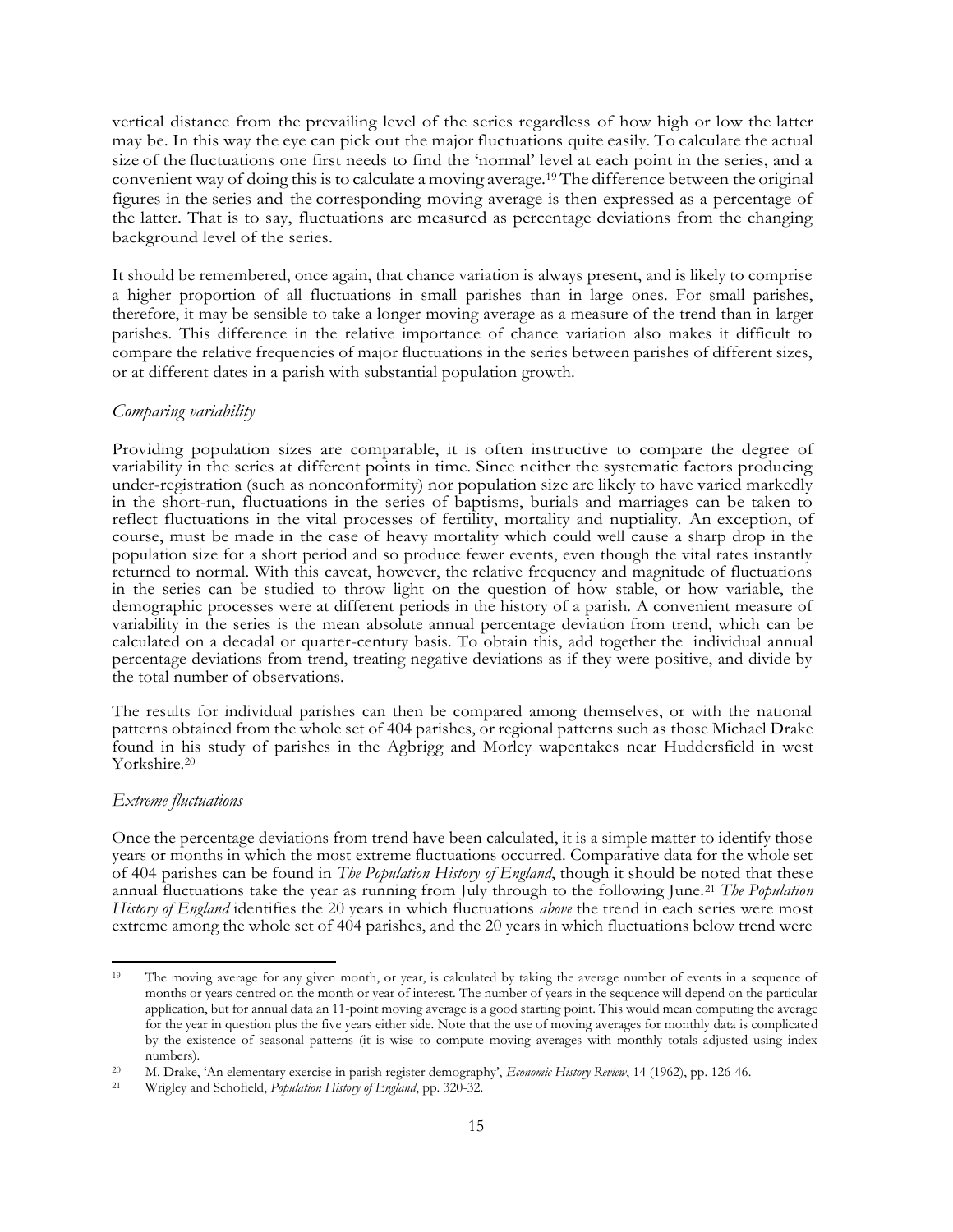most extreme.<sup>22</sup> It may prove interesting to see how far the timing of extreme fluctuations in individual parishes followed the overall pattern, and how far there was any similarity in the incidence of extreme fluctuations of parishes in the same county or region, a point not investigated in *The Population History of England*.

#### *Effect on other series*

Another topic of interest which is discussed in *The Population History of England* is how far extreme fluctuations in one series were accompanied by sympathetic or contrary movements in other series, either in the same year or in the subsequent year.<sup>23</sup> For example, one might expect in the same year in which there was a surge in burials there would also be fewer than average baptisms, and there may also be an increase in marriages in subsequent years. If this is found to occur in some parishes, but not in others, then it may suggest interesting questions about differences in the social and economic context of the communities being studied.

#### *Food prices*

Fluctuations in the series of events may not only have been linked amongst themselves but, as we have already noted, they may also have responded to a greater or lesser degree to fluctuations in the economy, above all to fluctuations in the price of food. If such a relationship existed, it might be expected to be most evident when the economic fluctuations were most striking. The responsiveness of local demographic series can be compared with the national picture to discover whether individual parishes or groups of parishes reacted more or less violently to short-run changes in national prices. In this case the results may be more indicative of the degree to which a parish was integrated into the national economy (that is whether the national price series had any local relevance) than the sensitivity of local demographic behaviour to fluctuations in food prices. However, if local food prices are available, not only can the question of market integration be addressed directly by comparing the local and national price series, but the nature of the demographic response to food price fluctuations *at the local level* can also be investigated.<sup>24</sup>

#### *Measuring responsiveness*

One simple way of investigating the responsiveness of each of the demographic series to extreme fluctuations in other series, including prices, is to take a pair of series at a time and tabulate the numbers of occasions on which the 'responding' series is above or below trend in the years of most extreme fluctuations in the other, 'initiating' series. Since we would expect a series to have an almost equal probability of being above or below trend in any year, a marked deviation from an even split around the trend can be taken as indicating the presence of a systematic effect of extreme fluctuations in one series on the level of the other series.<sup>25</sup> The deviation needs to be marked, especially if only twenty or so extreme years are considered, to be confident that the outcome is not likely to have been due to chance. 26

It should be noted that this is a very weak test of a relationship between the series: in a year of extreme fluctuation in an initiating series the responding series does not also have to experience an extreme fluctuation, it has only to be on the predicted side of the trend for that year to be considered a 'success'.

<sup>&</sup>lt;sup>22</sup> Wrigley and Schofield, *Population History of England*, Table 8.8, pp. 321-4.<br><sup>23</sup> Wrigley and Schofield, *Population History of England*, pp. 325–32.

<sup>23</sup> Wrigley and Schofield, *Population History of England*, pp. 325-32.

<sup>&</sup>lt;sup>24</sup> Information is presented in terms of a real wage series, but short-run fluctuations in this series are driven entirely by movements in the price of a basket of consumables (see Wrigley and Schofield, *Population History of England*, pp. 321 and 638- 41).

<sup>&</sup>lt;sup>25</sup> For a general discussion of the relationship between the food price series and the demographic response in the past, see J. Walter and R. Schofield (eds), *Famine, Disease and the Social Order in Early Modern Society* (Cambridge, 1989).

<sup>&</sup>lt;sup>26</sup> The probability of obtaining by chance an outcome as extreme as the one observed can be estimated by cumulating the terms of the binomial distribution, as for example in Wrigley and Schofield, *Population History of England*, pp. 326-7. Worked examples of this calculation can be found in Siegel, *Nonparametric Statistics*, pp. 36-42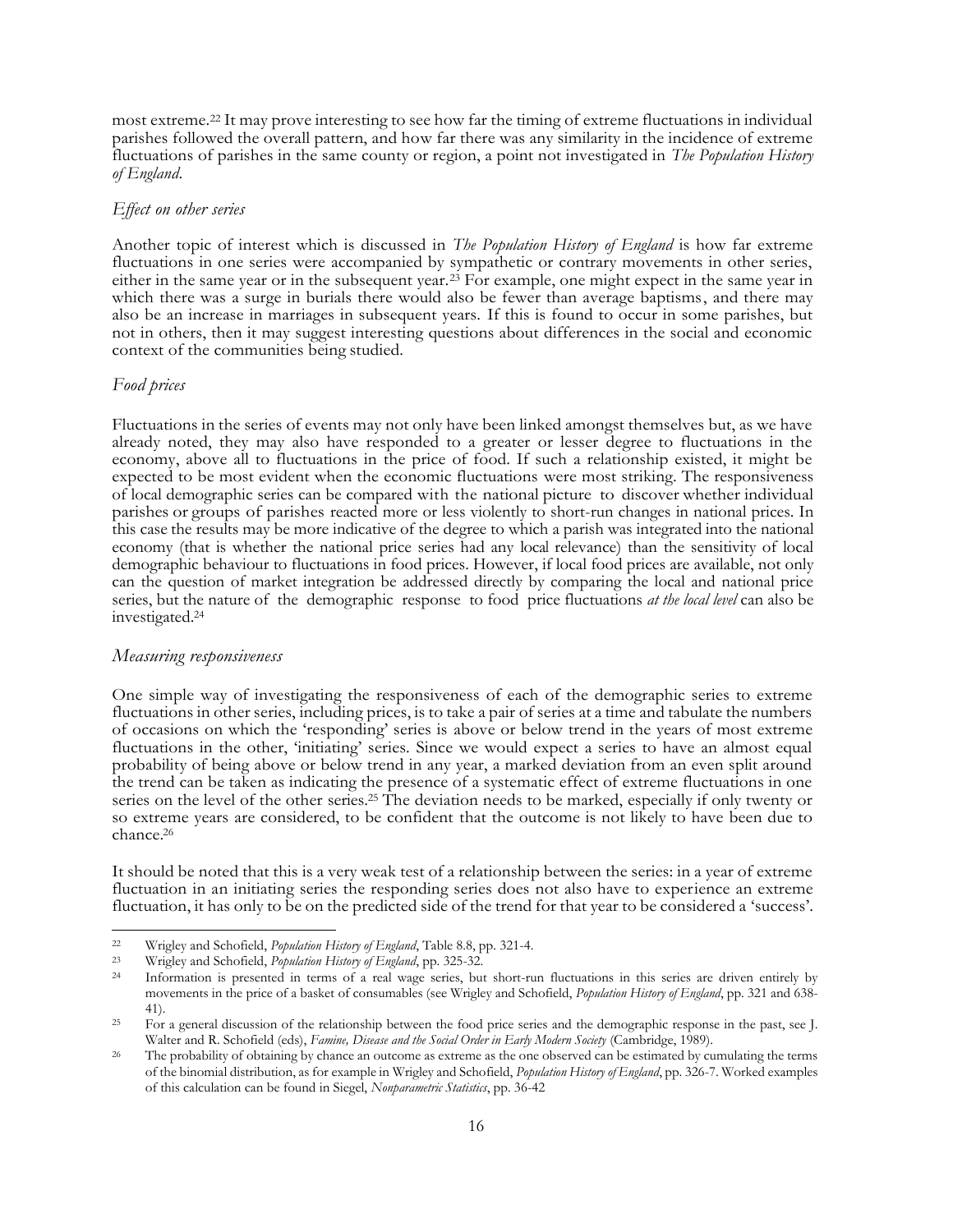However, to go further than this, and consider the magnitude of the responses to fluctuations of all sizes requires both more complicated methods of analysis and access to considerable computing power.<sup>27</sup>

#### **How the data can be used: crisis mortality**

One form of major annual fluctuations that has been much studied is the massive upward surge in burials, often termed a 'mortality crisis'. While *The Population History of England* contains a considerable amount of information about mortality fluctuations, much more remains to be learned, especially at the local, or regional level. For example, comparisons could be made of the similarities or dissimilarities in patterns of crisis mortality in parishes within the same area, and these could be systematically related to local social and economic characteristics, whether taken from the 'characteristics' files in the database or obtained by local research.<sup>28</sup> In addition, it would be useful to have more detailed local studies of the timing of the spread of some of the major national epidemics throughout the country.

Comparative information on major national fluctuations in mortality based in the pooled experience of the whole set of 404 parishes can be found on both an annual and a monthly basis in *The Population*  History of England.<sup>29</sup> Local mortality crises are discussed there, and information is provided on their distribution over time, the proportion of parishes affected in each year, the range of the duration of the crises and their seasonality.<sup>30</sup> The geographic spread of some of the major national crises is also described, and there is an examination of how far the susceptibility of individual parishes to crisis mortality was influenced by factors such as geographic location, altitude, remoteness, and the kind of agriculture practised.<sup>31</sup>

#### *Defining a 'crisis'*

The national patterns outlined in *The Population History of England* were based on the information about periods of epidemic mortality reproduced in the parish files in the worksheet entitled 'crisis', so the data here enable local and regional experiences to be compared directly with the national picture. However, it should be remembered that the criterion for identifying these epidemic periods was a measure of the improbability that the numbers of burials recorded could have occurred by chance given the normal current levels of mortality, not the more usual criterion of burials exceeding the normal monthly frequency by a fixed ratio. This alternative approach was adopted to avoid the problem that in small parishes even modest random fluctuations can exceed the fixed ratio and generate spurious crises, thereby overstating the frequency of crises in small parishes compared to larger ones. Unfortunately, the approach used in *The Population History of England*, which involves a variable ratio linked to the variability of the burial series, may create problems in the opposite direction. In small parishes, the burial series are highly variable, hence a period of genuine epidemic mortality may be indistinguishable from a random fluctuation, and the susceptibility of small parishes to crisis mortality thereby understated.<sup>32</sup>

<sup>27</sup> See Wrigley and Schofield, *Population History of England*, pp. 356-401.<br>28 For examples see A. Critt, Mortelity grise and household eterminary

<sup>28</sup> For examples, see A. Gritt, 'Mortality crisis and household structure: an analysis of parish registers and the Compton Census, Broughton, Lancashire, 1667-1676', *Local Population Studies*, 79 (2007), pp. 38-65; J. Healey, 'Famine and the female mortality advantage: sex, gender and mortality in northwest England, c. 1590–1630', *Continuity and Change*, 30 (2015), pp. 75–92; N. Cummins, M. Kelly and C. Ó Gráda, 'Living standards and plague in London, 1560–1665', *Economic History Review,* 69 (2016), pp. 3–34; S. Scott and C.J. Duncan, 'The mortality crisis of 1623 in north-west England', *Local Population Studies*, 58 (1997), pp. 14-25.

<sup>&</sup>lt;sup>29</sup> Wrigley and Schofield, *Population History of England*, pp. 332-40.<br><sup>30</sup> Wrigley and Schofield, *Population History of England*, pp. 645-93.

<sup>30</sup> Wrigley and Schofield, *Population History of England*, pp. 645-93.

<sup>31</sup> Wrigley and Schofield, *Population History of England*, pp. 645-93.

These issues are discussed, and solutions proposed, in A. Hinde, 'A review of methods for identifying mortality 'crises' using parish register data. *Local Population Studies*, 84 (2010), pp. 82-92. See also D. Connor and A. Hinde, 'Mortality in town and countryside in early modern England, *Local Population Studies*, 89 (2012), pp. 54-67.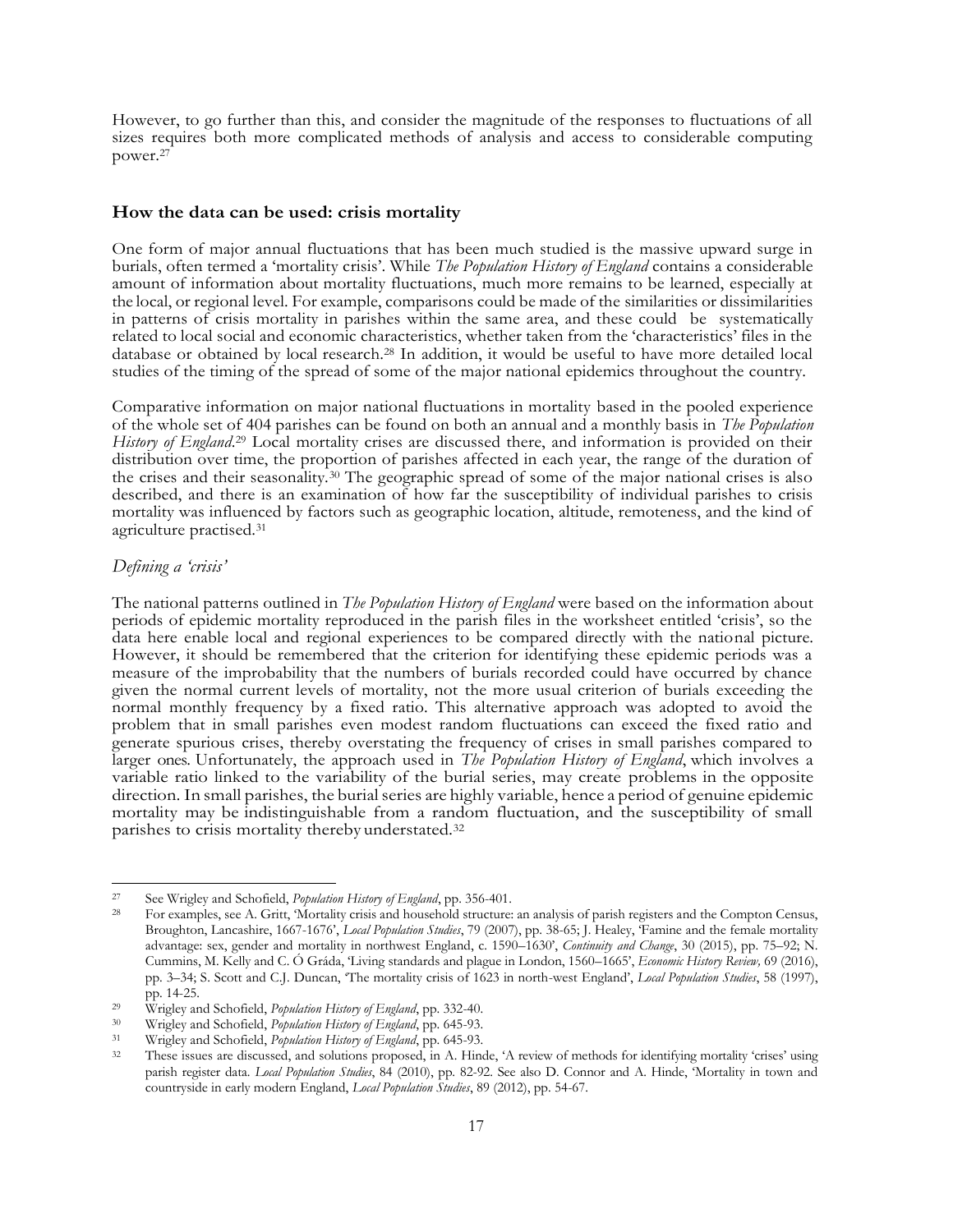This connection, one way or the other, between parish population size and the frequency of crises is part of a wider problem. For in reducing the whole range of variation in mortality to a dichotomy (crisis or non-crisis) some arbitrary cut-off point has to be taken, and the criterion adopted will, to a large extent, determine the results. This will be particularly true of the numbers of crises found, their length and severity. But since crises are but the peaks of more general surges in mortality, the choice of cut-off point has far less influence on other aspects of epidemics such as their seasonal patterns and their distribution through both space and time. Results of this type are, therefore, more 'robust' than measures of the size, frequency or severity of crises. Care, therefore, needs to be taken in interpreting the results of a study of crisis mortality, and comparisons should only be made between patterns of 'crises' or 'epidemics' that have been identified using the same criteria.<sup>33</sup>

#### **How the data can be used: long-run populationchange**

In studying the development of the population of a parish, or group of parishes, over a long period of time we typically ask such questions as what was the rate of growth? How far was this due to migration or natural increase? How far were changes in the latter due to movements in fertility or mortality? Unfortunately, it is by no means an easy matter to answer these questions from the parish totals of events alone, even though graphs of the moving averages of events may seem to offer suggestive clues about the course of local population change.

First and foremost, there is the problem, which has already been raised, that the totals of Anglican ceremonies recorded in the database may not be a good guide to the numbers of vital events that actually occurred. If the proportions of vital events missing from the registers themselves changed over time, as may well have been the case, the totals of ceremonies will give a misleading impression of the course of vital events. And if the proportion of missing events differed between births and deaths, the gap between baptisms and burials will be an unsatisfactory guide to the level of natural increase (births minus deaths). Clearly, before the totals of Anglican ceremonies can be used to draw conclusions about local long term population change, much research needs to be done into the local incidence of under-registration, for example by investigating factors such as late baptism and nonconformity.

#### *Overall patterns*

Nonetheless, it may be instructive to compare the patterns traced by the parish totals over time, not only with each other but also with the national patterns based on the full set of 404 parishes, or other more limited sets of aggregative data such as Michael Drake's west Yorkshire parishes (1540-1699) or Krause's 'north' and 'south' groups of parishes, numbering 200 in all in 1659-1794.<sup>34</sup> In drawing comparisons between totals of ecclesiastical events it must always be remembered that the differences observed may owe as much, or more, to local differences in the adequacy of Anglican registration as to differences in demographic behaviour. Annual national totals of baptisms, burials and marriages estimated from the aggregate of the 404 parishes can be found in *The Population History of England.*<sup>35</sup>

The course traced by the annual frequencies of vital events suggests a simple division into three periods, 1539-1639, 1640-1709 and 1710-1873. In the two outer periods all three series increase in number and there is normally a substantial surplus of births over deaths. By contrast in the central period, spanning the later seventeenth century, the frequencies of events show little tendency to grow,

<sup>33</sup> If the reader wishes to identify crises on a fixed-ratio basis to compare with other local data not included in the set of 404 parishes, the best way to calculate the current (normal) number of deaths is to take a centred, truncated moving average. This is a moving average which omits the data for the peaks in the burial numbers caused by the crisis one is trying to identify. See Wrigley and Schofield, *Population History of England*, p. 646.

<sup>34</sup> Drake, 'Elementary exercise'; J.T. Krause, 'Some aspects of population change 1690-1790', in E.L. Jones and G.E. Mingay (eds), *Land, Labour and Population in the Industrial Revolution* (London, 1967), pp. 187-205.

<sup>35</sup> Wrigley and Schofield, *Population History of England*, pp. 537-60. The relevant figures are in Table A4.1, column 5. The corresponding figures for births, marriages and deaths are given in column 6 of the same table.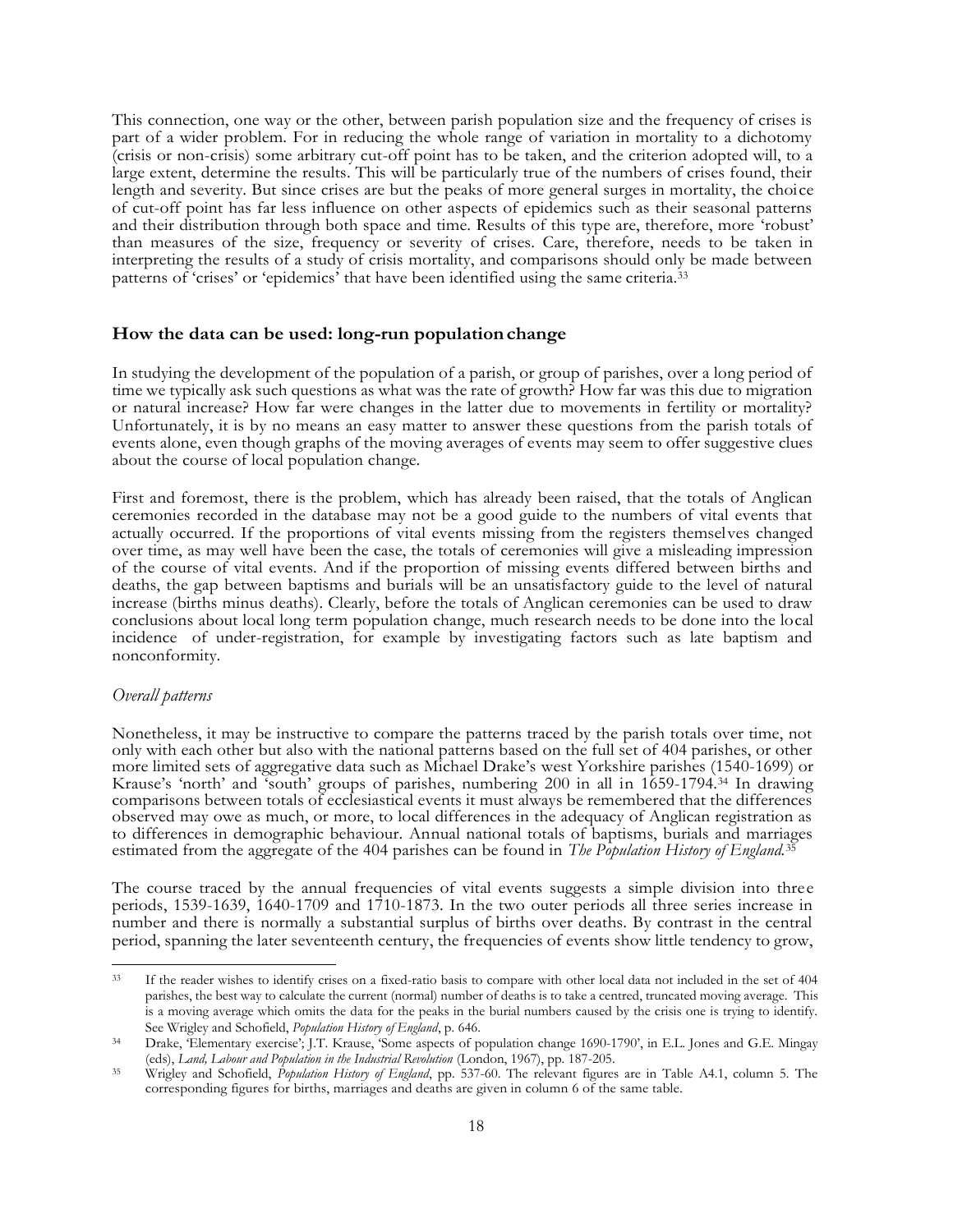while the number of deaths is much closer to, and often exceeds, the number of births. The national totals of Anglican events by and large followed the course of vital events except that the removal of the correction for under-registration means that the balance between baptisms and burials was even more unfavourable in the later seventeenth century, and that the upward movement of both series started later (in the 1730s), and was less pronounced.

#### *Local variation*

These patterns represent the sum of the individual experiences of the 404 parishes, which were far from uniform. Some information on the range of local variation is given in *The Population History of England* in terms of two summary measures of the patterns of Anglican events over time, and it may be instructive to see where in these distributions individual parishes lie. The first measure is the decade in which the number of baptisms first exceeded the maximum decadal total recorded for the parish before 1660. The results show that the scatter of the individual parishes around the aggregate recovery point of the 1730s was very wide.36The most common outcome (15 per cent of the parishes) was for baptisms to continue to grow without a pause and exceed the pre-1660 maximum at the earliest opportunity (in the 1660s). On the other hand, there were almost as many parishes, 14 per cent of the total, which by 1800-1809 were still not recording as many baptisms as they had produced in their heyday before the mid seventeenth century. It always needs to be remembered that in some parishes baptisms may have failed to grow because of high levels of under-registration, but inothers the numbers of births may have remained low and the population may never have regained its early seventeenth century level.

#### *Burial surpluses*

The 404 parishes also show considerable variation in the changing relationships between baptisms and burials, and the second summary measure comprises the number of decades in which burials exceeded baptisms. In aggregate the 404 parishes recorded a baptism/burial deficit in only two decades, the 1680s and 1720s, though in the 1550s, 1650s, 1660s and 1670s the surpluses of baptisms over burials were proportionately very lowindeed.In the decadesfrom the1560s to the 1780s there appears to have been a remarkably steady 'background' proportion of parishes recording burial surpluses.<sup>37</sup> This ran at between three and nine per cent, though the parishes were by no means the same in each decade.

The aggregative balance struck in each decade in a parish will, of course, reflect the relative degree of under-registration of births and deaths as well as the combination of levels of fertility and mortality that obtained. In some cases, therefore, the burial surpluses may be spurious owing to the greater under-registration of births than of deaths, a factor that increased up to the end of the eighteenth century.<sup>38</sup>

Out of a notional three centuries (30 decades) in observation, the median parish experience was one of five decades with more burials registered than baptisms.<sup>39</sup> Yet 34 parishes, or eight per cent of the total set, had no decade of deficit, while more than a quarter of the parishes had less than three decades and the same proportion had more than seven decades of deficit. Prominent among parisheswith a high proportion of decades in deficit were marshland communities, market towns, and city-centre and London suburban parishes. Although the urban parishes and market towns may have been experiencing a greater incidence of nonconformity, which is likely to have depressed the proportion of births being registered as baptisms by the Church of England more than it did the proportion of burials, the size of the deficits involved are generally large enough to suggest that there was a genuine difference between the balance

<sup>36</sup> Wrigley and Schofield, *Population History of England*, p. 163.

<sup>37</sup> Wrigley and Schofield, *Population History of England*, p. 164.

<sup>38</sup> Wrigley and Schofield, *Population History of England*, pp. 140-1 (Table 5.27, column 4).

The variation between parishes in the numbers of decades in which deficits were recorded is brought out in Wrigley and Schofield, *Population History of England*, p. 166 (Table 6.3), in which the figures are standardised for the different periods covered by individual registers.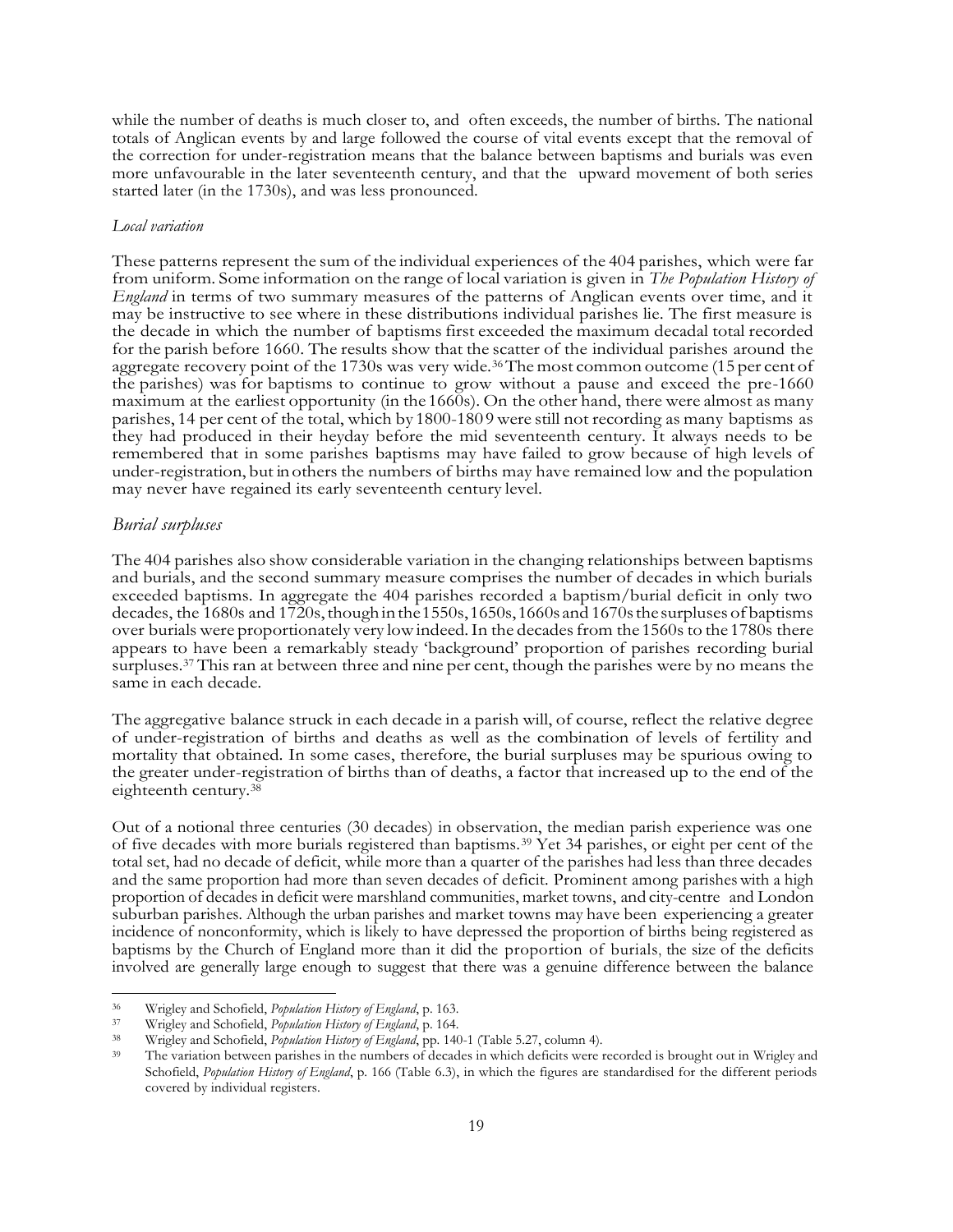struck between fertility and mortality in these urban and marshland communities, and that obtaining in more isolated and better drained rural parishes.<sup>40</sup>

#### *Under-registration and parish population sizes*

Little can be said with any confidence about long term population change on the basis of the parish totals without some knowledge of the scale of under-registration and its relative trends in each of the series over time. It is, therefore, well worth while trying to find out as much as possible about local patterns of under-registration. If, despite all efforts, they remain unknown, it is probably better to renounce any ambitions to draw conclusions about long-term change based on parish register totals and confine the analysis to short-term movements in the parish totals, as described above.

In some cases, however, it may be possible to make suitable corrections to the parish totals to correct for under-registration and so derive series that can be treated as providing a reasonable guide to the underlying frequencies of vital events. The following discussion assumes that this is the case and⸺to emphasise the point⸺the series will hereafter be referred to as births and deaths rather than baptisms and burials. However, even if the numbers of vital events can reasonably be estimated, several problems of inference remain. This is because the series reflect both the intensity of demographic activity (the levels of fertility, mortality and nuptiality) and the size and age structure of the population. The problem is that when we consider the numbers of events alone we have no means of distinguishing changes in demographic behaviour (such as fertility) from changes in the size and age structure of the population.

Suppose, for example, that a graph of parish totals shows both births and deaths rising over time, the former more steeply than the latter, and more births being registered than deaths, quite a common occurrence in the sixteenth and late eighteenth centuries. It is tempting to conclude that the population was producing a natural increase (more births than deaths) and so growing in size. This might be the correct inference to draw, but the same pattern could be produced by a rise in both fertility and mortality with no change in the size of the population. In this case the 'surplus' population (of births over deaths) will have emigrated. There is therefore no easy inference from the shape of the graph of events to changes in population size, or to changes in birth and death rates. Nor does the fact that births rose faster than deaths necessarily mean that changes in fertility were more important than changes in mortality over the period. For example, the population may have been growing at exactly the same speed as the number of births recorded, in which case the birth rate would have been constant and the death rate actually declining.

#### *Estimating parish population sizes*

Clearly, if we want the parish totals to tell us something about long-term population change, we mustfind away of discovering the size of the population that produced the events that we observe. Unfortunately, the size of a parish population is rarely known before the national census enumerations began in 1801.<sup>41</sup> We might be tempted to start with one such figure from say, the 1801 census, and backdate the population size by successively subtracting the surplus of births over deaths recorded in the parish totals. Unfortunately, birth and death were not the only ways of entering and leaving the parish; many people did so on foot, or on horseback. Since the balance between these movements into, and out of, a parish is almost always unknown, any attempt to backdate parish population sizes in this way is likely to run into serious error.

<sup>40</sup> For studies of differential mortality in wealden, downland and marshland parishes, see C. Brent, 'Devastating epidemics in the countryside in eastern Sussex, 1558-1640', *Local Population Studies*, 14 (1975), pp. 42-8; and M. Dobson, *Contours of Death and Disease in Early-Modern England* (Cambridge, 1997); on the differences in mortality patterns between market towns and villages, see Connor and Hinde, 'Mortality in town and countryside'.

<sup>41</sup> Listings in various forms do exist for a minority of parishes before 1801, see J.S.W. Gibson and M. Medlycott, *Local Census Listings 1522-1930: Holdings in the British Isles,* Federation of Family History Societies, 3rd edn (Sheringham, 1992).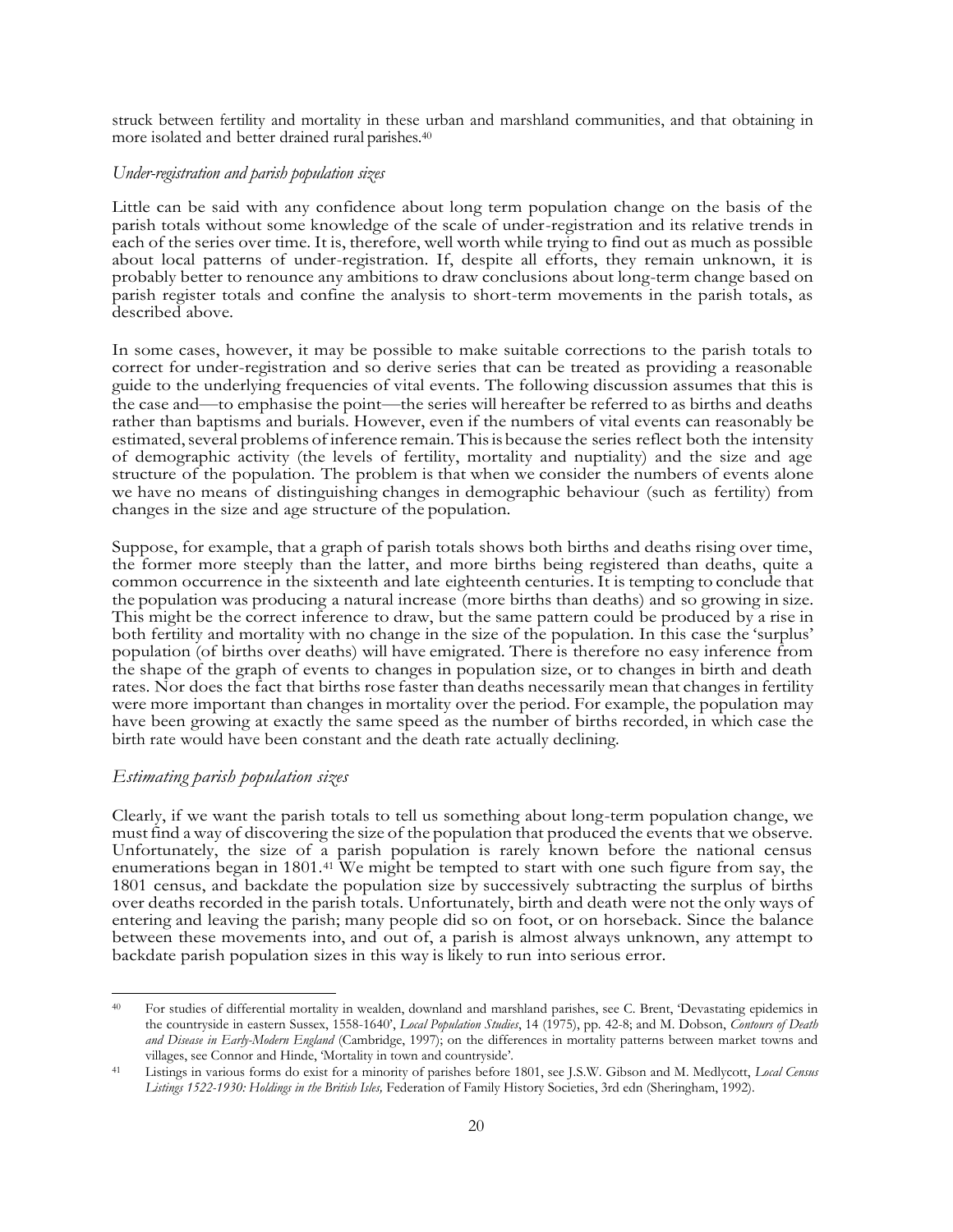Ideally, we should like to know the size of a parish population at frequent intervals so that calculations could be made of its rate of growth and vital rates, and changes plotted over time. One way of doing this would be to apply to the individual parish the same technique of 'back projection' or 'generalised inverse projection' that was developed to derive national population totals from the national series of events based on the aggregate totals of the 404 parishes. But the technique, which entails estimating the amount of migration from the internal consistency of the series of births and deaths, is complex and requires access to a large and powerful computer.<sup>42</sup> A more practical strategy for most local historians would be to attempt to estimate the size of a parish population at as many dates as possible before the nineteenth century using sources such as chantry certificates (1545 and 1548), diocesan population returns (1563, 1603), the Compton Census (1676), late seventeenth century Hearth Tax returns, the Marriage Duty Act censuses of the 1690s, or bishop's visitation returns.<sup>43</sup>

#### *Crude vital rates, growth rates and migration*

The numbers of events recorded around those dates can then be related to the population size estimates to calculate crude vital rates: average numbers of events per year per thousand population. Despite the imprecision that often surrounds population size estimates of this kind, they at least enable rough measurements to be made of the levels of fertility, mortality, and nuptiality at the dates concerned. They can then be compared with the more securely grounded measures of the same quantities, based on nineteenth century censuses and vital registration, to see whether there were any significant changes in demographic behaviour over time.

If parish population sizes can be estimated for several dates, growth rates can be calculated for the intervening periods and compared with the national rates given in *The Population History of England*. 44 Comparisons can also be made on a local level, between different periods and parishes.<sup>45</sup> The estimated population growth can also be compared with the size of the natural increase (the surplus of births over deaths) over the same period, the difference being attributable to net migration (the balance between immigration and emigration). Again, the inaccuracy of population size estimates at earlier dates may limit the scope of the conclusions that can be drawn, but the amount of population growth implied by a comparison of two populations counts (for example a Hearth Tax return and the 1801 census) is often strikingly different from the amount generated in the intervening period in the parish by natural increase. Typically, a small rural parish populationmay grow much less, and market towns much more, than their respective totals of natural increase, implying a considerable migration from the former to the latter.

If an exercise of this kind indicates that a parish experiences little or no net migration, it might be tempting to go one step further and to use the figures for natural increase to interpolate population sizes during the period between the dates at which documentary evidence for population size exists. In this way it would be possible to consider the patterns of population growth in greater detail, and

<sup>42</sup> Back projection is described in Wrigley and Schofield, *Population History of England*, pp. 195-9, with technical details in pp. 715- 38. The procedure of generalised inverse projection is described in J. Oeppen, 'Back projection and inverse projection: members of a wider class of constrained projection methods', *Population Studies*, 47 (1993), pp. 259-67.

<sup>&</sup>lt;sup>43</sup> There are several guides to using these sources to estimate population totals. A summary is given in N. Goose and A. Hinde, 'Estimating local population sizes at fixed points in time: part I – general principles', *Local Population Studies* 77 (2006) 66-74; and N. Goose and A. Hinde, 'Estimating local population sizes at fixed points in time: part II – specific sources', *Local Population Studies* 78 (2007), 74-88. See also K. Schürer and T. Arkell (eds), *Surveying the People: the Interpretation and Use of Document Sources for the Study of Population in the Late Seventeenth Century* (Oxford, 1992). For examples of the use of local sources for parish population returns, see A.C. Percival, 'Gloucestershire village populations', *Local Population Studies*, 8 (1972), pp. 39-47; J. Hudson, 'Parish population reconstruction in Stonehouse, Gloucestershire: an experiment using Wrigley and Schofield's correction factors', *Local Population Studies*, 77 (2006), pp. 24-41; I.L. Williams, 'North Wiltshire demography 1676-1700', *Wiltshire Archaeological and Natural History Magazine*, 90 (1997), pp. 110-9.

<sup>44</sup> Wrigley and Schofield, *Population History of England*, pp. 528-9 (column headed 'CGR')

Growth rates are conventionally expressed as a cumulative percentage rate per year. If P<sub>1</sub> is the size of the population at a  $P_{2}^{1/y}$ 

certain date, and P<sub>2</sub> is the size of the population at a future date *y* years later, then the rate is defined as  $\left(\frac{P_2}{P_1}\right)^{1/2}$ 2 1 x 100  $\left(\frac{P_2}{P_1}\right)$  x 100.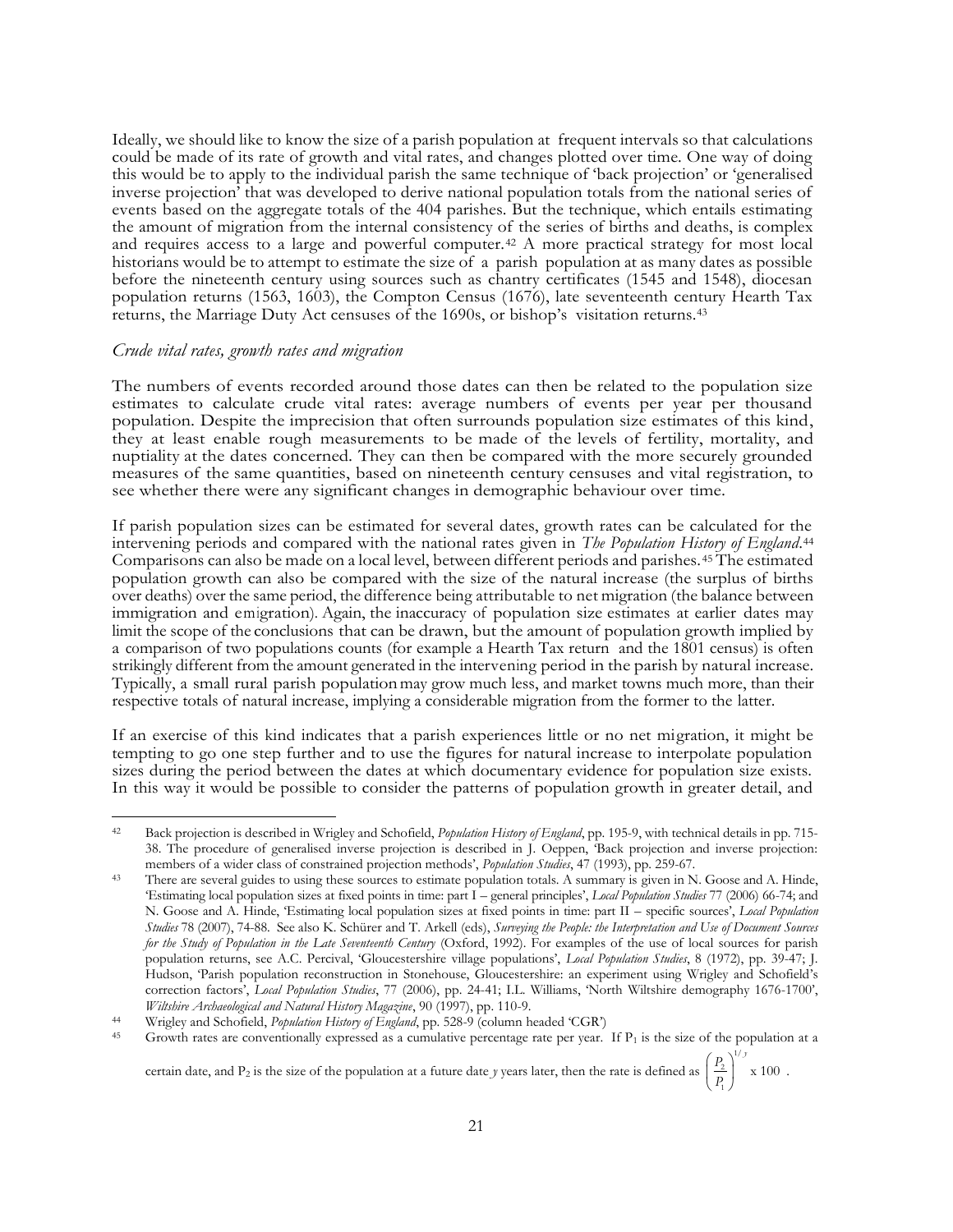also, by relating the totals of events to the interpolated population totals, to track the demographic development of the parish over time. However, although migration may net out to zero over a long period, it may actually have been substantial, first in one direction and then in the other, in intervening years. Thus, intermediate population totals can only be estimated if both volume and the *timing* of migration during the intervening period can be specified on the basis of local information, or if it seems reasonable to assume that migration occurred at a uniform rate over time.

#### *Arguing from plausible limits*

If it proves impossible to estimate the size of a parish population before the nineteenth century, or if this can only be done at one or more widely scattered dates, it may still be possible to reconstruct something of the population history of the parish by looking at the patterns traced by the series of births and deaths over time. For example, the numbers of births or deaths registered in a parish may have risen so greatly that the possibility of the population having remained the same size can be ruled out. National birth rates in pre-industrial England rarely fell outside the range of 27 to 41 per thousand. Consequently, any increase in the numbers of births by a factor of more than  $1.5 \frac{41}{27}$  is unlikely to have been produced by an increase in fertility and may be taken as presumptive evidence of population growth. Of course, in making this calculation sufficient numbers of events must be taken at each date (say by considering 25-year or 50-year periods) to lessen the risk of obtaining an untypical ratio from chance fluctuations.

Biological factors also effectively limit the maximum level that the crude birth rate of a large population can reach in normal circumstances to about 55 per 1,000, though this figure can be exceeded in small populations with high proportions of young adults as, for example, in cities with substantial immigration. If, therefore, a parish in more normal circumstances experienced a rise in the number of births to a level which, when related to a population size estimate at an earlier date, implies a birth rate of more than 55 per 1000, it is highly likely that the population grew in the intervening period.

Again, the amount of cumulative natural increase in a parish (the surpluses of births over deaths summed over successive years) can be compared with the trends in the series to draw conclusions about the probable direction of net migration. For example, if there were consistently more births than deaths, yet neither series showed a tendency to rise, then it is unlikely that the parish population grew by the amount of the natural increase, for after some years the implied birth and death rates would become implausibly low. It is much more likely that there was persistent migration out of the parish.<sup>46</sup> Similarly, if a parish consistently recorded more deaths than births yet neither series showed a tendency to fall, as was the case in some market and county towns, it is probable that the population was replenished by in-migration.

#### *Some deceptive ratios*

If population size remains unknown, so that the vital rates cannot be calculated, and if a parish appears to have been affected by migration, then care needs to be taken in drawing inferences about the balance of fertility and mortality in the parish from the apparent level of natural increase, or from the ratio between the numbers of births and deaths. Obviously, in a parish subject to in-migration, the number of deaths will be swollen by the presence of immigrants, and in a parish subject to out-migration the deaths of the emigrants will be missing.<sup>47</sup> Since in both cases the deaths refer to a different population than do the births we cannot draw conclusions about the size of the balance between the levels of fertility and mortality from a simple comparison of the numbers of births and deaths. Thus, it does not necessarily follow that mortality was higher than fertility in town parishes recording more deaths

<sup>46</sup> See, for example, A. Pallister, 'Some notes on the parish registers of Long Newton and derivations from them', *Durham County Local History Society Bulletin*, 65 (2002), pp. 67-91.

<sup>47</sup> This point was made forcefully by A. Sharlin, 'Natural increase and decrease in early modern cities', *Past and Present*, 79 (1978), pp. 126-38. See also C. Galley, *The Demography of Early Modern Towns* (Liverpool, 1998), pp. 65-70. The position is more complicated when both in-migration and out-migration occur, and at different ages.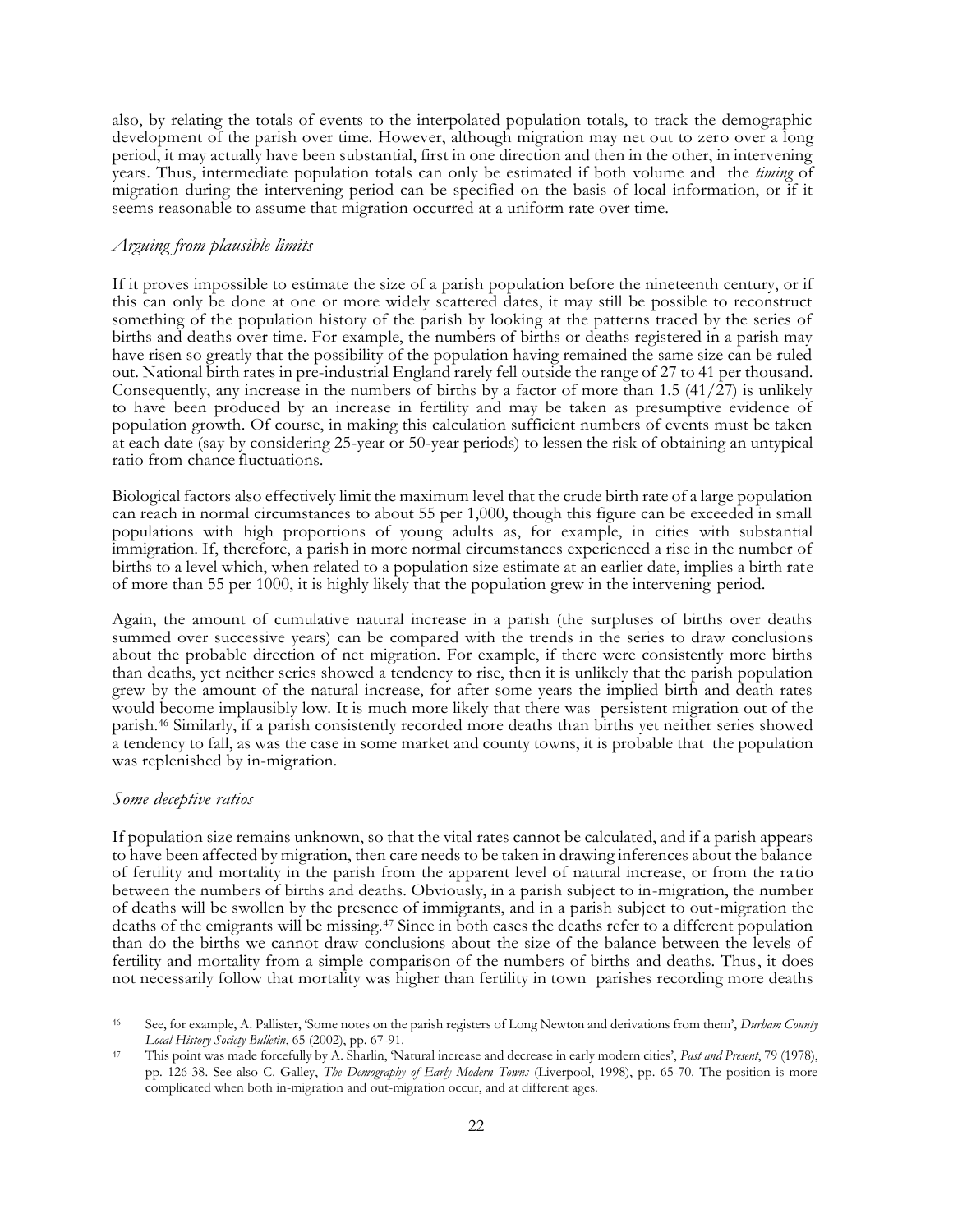than births, nor that fertility was higher than mortality in country parishes registering more births than deaths. Either *may* have been the case, but it is also possible that the reverse was true and the imbalance caused simply by the presence of a considerable flow of migration into, or out of, the parish.

If the volume of net migration is known, or can be estimated, then the 'surplus' or 'missing' deaths can be subtracted from, or added to, the totals recorded in the register, to obtain a better indication of the balance between fertility and mortality *in the parish.* On the other hand, if the volume between net migration remains unknown, then figures of natural increase, or ratios between births and deaths, should not be used to infer anything about the local demographic regime. In this connection, it is worth remembering that the larger and more varied the collection of parishes being studied, the less significant, proportionally, will be the net migration flows to, or from, the outer world. Consequently, the danger of making false inferences from totals or ratios of births and deaths are most severe in the case of individual parishes or towns, and progressively less troublesome at a regional, and national level.<sup>48</sup>

Another ratio that is sometimes calculated, and which also raises difficulties of interpretation, is the number of births per marriage. Although this is intended to be an indicator of fertility, it will be influenced both by the number of illegitimate births in the total of births recorded and by the proportion of marriages which are remarriages.<sup>49</sup> Where mortality was high and remarriages common it will be influenced by mortality as well as fertility and nuptiality. And even where these confounding influences are absent, or can be allowed for, the ratio will only measure the average number of children per marriage if the population is closed or stationary, and if the three demographic components of fertility, mortality and nuptiality are all constant.<sup>50</sup>

Again, calculating the ratio between the number of marriages and the number of births 25 years earlier provides only a very approximate index of nuptiality.<sup>51</sup> Once more, other factors, such as mortality, remarriage and migration, may intervene to cloud interpretation of results.

#### *Summary*

Thisfinalsection, on deriving long-term population trends, has been an extended one. I have tried to outline some of the complexities of the subject and some pitfalls that lurk to trap the unwary. The range and quality of inferences that may be drawn depend very largely upon the success of local research in discovering the degree of under-registration of vital events in the Anglican registers, and in finding sources on which estimates of parish population sizes can be based so that vital rates can be calculated and due allowance made for the impact of net migration. If little can be discovered about these factors, then only very limited conclusions can be drawn about population totals, and long-term trends and changes in fertility and mortality. In these circumstances it would bewise to leave long-term trends alone and to concentrate on studying the short-term aspects of local population experiences, as described in the earlier sections of this introduction.

#### **Acknowledgements**

Thanks are due to Chris Galley for his comments on the second edition, and for copy-editing.

<sup>48</sup> For a study of regional baptism/burial rates, see Drake, 'Elementary exercise'. National birth and death rates are discussed in Wrigley and Schofield, *Population History of England*, pp. 176-89.

<sup>49</sup> For a study of illegitimacy, see P. Bromfield, 'Incidences and attitudes: a view of bastardy from eighteenth-century rural north Staffordshire, c. 1750-1820', *Midland History*, 27 (2002), pp. 80-98.

<sup>50</sup> If vital rates are constant, but the population is growing or declining (a situation called a 'stable' population), the mean number of children per marriage can be calculated by taking a weighted average of the totals of marriages in previous years as the denominator in calculating the birth/marriage ratio. See L. Henry, *Manuel de Démographic Historique* (Geneva and Paris, 1967), p. 78.

<sup>51</sup> See D. Turner, 'The effective family', *Local Population Studies*, 2 (1969), pp. 47-54.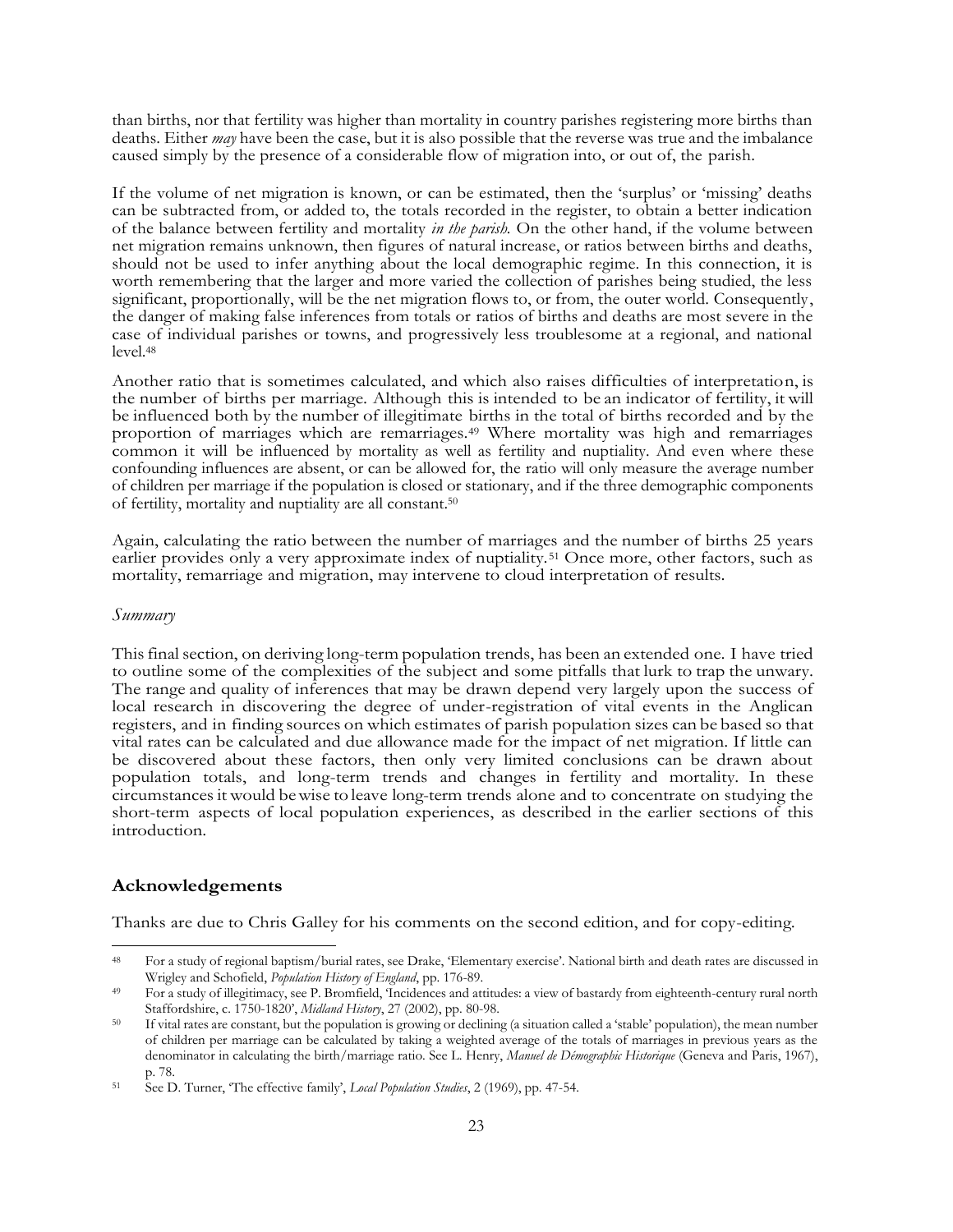## **APPENDIX**

Figure 1 shows the geographical distribution of the 404 parishes.

Table 2 is an alphabetical list of the 404 parishes, showing the county in which each is located, and the population of the parish in 1811.

Table 3 is a list of the same parishes, but ordered by county.

**Figure 1 Geographical distribution of the aggregative analysis parishes**

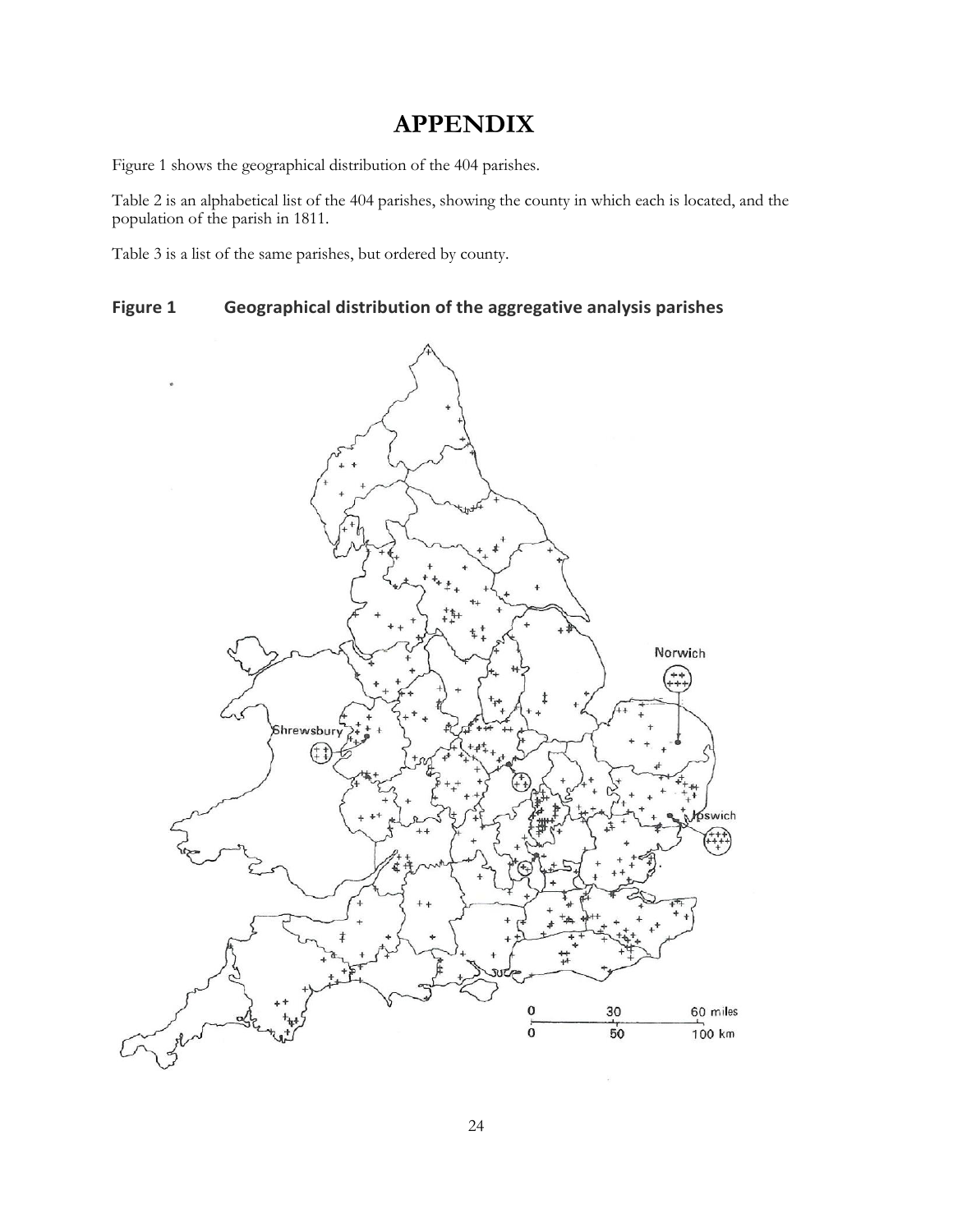## **Table 2 Alphabetic list of the 404 parishes, their county and population**

|                                      |                       | <b>Population in</b> |
|--------------------------------------|-----------------------|----------------------|
| Parish                               | County                | 1811                 |
| Abinger                              | Surrey                | 629                  |
| Addingham                            | Yorkshire West Riding | 1,559                |
| Adel                                 | Yorkshire West Riding | 996                  |
| Alberbury                            | Salop                 | 1,772                |
| Albrighton                           | Salop                 | 911                  |
| Alcester                             | Warwickshire          | 1,862                |
| Aldenham                             | Hertfordshire         | 1,127                |
| Aldershot                            | Hampshire             | 498                  |
| Almondbury*                          | Yorkshire West Riding | 19,302               |
| Alstonefield                         | Staffordshire         | 3,704                |
| Ampthill                             | Bedfordshire          | 1,299                |
| Ardingly                             | <b>Sussex</b>         | 553                  |
| Ardleigh                             | Essex                 | 1,186                |
| Arnold                               | Nottinghamshire       | 3,042                |
| Ashby-de-la-Zouch                    | Leicestershire        | 3,403                |
| Ashford                              | Kent                  | 2,532                |
| Ashfordby                            | Leicestershire        | 367                  |
| Ashton under Lyne                    | Lancashire            | 19,052               |
| Audley*                              | Staffordshire         | 2,618                |
| Avening                              | Gloucestershire       | 1,602                |
| Aylesbury                            | Buckinghamshire       | 3,447                |
| Aynho                                | Northamptonshire      | 631                  |
| Banbury                              | Oxfordshire           | 4,173                |
| Banham                               | Norfolk               | 978                  |
| <b>Barley</b>                        | Hertfordshire         | 593                  |
| <b>Barton under Needwood</b>         | Staffordshire         | 1,066                |
| Baschurch*                           | Salop                 | 1,347                |
| Beddington                           | Surrey                | 1,250                |
| Benenden                             | Kent                  | 1,322                |
| Berkhampstead [Berkhamsted] St Mary  | Hertfordshire         | 864                  |
| Berkhampstead [Berkhamsted] St Peter | Hertfordshire         | 1,963                |
| <b>Berry Pomeroy</b>                 | Devon                 | 1,179                |
| <b>Berwick on Tweed</b>              | Northumberland        | 7,746                |
| Biddenden                            | Kent                  | 1,278                |
| <b>Bishops Cannings</b>              | Wiltshire             | 1,349                |
| <b>Bishops Cleeve</b>                | Gloucestershire       | 1,416                |
| Bitterley                            | Salop                 | 1,103                |
| Blackawton                           | Devon                 | 1,109                |
| Blunham                              | Bedfordshire          | 857                  |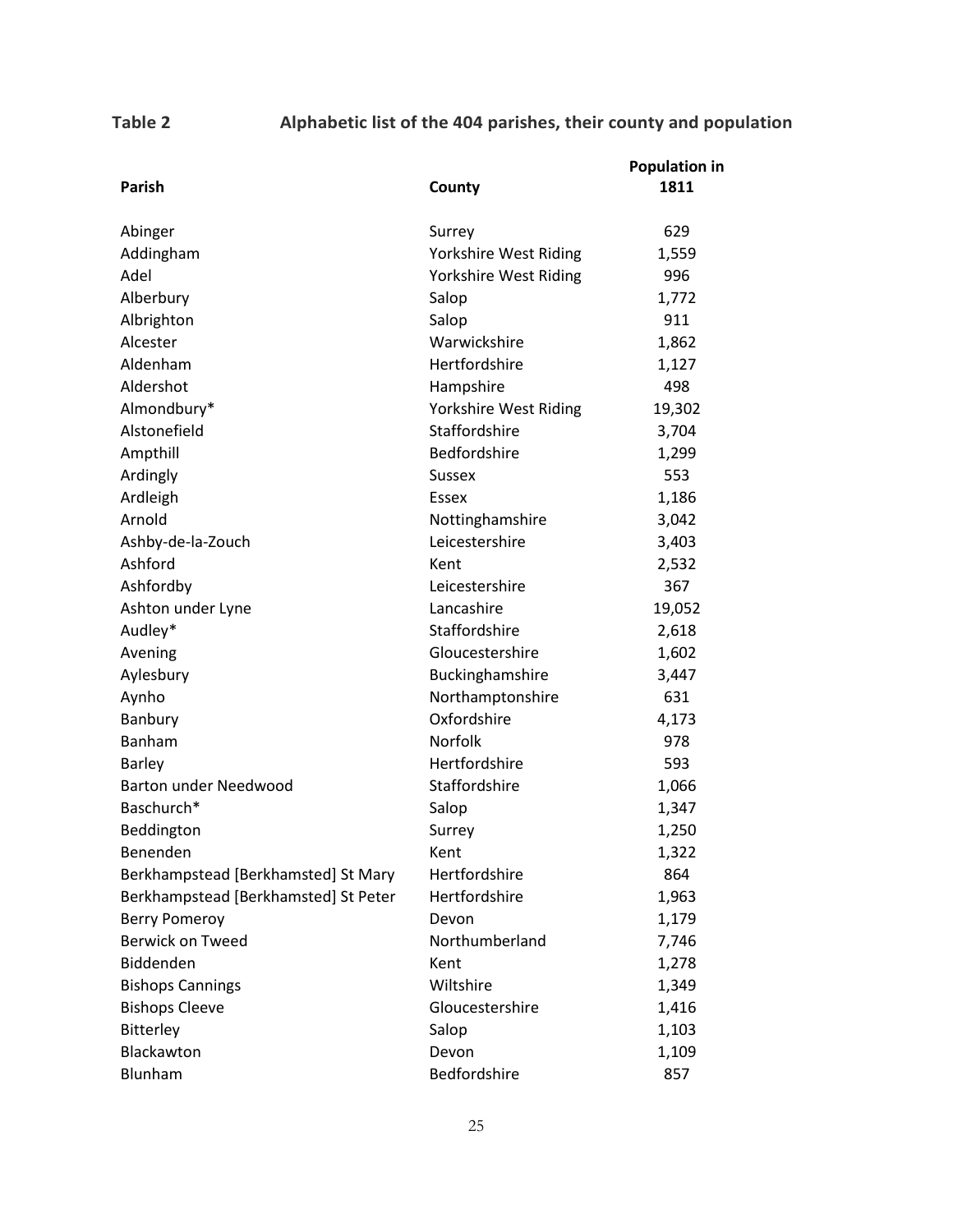| Blyth                          | Nottinghamshire              | 1,759 |
|--------------------------------|------------------------------|-------|
| <b>Boldre</b>                  | Hampshire                    | 1,914 |
| Boln                           | Bedfordshire                 | 230   |
| Bolney                         | <b>Sussex</b>                | 510   |
| <b>Bolton Percy</b>            | Yorkshire West Riding        | 972   |
| Bottesford                     | Leicestershire               | 891   |
| Bradwell juxta Mare            | Essex                        | 795   |
| <b>Branscombe</b>              | Devon                        | 595   |
| <b>Brede</b>                   | <b>Sussex</b>                | 787   |
| <b>Breedon</b>                 | Leicestershire               | 2,302 |
| <b>Bridekirk</b>               | Cumberland                   | 1,552 |
| Bridgewater                    | Somerset                     | 4,911 |
| <b>Bridlington</b>             | <b>Yorkshire East Riding</b> | 4,422 |
| Brodsworth                     | Yorkshire West Riding        | 358   |
| <b>Bromfield</b>               | Salop                        | 610   |
| <b>Bromham</b>                 | Wiltshire                    | 1,225 |
| <b>Bromley</b>                 | Kent                         | 2,965 |
| Bromyard                       | Herefordshire                | 2,594 |
| <b>Bruton</b>                  | Somerset                     | 1,746 |
| <b>Bubwith</b>                 | <b>Yorkshire East Riding</b> | 1,260 |
| Budbrooke                      | Warwickshire                 | 383   |
| <b>Bunbury</b>                 | Cheshire                     | 3,453 |
| <b>Burnsall</b>                | Yorkshire West Riding        | 1,075 |
| <b>Burslem</b>                 | Staffordshire                | 8,625 |
| <b>Burton Joyce</b>            | Nottinghamshire              | 564   |
| Cam                            | Gloucestershire              | 1,501 |
| Campton with Shefford          | Bedfordshire                 | 860   |
| Carlton juxta Snaith [Carlton] | Yorkshire West Riding        | 687   |
| Carshalton                     | Surrey                       | 1,532 |
| Castle Donnington              | Leicestershire               | 2,308 |
| Cavendish                      | Suffolk                      | 1,074 |
| Chalgrave                      | Bedfordshire                 | 633   |
| Chardstock                     | Devon                        | 1,151 |
| <b>Chester Holy Trinity</b>    | Cheshire                     | 2,278 |
| <b>Chilvers Coton</b>          | Warwickshire                 | 1,873 |
| Chinnor                        | Oxfordshire                  | 895   |
| <b>Chipping Norton</b>         | Oxfordshire                  | 2,331 |
| Chiselhurst                    | Kent                         | 1,450 |
| Chorley                        | Lancashire                   | 5,182 |
| Clapham                        | Yorkshire West Riding        | 1,706 |
| Clee                           | Lincolnshire                 | 490   |
| Clophill                       | Bedfordshire                 | 721   |
| Cobham                         | Surrey                       | 1,275 |
| Coleorton                      | Leicestershire               | 910   |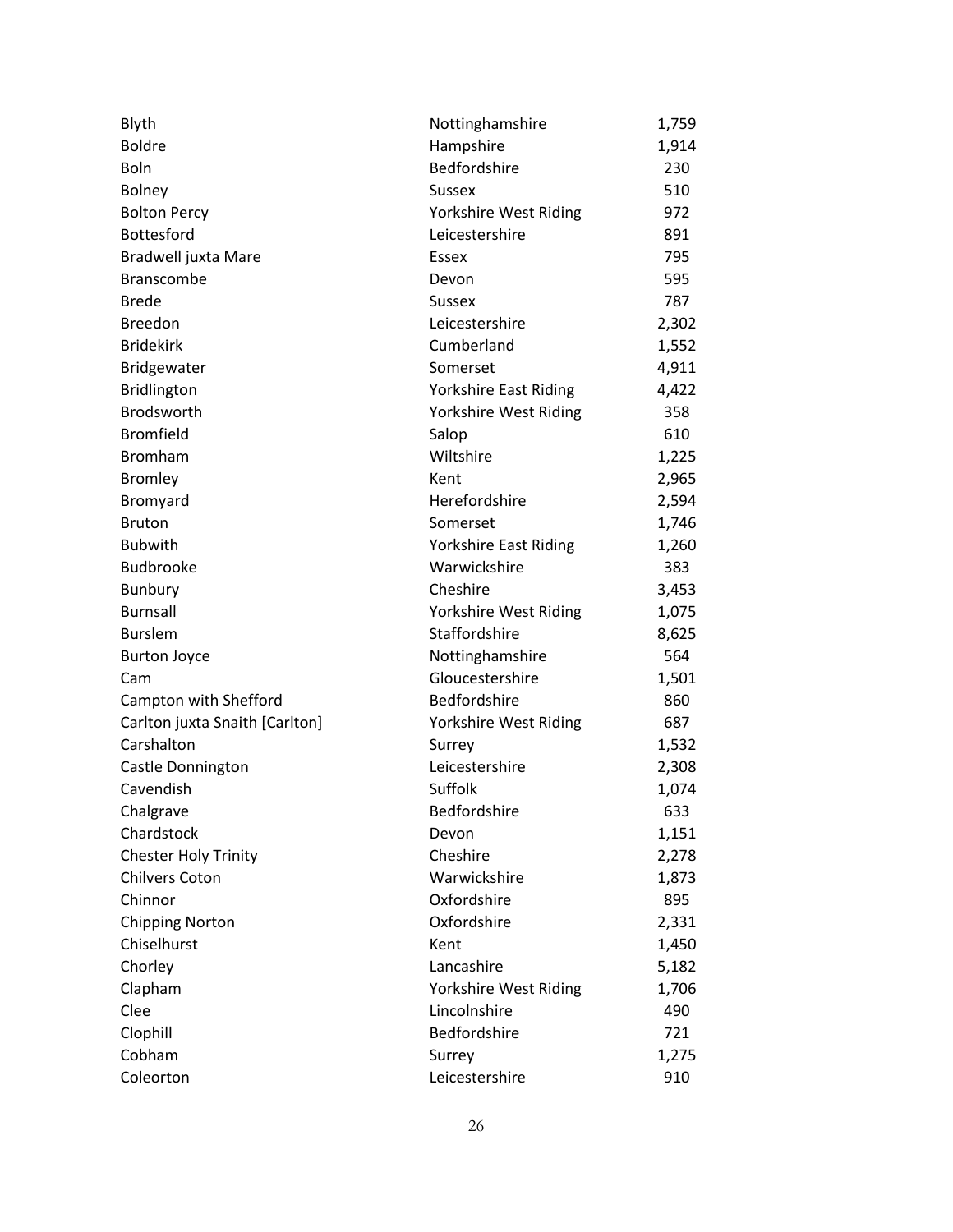| Colyton               | Devon                  | 1,774  |
|-----------------------|------------------------|--------|
| Congresbury           | Somerset               | 913    |
| Conisborough          | Yorkshire West Riding  | 1,047  |
| Cowfold               | <b>Sussex</b>          | 614    |
| Cranbrook             | Kent                   | 2,994  |
| Cranfield             | Bedfordshire           | 1,035  |
| Cranley               | Surrey                 | 1,009  |
| Crewkerne             | Somerset               | 3,021  |
| Cropwell Bishop       | Nottinghamshire        | 364    |
| Crosthwaite           | Cumberland             | 3,656  |
| Curdworth             | Warwickshire           | 548    |
| Dalston               | Cumberland             | 2,369  |
| Darfield              | Yorkshire West Riding  | 2,449  |
| Darlington            | Durham                 | 5,820  |
| Darlton               | Nottinghamshire        | 139    |
| Deane                 | Lancashire             | 9,945  |
| Dedham                | Essex                  | 1,432  |
| Dengie                | Essex                  | 171    |
| Desford               | Leicestershire         | 744    |
| Dewsbury              | Yorkshire West Riding  | 11,571 |
| Docking               | Norfolk                | 994    |
| Dronfield*            | Derbyshire             | 3,115  |
| Dunchurch             | Warwickshire           | 996    |
| Dymock                | Gloucestershire        | 1,342  |
| Earsdon               | Northumberland         | 4,388  |
| Easingwold*           | Yorkshire North Riding | 1,959  |
| East Bergholt         | Suffolk                | 1,151  |
| <b>East Grinstead</b> | <b>Sussex</b>          | 2,804  |
| Eastington            | Gloucestershire        | 1,223  |
| Eastry                | Kent                   | 909    |
| Eaton Bishop          | Herefordshire          | 381    |
| Eccleshall            | Staffordshire          | 3,618  |
| Edgbaston             | Warwickshire           | 1,180  |
| Edmonton              | Middlesex              | 6,824  |
| Edwinstowe*           | Nottinghamshire        | 1,558  |
| Ellastone             | Staffordshire          | 916    |
| Ellingham             | Hampshire              | 341    |
| Eltham                | Kent                   | 1,882  |
| Emley                 | Yorkshire West Riding  | 1,261  |
| Enderby               | Leicestershire         | 804    |
| Ercall Magna*         | Salop                  | 1,965  |
| Etton                 | Yorkshire East Riding  | 338    |
| Eye                   | Suffolk                | 1,893  |
| Fairford              | Gloucestershire        | 1,444  |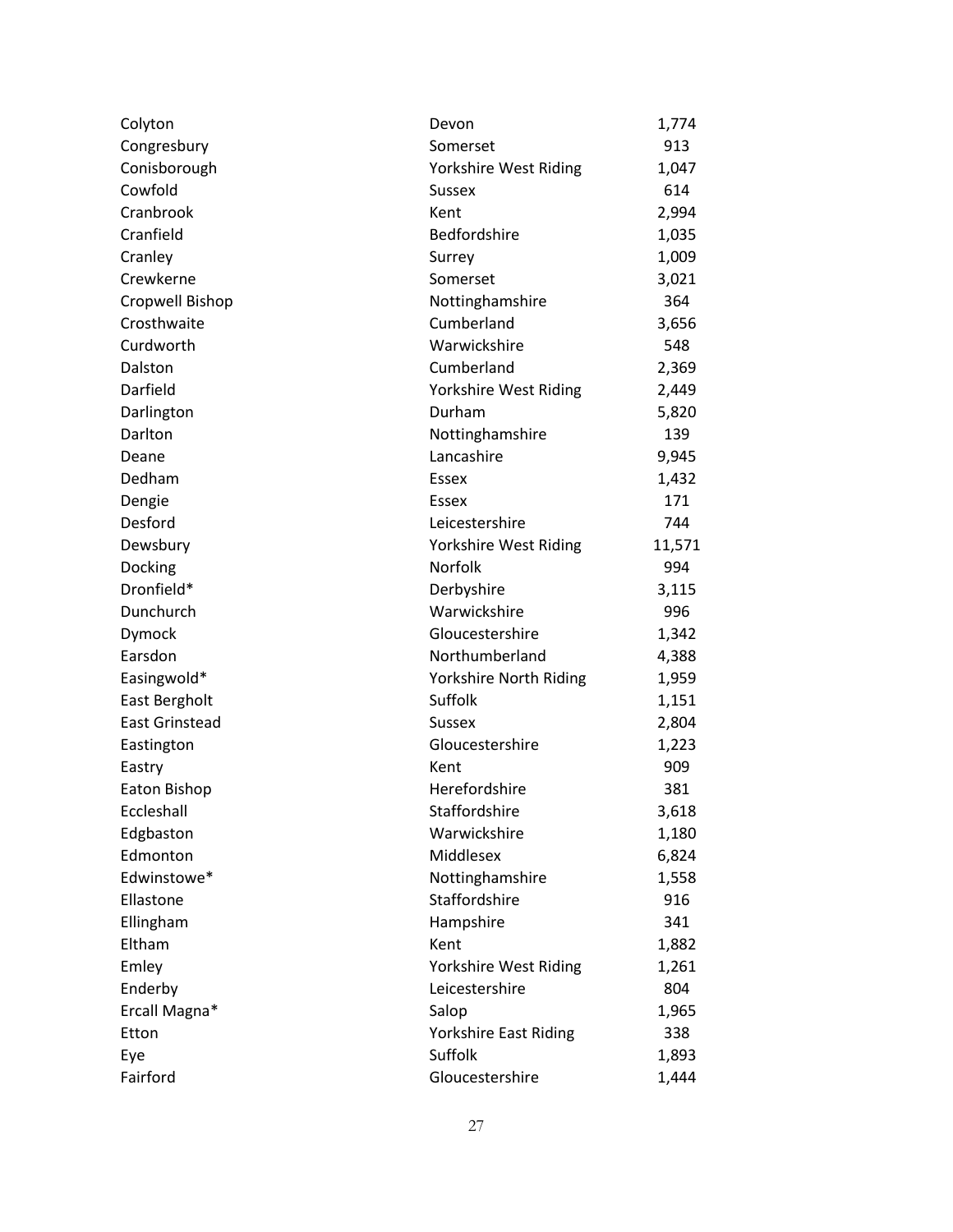| Farnham               | Yorkshire West Riding  | 535   |
|-----------------------|------------------------|-------|
| Felmersham            | Bedfordshire           | 358   |
| Felpham               | <b>Sussex</b>          | 536   |
| Felton                | Northumberland         | 1,409 |
| Fledborough           | Nottinghamshire        | 82    |
| Flitwick              | Bedfordshire           | 413   |
| Fordingbridge         | Hampshire              | 2,259 |
| Fowlmere              | Cambridgeshire         | 448   |
| Framlingham           | Suffolk                | 1,965 |
| Frant                 | <b>Sussex</b>          | 1,439 |
| Fressingfield         | Suffolk                | 1,064 |
| Frodingham            | Lincolnshire           | 355   |
| Frodsham              | Cheshire               | 4,098 |
| Gainsborough          | Lincolnshire           | 5,915 |
| Gatton                | Surrey                 | 99    |
| Gawsworth             | Cheshire               | 757   |
| Gedling               | Nottinghamshire        | 1,903 |
| Gilling               | Yorkshire North Riding | 310   |
| Gisburne* [Gisburn]   | Yorkshire West Riding  | 2,209 |
| Goudhurst             | Kent                   | 2,082 |
| Grantham              | Lincolnshire           | 4,777 |
| Gravesend             | Kent                   | 3,119 |
| <b>Great Baddow</b>   | Essex                  | 1,461 |
| Great Bowden          | Leicestershire         | 826   |
| <b>Great Burstead</b> | Essex                  | 1,533 |
| <b>Great Grimsby</b>  | Lincolnshire           | 2,747 |
| <b>Great Sampford</b> | Essex                  | 603   |
| <b>Great Stukeley</b> | Huntingdonshire        | 304   |
| <b>Great Yeldham</b>  | Essex                  | 437   |
| Greystoke             | Cumberland             | 1,504 |
| Guiseley*             | Yorkshire West Riding  | 6,813 |
| Haddenham             | Cambridgeshire         | 1,304 |
| Hadleigh (Essex)      | Essex                  | 311   |
| Hadleigh (Suffolk)    | Suffolk                | 2,592 |
| Hailsham              | <b>Sussex</b>          | 1,029 |
| Harbury               | Warwickshire           | 904   |
| Harlington            | Bedfordshire           | 352   |
| Harting               | <b>Sussex</b>          | 947   |
| Hartland              | Devon                  | 1,734 |
| Hartshead             | Yorkshire West Riding  | 1,728 |
| Harwell               | <b>Berkshire</b>       | 661   |
| Hawkshead             | Lancashire             | 1,710 |
| Haxey                 | Lincolnshire           | 1,627 |
| Headley               | Hampshire              | 983   |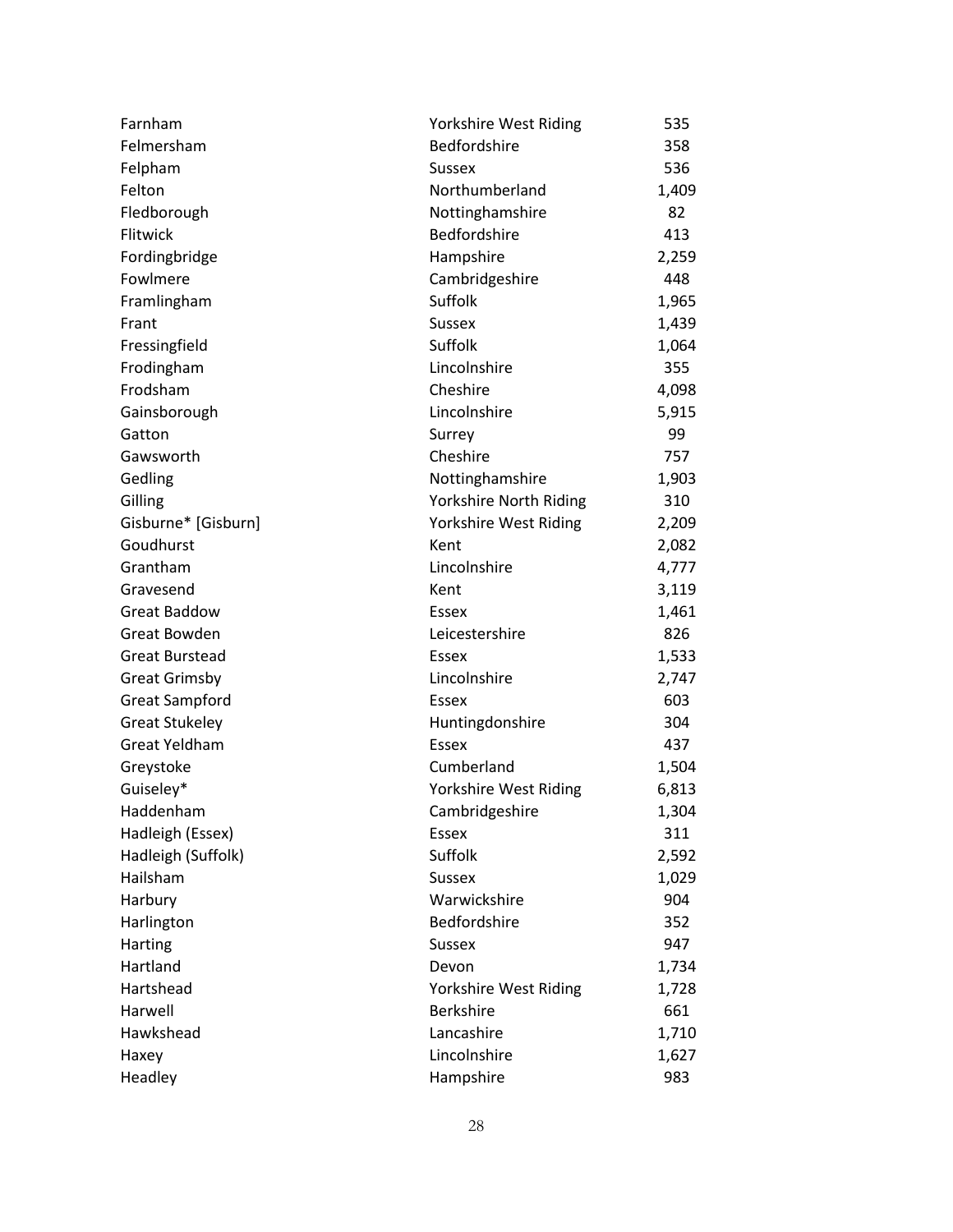| <b>Hemel Hempstead</b> | Hertfordshire                | 3,240 |
|------------------------|------------------------------|-------|
| Hemyock                | Devon                        | 882   |
| Herne                  | Kent                         | 1,442 |
| Hinckley               | Leicestershire               | 6,058 |
| Hitchin                | Hertfordshire                | 3,608 |
| Horbury                | Yorkshire West Riding        | 2,356 |
| Horringer              | Suffolk                      | 523   |
| Horsley                | Gloucestershire              | 2,925 |
| Hunmanby               | <b>Yorkshire East Riding</b> | 903   |
| Hunsdon                | Hertfordshire                | 512   |
| Hurstpierpoint         | <b>Sussex</b>                | 1,184 |
| Husbands Bosworth      | Leicestershire               | 1,024 |
| Hythe                  | Kent                         | 2,318 |
| Ilkley                 | Yorkshire West Riding        | 871   |
| Ilsington              | Devon                        | 861   |
| Ipswich St Clement     | Suffolk                      | 3,305 |
| Ipswich St Lawence     | Suffolk                      | 494   |
| Ipswich St Mary Elms   | Suffolk                      | 441   |
| Ipswich St Mary Stoke  | Suffolk                      | 568   |
| Ipswich St Matthew     | Suffolk                      | 1,353 |
| Ipswich St Nicholas    | Suffolk                      | 832   |
| Ipswich St Peter       | Suffolk                      | 1,125 |
| Ipswich St Stephen     | Suffolk                      | 416   |
| Irby on Humber         | Lincolnshire                 | 196   |
| Kempston               | Bedfordshire                 | 1,161 |
| Kenilworth             | Warwickshire                 | 2,279 |
| Kenninghall            | Norfolk                      | 1,102 |
| Kibworth Beauchamp     | Leicestershire               | 1,313 |
| <b>Kings Norton</b>    | Worcestershire               | 3,068 |
| Kingsbury              | Warwickshire                 | 1,104 |
| Kippax                 | Yorkshire West Riding        | 1,573 |
| Kirby Muxloe           | Leicestershire               | 231   |
| Kirkby Mallory         | Leicestershire               | 248   |
| Kirkdale               | Yorkshire North Riding       | 884   |
| Lavenham               | Suffolk                      | 1,711 |
| Laxfield               | Suffolk                      | 1,003 |
| Leasingham             | Lincolnshire                 | 329   |
| Ledbury                | Herefordshire                | 3,191 |
| Ledsham                | Yorkshire West Riding        | 787   |
| Lenham                 | Kent                         | 1,509 |
| Limpsfield             | Surrey                       | 746   |
| Linton                 | Cambridgeshire               | 1,373 |
| Little Bowden          | Northamptonshire             | 305   |
| Little Sampford        | Essex                        | 338   |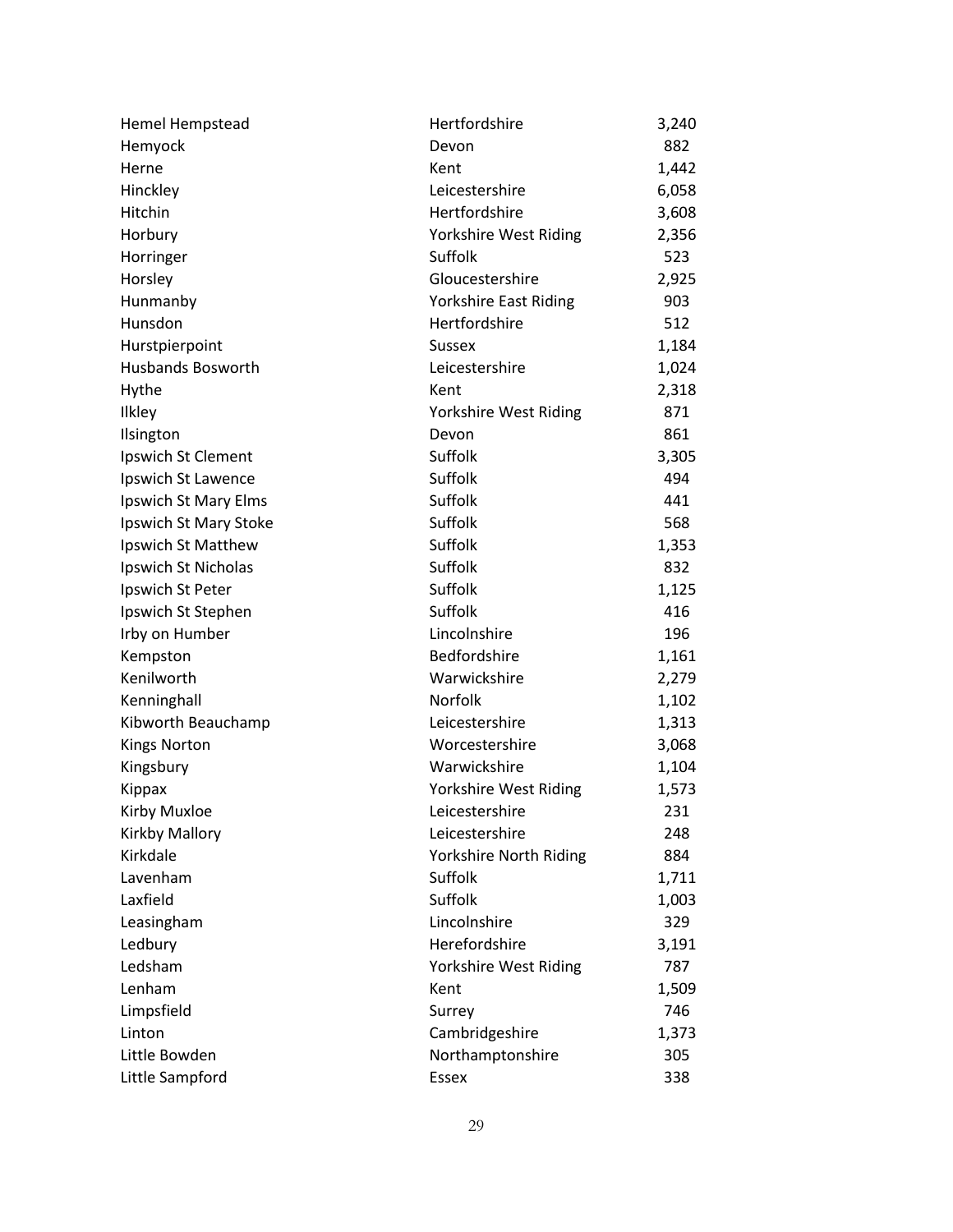| Long Clawson                            | Leicestershire         | 627   |
|-----------------------------------------|------------------------|-------|
| Loughborough                            | Leicestershire         | 5,556 |
| Ludlow St Lawrence                      | Salop                  | 4,150 |
| Lugwardine                              | Herefordshire          | 518   |
| <b>Maldon All Saints and St Peters</b>  | Essex                  | 1,752 |
| Mancetter                               | Warwickshire           | 3,710 |
| Market Bosworth                         | Leicestershire         | 1,034 |
| Market Harborough                       | Leicestershire         | 1,704 |
| Marlesford                              | Suffolk                | 381   |
| Marske in Cleveland [Marske by the Sea] | Yorkshire North Riding | 890   |
| Martock                                 | Somerset               | 2,356 |
| Maulden                                 | Bedfordshire           | 850   |
| Medbourn                                | Leicestershire         | 468   |
| Melbourn                                | Cambridgeshire         | 972   |
| <b>Melton Mowbray</b>                   | Leicestershire         | 2,221 |
| Mendlesham                              | Suffolk                | 1,093 |
| Meonstoke                               | Hampshire              | 300   |
| Middleton St George                     | Durham                 | 202   |
| Milborne Port                           | Somerset               | 1,000 |
| Mildenhall                              | Suffolk                | 2,493 |
| Millbrook                               | Bedfordshire           | 335   |
| <b>Milton Ernest</b>                    | Bedfordshire           | 332   |
| <b>Milton next Gravesend</b>            | Kent                   | 2,470 |
| Minchinhampton                          | Gloucestershire        | 3,246 |
| Modbury                                 | Devon                  | 1,890 |
| Monks Kirby                             | Warwickshire           | 1,472 |
| Nantwich                                | Cheshire               | 4,236 |
| Napton                                  | Warwickshire           | 848   |
| Newenden                                | Kent                   | 125   |
| North Cadbury                           | Somerset               | 908   |
| North Elmham                            | Norfolk                | 896   |
| North Meols                             | Lancashire             | 2,492 |
| North Nibley                            | Gloucestershire        | 1,290 |
| North Petherton                         | Somerset               | 2,615 |
| Northiam                                | <b>Sussex</b>          | 1,114 |
| Northill                                | Bedfordshire           | 870   |
| Northolt                                | Middlesex              | 392   |
| Norwich St Benedict                     | Norfolk                | 925   |
| <b>Norwich St Giles</b>                 | Norfolk                | 1,043 |
| Norwich St James with Pockthorpe        | Norfolk                | 1,594 |
| Norwich St Margaret                     | Norfolk                | 797   |
| Norwich St Saviour                      | Norfolk                | 990   |
| Nutfield                                | Surrey                 | 631   |
| Oakham                                  | Rutland                | 1,719 |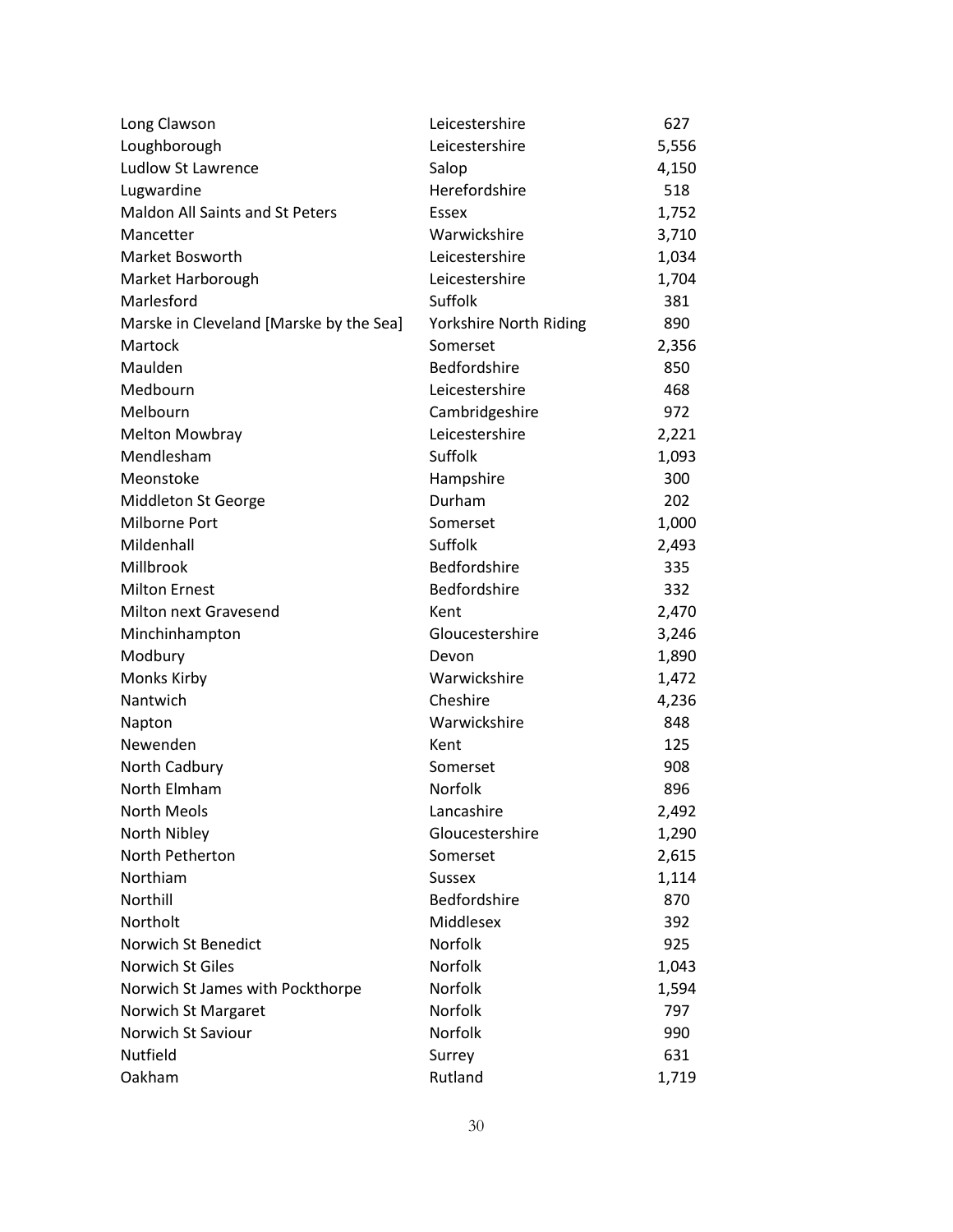| Odiham                       | Hampshire              | 2,048  |
|------------------------------|------------------------|--------|
| Offwell                      | Devon                  | 312    |
| Onibury                      | Salop                  | 415    |
| Orwell                       | Cambridgeshire         | 422    |
| Oswaldkirk                   | Yorkshire North Riding | 210    |
| Oswestry                     | Salop                  | 6,733  |
| Otley*                       | Yorkshire West Riding  | 8,023  |
| Paignton                     | Devon                  | 1,639  |
| Pavenham                     | Bedfordshire           | 385    |
| Peasenhall                   | Suffolk                | 633    |
| Pevensey                     | <b>Sussex</b>          | 254    |
| Pitminster                   | Somerset               | 1,206  |
| Poleswoth                    | Warwickshire           | 1,521  |
| Pontesbury                   | Salop                  | 2,307  |
| Prestwold                    | Leicestershire         | 519    |
| Princes Risborough           | Buckinghamshire        | 1,644  |
| Pulloxhill                   | Bedfordshire           | 408    |
| Putney                       | Surrey                 | 2,881  |
| Quarrington and Old Sleaford | Lincolnshire           | 285    |
| Radcliffe                    | Lancashire             | 2,792  |
| Rattlesden                   | Suffolk                | 849    |
| Reculver                     | Kent                   | 265    |
| Reigate                      | Surrey                 | 2,440  |
| Rickmansworth                | Hertfordshire          | 3,230  |
| Ringwood                     | Hampshire              | 3,269  |
| Riseley                      | Bedfordshire           | 650    |
| Rocester                     | Staffordshire          | 873    |
| Rochdale                     | Lancashire             | 33,577 |
| Romford                      | Essex                  | 3,244  |
| Romsey                       | Hampshire              | 4,297  |
| Ropsley                      | Lincolnshire           | 440    |
| Rowington                    | Warwickshire           | 839    |
| Saddington                   | Leicestershire         | 215    |
| Salehurst                    | <b>Sussex</b>          | 1,653  |
| Sandbach                     | Cheshire               | 4,784  |
| Sandhurst                    | Kent                   | 1,012  |
| Sandy                        | Bedfordshire           | 1,122  |
| Sawston                      | Cambridgeshire         | 603    |
| Saxmundham                   | Suffolk                | 957    |
| Scartho                      | Lincolnshire           | 133    |
| Sculthorpe                   | Norfolk                | 413    |
| Sedgeford                    | Norfolk                | 439    |
| Sedgley*                     | Staffordshire          | 13,937 |
| Selborne                     | Hampshire              | 770    |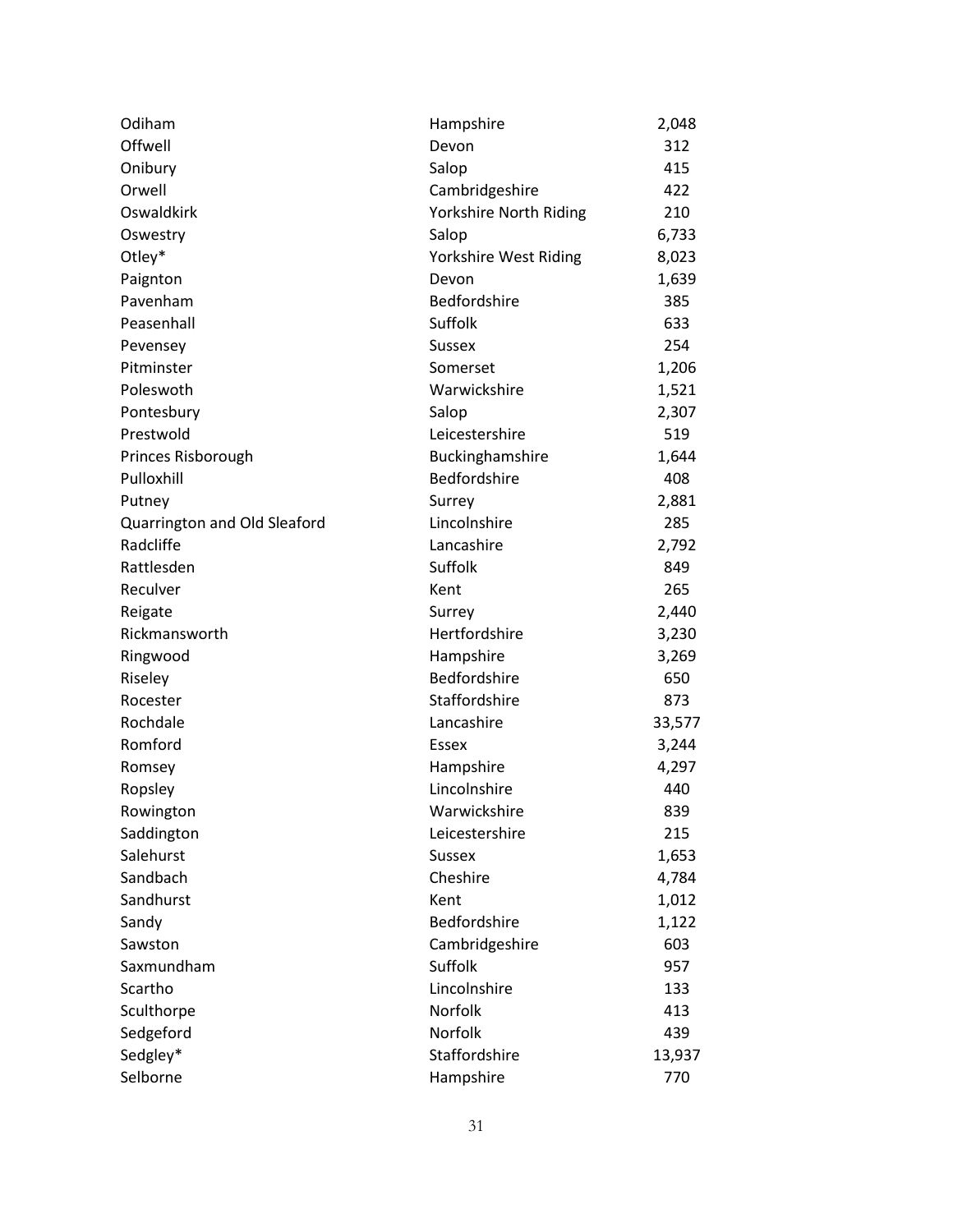| Sessay                           | Yorkshire North Riding | 384   |
|----------------------------------|------------------------|-------|
| Sevenoaks                        | Kent                   | 3,444 |
| Shepshed                         | Leicestershire         | 3,026 |
| Shipdham                         | Norfolk                | 1,412 |
| Shrewsbury St Alkmund            | Salop                  | 1,566 |
| Shrewsbury St Chad               | Salop                  | 6,322 |
| Shrewsbury St Julian             | Salop                  | 2,095 |
| Shrewsbury St Mary               | Salop                  | 4,646 |
| Sibton                           | Suffolk                | 503   |
| Sittingbourne                    | Kent                   | 1,362 |
| Skipton                          | Yorkshire West Riding  | 4,612 |
| Sonning                          | <b>Berkshire</b>       | 1,974 |
| Souldrop                         | Bedfordshire           | 212   |
| Southill                         | Bedfordshire           | 1,024 |
| Speldhurst                       | Kent                   | 1,901 |
| St Nicholas at Wade              | Kent                   | 480   |
| Stainton in Cleveland [Stainton] | Yorkshire North Riding | 806   |
| Standlake                        | Oxfordshire            | 577   |
| Stanford                         | Essex                  | 704   |
| <b>Stanton Lacy</b>              | Salop                  | 1,026 |
| Staplehurst                      | Kent                   | 1,341 |
| Staverton                        | Devon                  | 1,001 |
| Stevington                       | Bedfordshire           | 436   |
| <b>Stoke Gabriel</b>             | Devon                  | 572   |
| Stone                            | Staffordshire          | 6,270 |
| <b>Stow Maries</b>               | Essex                  | 182   |
| Stowe by Chartley                | Staffordshire          | 853   |
| Stradbroke                       | Suffolk                | 1,277 |
| Stroud                           | Gloucestershire        | 5,321 |
| Studham                          | Bedfordshire           | 687   |
| Sundridge                        | Kent                   | 854   |
| Swaffham                         | Norfolk                | 2,350 |
| Swanage                          | Dorset                 | 1,483 |
| Symondsbury                      | Dorset                 | 860   |
| Tanworth                         | Warwickshire           | 1,682 |
| Tatenhill                        | Staffordshire          | 529   |
| Tenterden                        | Kent                   | 2,786 |
| Tetbury                          | Gloucestershire        | 2,533 |
| Thaxted                          | Essex                  | 1,733 |
| Thorncombe                       | Dorset                 | 1,189 |
| Thornhill with Flockton*         | Yorkshire West Riding  | 4,705 |
| Thornton in Lonsdale             | Yorkshire West Riding  | 1,152 |
| Thurleigh                        | Bedfordshire           | 457   |
| Tingrith                         | Bedfordshire           | 128   |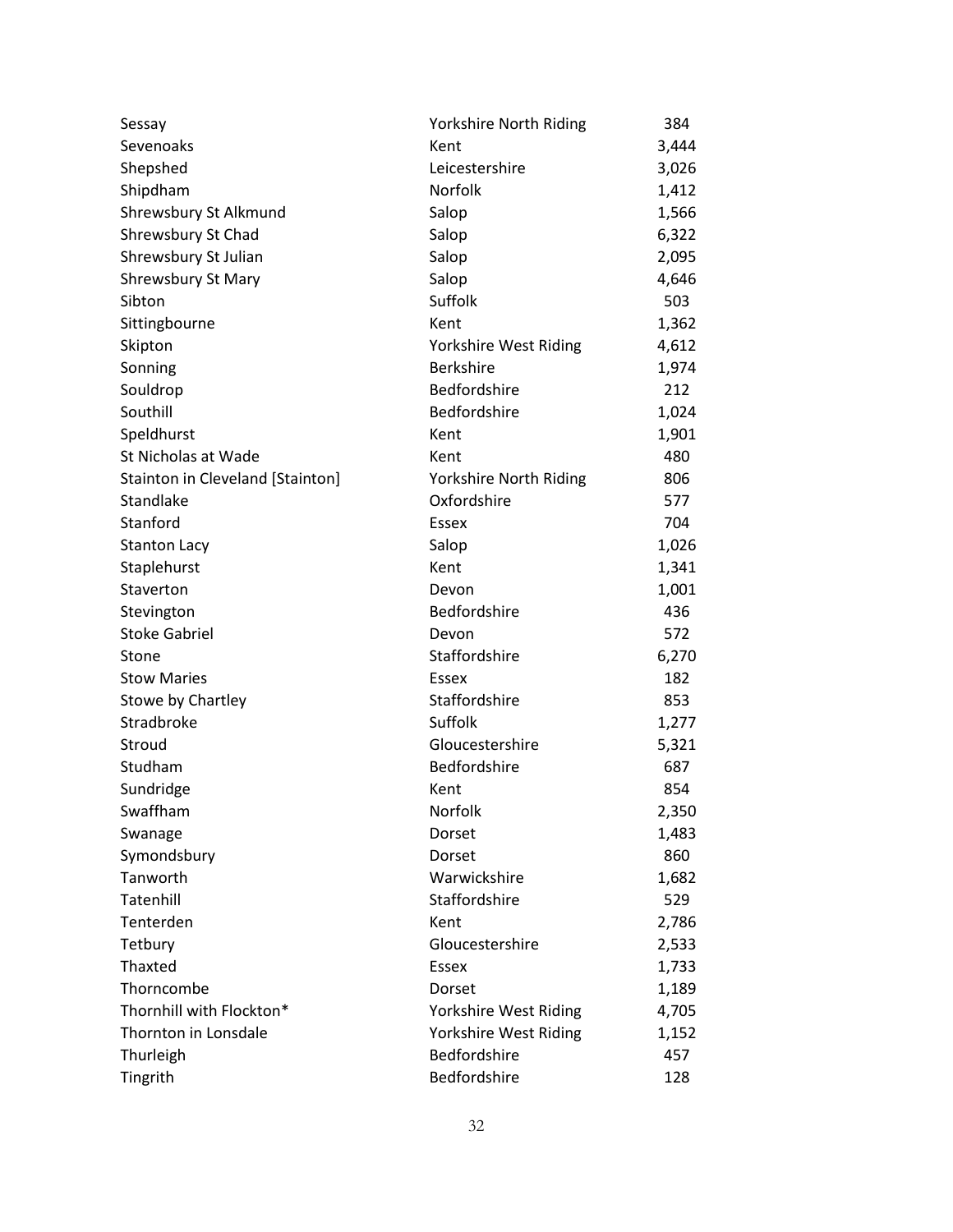| Toddington                           | Bedfordshire          | 1,182  |
|--------------------------------------|-----------------------|--------|
| Tonbridge*                           | Kent                  | 5,932  |
| Topsham                              | Devon                 | 2,871  |
| Torver                               | Lancashire            | 204    |
| Tredington                           | Warwickshire          | 964    |
| Tunstall                             | Lancashire            | 665    |
| Tynemouth                            | Northumberland        | 19,042 |
| Waddington                           | Yorkshire West Riding | 1,088  |
| Walton on the Hill                   | Surrey                | 263    |
| Warsop                               | Nottinghamshire       | 1,047  |
| Warton                               | Lancashire            | 1,477  |
| Waterbeach                           | Cambridgeshire        | 680    |
| Watford                              | Hertfordshire         | 3,976  |
| Wath upon Dearne*                    | Yorkshire West Riding | 2,681  |
| Wedmore                              | Somerset              | 2,480  |
| Wells (Norfolk) [Wells next the Sea] | Norfolk               | 2,683  |
| Wem*                                 | Salop                 | 3,121  |
| Westbury* (Salop)                    | Salop                 | 2,195  |
| Westbury on Trym                     | Gloucestershire       | 2,046  |
| Westerham                            | Kent                  | 1,437  |
| Whitburn                             | Durham                | 843    |
| <b>White Notley</b>                  | Essex                 | 375    |
| Wickford                             | Essex                 | 296    |
| Wickhambreux                         | Kent                  | 430    |
| Wickhambrook                         | Suffolk               | 1,160  |
| Widecombe in the Moor                | Devon                 | 1,151  |
| Wigmore                              | Herefordshire         | 360    |
| <b>Wigston Magna</b>                 | Leicestershire        | 1,901  |
| Wigton                               | Cumberland            | 4,051  |
| Willingham                           | Cambridgeshire        | 972    |
| Wilmslow                             | Cheshire              | 3,710  |
| Wimbledon                            | Surrey                | 1,914  |
| Winchcombe                           | Gloucestershire       | 1,936  |
| Wing                                 | Buckinghamshire       | 937    |
| Winkfield                            | <b>Berkshire</b>      | 1,439  |
| Wirksworth*                          | Derbyshire            | 6,883  |
| Wishford Magna [Great Wishford]      | Wiltshire             | 291    |
| Woburn                               | Bedfordshire          | 1,506  |
| Woodbridge                           | Suffolk               | 4,332  |
| Woodhorn                             | Northumberland        | 1,172  |
| Woodmancote                          | <b>Sussex</b>         | 247    |
| Wootton (Bedfordshire)               | Bedfordshire          | 831    |
| Wootton (Oxfordshire)                | Oxfordshire           | 888    |
| <b>Worcester St Helens</b>           | Worcestershire        | 1,412  |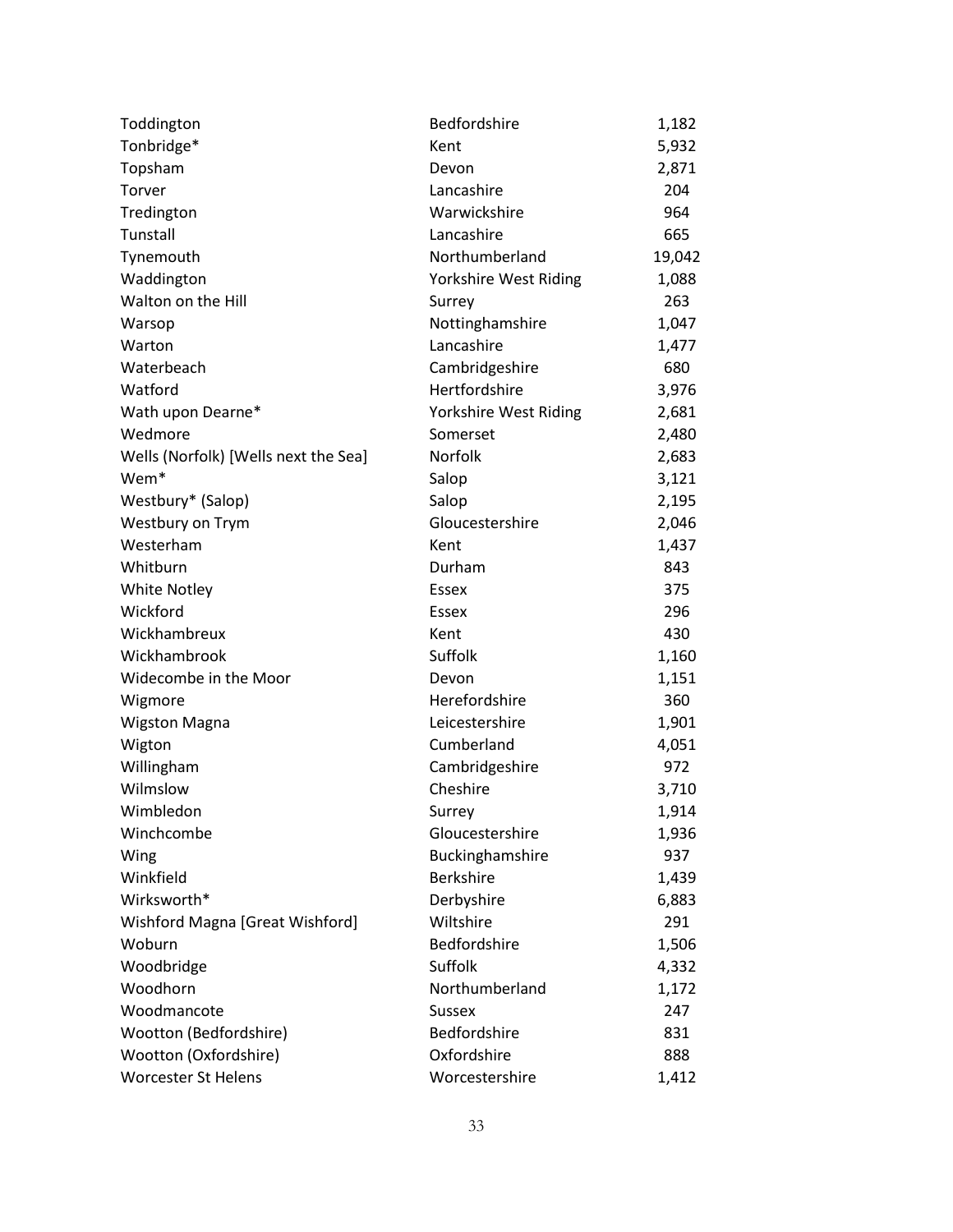| <b>Sussex</b>          | 1,539 |
|------------------------|-------|
| Suffolk                | 832   |
| Surrey                 | 488   |
| Gloucestershire        | 3,800 |
| Lincolnshire           | 843   |
| Lincolnshire           | 353   |
| Kent                   | 1,322 |
| Leicestershire         | 437   |
| Norfolk                | 3,923 |
| Kent                   | 2,059 |
| Herefordshire          | 365   |
| Yorkshire North Riding | 1,431 |
| Suffolk                | 1,007 |
|                        |       |

**Notes** An asterisk against the name of a parish denotes that the tabulation of baptisms, marriages and burials for that parish includes totals taken from the registers of a chapelry, or chapelries, within the parish. Alternative names for individual parishes are given in square brackets.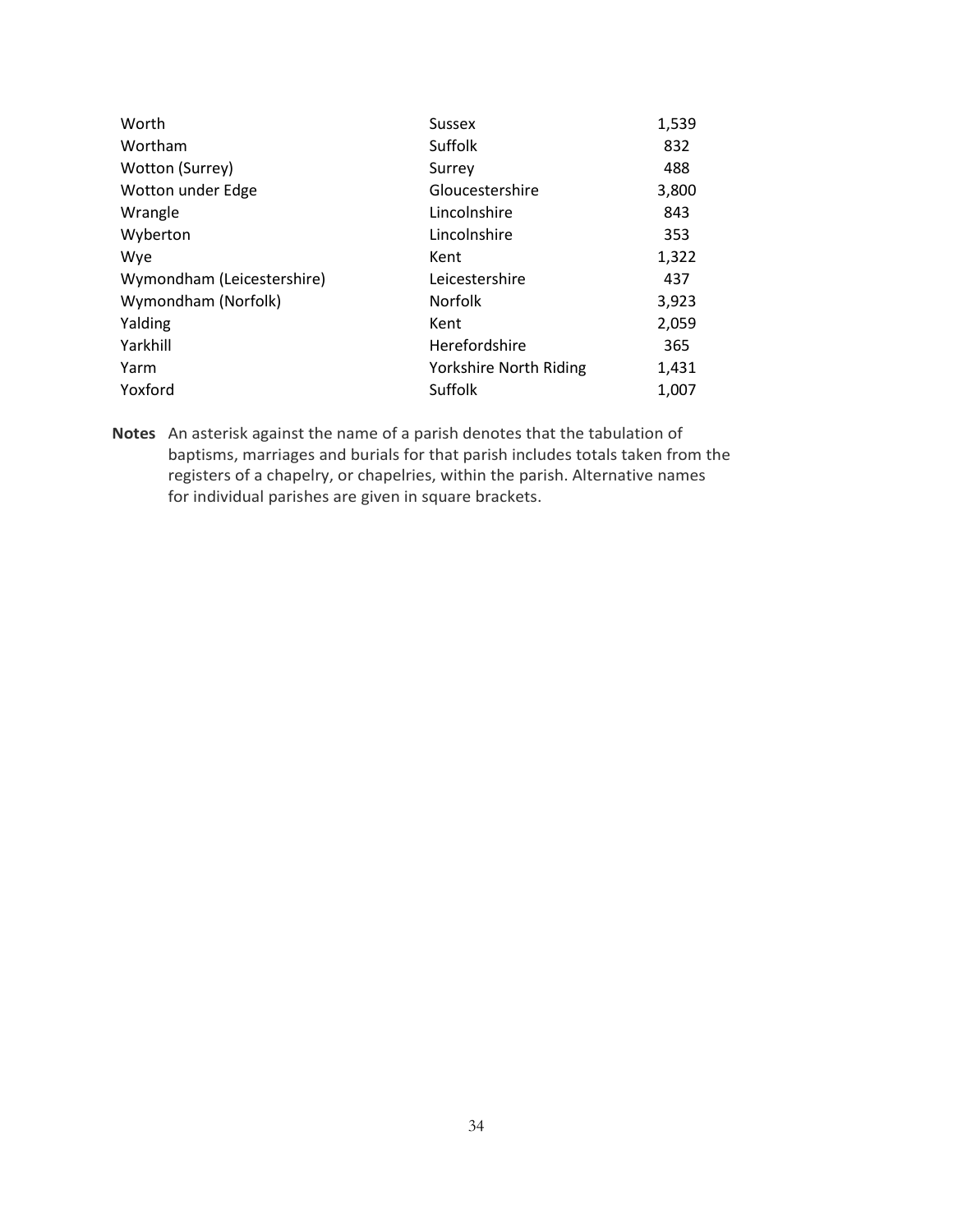## **Table 3 List of the 404 parishes ordered by county with population**

| County              | <b>Parish</b>          | Population<br>in 1811 |
|---------------------|------------------------|-----------------------|
| Bedfordshire        | Ampthill               | 1,299                 |
| Bedfordshire        | Blunham                | 857                   |
| Bedfordshire        | Boln                   | 230                   |
| Bedfordshire        | Campton with Shefford  | 860                   |
| Bedfordshire        | Chalgrave              | 633                   |
| Bedfordshire        | Clophill               | 721                   |
| Bedfordshire        | Cranfield              | 1,035                 |
| <b>Bedfordshire</b> | Felmersham             | 358                   |
| Bedfordshire        | Flitwick               | 413                   |
| Bedfordshire        | Harlington             | 352                   |
| Bedfordshire        | Kempston               | 1,161                 |
| Bedfordshire        | Maulden                | 850                   |
| <b>Bedfordshire</b> | Millbrook              | 335                   |
| Bedfordshire        | <b>Milton Ernest</b>   | 332                   |
| Bedfordshire        | Northill               | 870                   |
| <b>Bedfordshire</b> | Pavenham               | 385                   |
| Bedfordshire        | Pulloxhill             | 408                   |
| Bedfordshire        | Riseley                | 650                   |
| <b>Bedfordshire</b> | Sandy                  | 1,122                 |
| Bedfordshire        | Souldrop               | 212                   |
| Bedfordshire        | Southill               | 1,024                 |
| Bedfordshire        | Stevington             | 436                   |
| Bedfordshire        | Studham                | 687                   |
| Bedfordshire        | Thurleigh              | 457                   |
| Bedfordshire        | Tingrith               | 128                   |
| <b>Bedfordshire</b> | Toddington             | 1,182                 |
| <b>Bedfordshire</b> | Woburn                 | 1,506                 |
| Bedfordshire        | Wootton (Bedfordshire) | 831                   |
| <b>Berkshire</b>    | Harwell                | 661                   |
| <b>Berkshire</b>    | Sonning                | 1,974                 |
| <b>Berkshire</b>    | Winkfield              | 1,439                 |
| Buckinghamshire     | Aylesbury              | 3,447                 |
| Buckinghamshire     | Princes Risborough     | 1,644                 |
| Buckinghamshire     | Wing                   | 937                   |
| Cambridgeshire      | Fowlmere               | 448                   |
| Cambridgeshire      | Haddenham              | 1,304                 |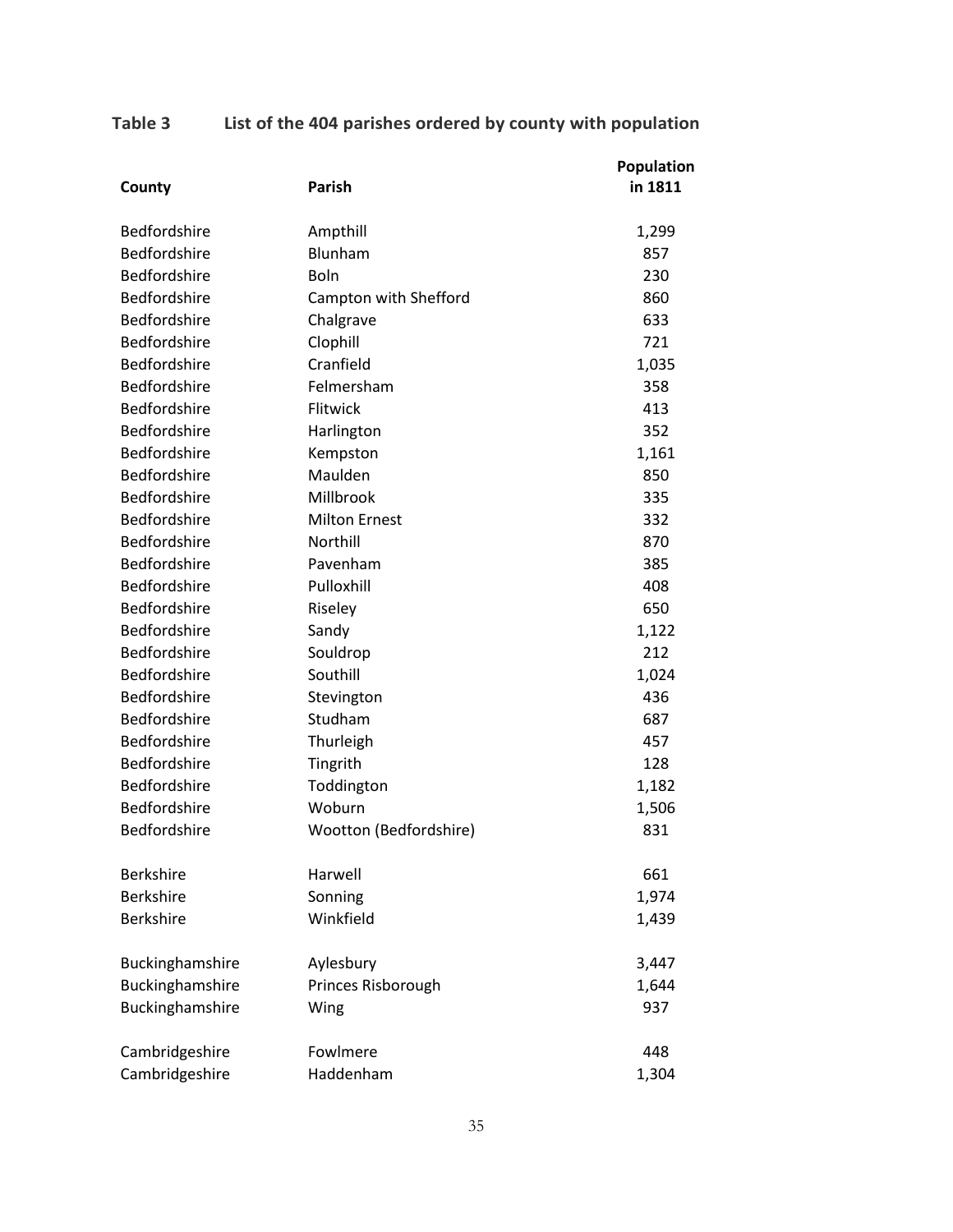| Cambridgeshire<br>Melbourn<br>972<br>Cambridgeshire<br>Orwell<br>422<br>Cambridgeshire<br>603<br>Sawston<br>Cambridgeshire<br>Waterbeach<br>680<br>Cambridgeshire<br>Willingham<br>972<br>Cheshire<br>Bunbury<br>3,453<br>Cheshire<br>2,278<br><b>Chester Holy Trinity</b><br>Cheshire<br>Frodsham<br>4,098<br>Cheshire<br>757<br>Gawsworth<br>Cheshire<br>Nantwich<br>4,236<br>Cheshire<br>Sandbach<br>4,784<br>Cheshire<br>Wilmslow<br>3,710<br>Cumberland<br><b>Bridekirk</b><br>1,552<br>Cumberland<br>Crosthwaite<br>3,656<br>Cumberland<br>Dalston<br>2,369<br>Cumberland<br>1,504<br>Greystoke<br>Cumberland<br>4,051<br>Wigton<br>Dronfield*<br>Derbyshire<br>3,115<br>Wirksworth*<br>Derbyshire<br>6,883<br>1,179<br><b>Berry Pomeroy</b><br>Devon<br>Blackawton<br>1,109<br>Devon<br>595<br><b>Branscombe</b><br>Devon<br>Chardstock<br>1,151<br>Devon<br>1,774<br>Colyton<br>Devon<br>Hartland<br>1,734<br>Devon<br>Hemyock<br>882<br>Devon<br>Ilsington<br>861<br>Devon<br>Modbury<br>1,890<br>Devon<br>Offwell<br>312<br>Devon<br>Paignton<br>1,639<br>Devon<br>1,001<br>Staverton<br>Devon<br><b>Stoke Gabriel</b><br>572<br>Devon<br>Topsham<br>2,871<br>Devon<br>Widecombe in the Moor<br>1,151<br>Devon<br>Swanage<br>1,483<br>Dorset | Cambridgeshire | Linton      | 1,373 |
|--------------------------------------------------------------------------------------------------------------------------------------------------------------------------------------------------------------------------------------------------------------------------------------------------------------------------------------------------------------------------------------------------------------------------------------------------------------------------------------------------------------------------------------------------------------------------------------------------------------------------------------------------------------------------------------------------------------------------------------------------------------------------------------------------------------------------------------------------------------------------------------------------------------------------------------------------------------------------------------------------------------------------------------------------------------------------------------------------------------------------------------------------------------------------------------------------------------------------------------------------------|----------------|-------------|-------|
|                                                                                                                                                                                                                                                                                                                                                                                                                                                                                                                                                                                                                                                                                                                                                                                                                                                                                                                                                                                                                                                                                                                                                                                                                                                        |                |             |       |
|                                                                                                                                                                                                                                                                                                                                                                                                                                                                                                                                                                                                                                                                                                                                                                                                                                                                                                                                                                                                                                                                                                                                                                                                                                                        |                |             |       |
|                                                                                                                                                                                                                                                                                                                                                                                                                                                                                                                                                                                                                                                                                                                                                                                                                                                                                                                                                                                                                                                                                                                                                                                                                                                        |                |             |       |
|                                                                                                                                                                                                                                                                                                                                                                                                                                                                                                                                                                                                                                                                                                                                                                                                                                                                                                                                                                                                                                                                                                                                                                                                                                                        |                |             |       |
|                                                                                                                                                                                                                                                                                                                                                                                                                                                                                                                                                                                                                                                                                                                                                                                                                                                                                                                                                                                                                                                                                                                                                                                                                                                        |                |             |       |
|                                                                                                                                                                                                                                                                                                                                                                                                                                                                                                                                                                                                                                                                                                                                                                                                                                                                                                                                                                                                                                                                                                                                                                                                                                                        |                |             |       |
|                                                                                                                                                                                                                                                                                                                                                                                                                                                                                                                                                                                                                                                                                                                                                                                                                                                                                                                                                                                                                                                                                                                                                                                                                                                        |                |             |       |
|                                                                                                                                                                                                                                                                                                                                                                                                                                                                                                                                                                                                                                                                                                                                                                                                                                                                                                                                                                                                                                                                                                                                                                                                                                                        |                |             |       |
|                                                                                                                                                                                                                                                                                                                                                                                                                                                                                                                                                                                                                                                                                                                                                                                                                                                                                                                                                                                                                                                                                                                                                                                                                                                        |                |             |       |
|                                                                                                                                                                                                                                                                                                                                                                                                                                                                                                                                                                                                                                                                                                                                                                                                                                                                                                                                                                                                                                                                                                                                                                                                                                                        |                |             |       |
|                                                                                                                                                                                                                                                                                                                                                                                                                                                                                                                                                                                                                                                                                                                                                                                                                                                                                                                                                                                                                                                                                                                                                                                                                                                        |                |             |       |
|                                                                                                                                                                                                                                                                                                                                                                                                                                                                                                                                                                                                                                                                                                                                                                                                                                                                                                                                                                                                                                                                                                                                                                                                                                                        |                |             |       |
|                                                                                                                                                                                                                                                                                                                                                                                                                                                                                                                                                                                                                                                                                                                                                                                                                                                                                                                                                                                                                                                                                                                                                                                                                                                        |                |             |       |
|                                                                                                                                                                                                                                                                                                                                                                                                                                                                                                                                                                                                                                                                                                                                                                                                                                                                                                                                                                                                                                                                                                                                                                                                                                                        |                |             |       |
|                                                                                                                                                                                                                                                                                                                                                                                                                                                                                                                                                                                                                                                                                                                                                                                                                                                                                                                                                                                                                                                                                                                                                                                                                                                        |                |             |       |
|                                                                                                                                                                                                                                                                                                                                                                                                                                                                                                                                                                                                                                                                                                                                                                                                                                                                                                                                                                                                                                                                                                                                                                                                                                                        |                |             |       |
|                                                                                                                                                                                                                                                                                                                                                                                                                                                                                                                                                                                                                                                                                                                                                                                                                                                                                                                                                                                                                                                                                                                                                                                                                                                        |                |             |       |
|                                                                                                                                                                                                                                                                                                                                                                                                                                                                                                                                                                                                                                                                                                                                                                                                                                                                                                                                                                                                                                                                                                                                                                                                                                                        |                |             |       |
|                                                                                                                                                                                                                                                                                                                                                                                                                                                                                                                                                                                                                                                                                                                                                                                                                                                                                                                                                                                                                                                                                                                                                                                                                                                        |                |             |       |
|                                                                                                                                                                                                                                                                                                                                                                                                                                                                                                                                                                                                                                                                                                                                                                                                                                                                                                                                                                                                                                                                                                                                                                                                                                                        |                |             |       |
|                                                                                                                                                                                                                                                                                                                                                                                                                                                                                                                                                                                                                                                                                                                                                                                                                                                                                                                                                                                                                                                                                                                                                                                                                                                        |                |             |       |
|                                                                                                                                                                                                                                                                                                                                                                                                                                                                                                                                                                                                                                                                                                                                                                                                                                                                                                                                                                                                                                                                                                                                                                                                                                                        |                |             |       |
|                                                                                                                                                                                                                                                                                                                                                                                                                                                                                                                                                                                                                                                                                                                                                                                                                                                                                                                                                                                                                                                                                                                                                                                                                                                        |                |             |       |
|                                                                                                                                                                                                                                                                                                                                                                                                                                                                                                                                                                                                                                                                                                                                                                                                                                                                                                                                                                                                                                                                                                                                                                                                                                                        |                |             |       |
|                                                                                                                                                                                                                                                                                                                                                                                                                                                                                                                                                                                                                                                                                                                                                                                                                                                                                                                                                                                                                                                                                                                                                                                                                                                        |                |             |       |
|                                                                                                                                                                                                                                                                                                                                                                                                                                                                                                                                                                                                                                                                                                                                                                                                                                                                                                                                                                                                                                                                                                                                                                                                                                                        |                |             |       |
|                                                                                                                                                                                                                                                                                                                                                                                                                                                                                                                                                                                                                                                                                                                                                                                                                                                                                                                                                                                                                                                                                                                                                                                                                                                        |                |             |       |
|                                                                                                                                                                                                                                                                                                                                                                                                                                                                                                                                                                                                                                                                                                                                                                                                                                                                                                                                                                                                                                                                                                                                                                                                                                                        |                |             |       |
|                                                                                                                                                                                                                                                                                                                                                                                                                                                                                                                                                                                                                                                                                                                                                                                                                                                                                                                                                                                                                                                                                                                                                                                                                                                        |                |             |       |
|                                                                                                                                                                                                                                                                                                                                                                                                                                                                                                                                                                                                                                                                                                                                                                                                                                                                                                                                                                                                                                                                                                                                                                                                                                                        |                |             |       |
|                                                                                                                                                                                                                                                                                                                                                                                                                                                                                                                                                                                                                                                                                                                                                                                                                                                                                                                                                                                                                                                                                                                                                                                                                                                        |                |             |       |
|                                                                                                                                                                                                                                                                                                                                                                                                                                                                                                                                                                                                                                                                                                                                                                                                                                                                                                                                                                                                                                                                                                                                                                                                                                                        |                |             |       |
|                                                                                                                                                                                                                                                                                                                                                                                                                                                                                                                                                                                                                                                                                                                                                                                                                                                                                                                                                                                                                                                                                                                                                                                                                                                        |                |             |       |
|                                                                                                                                                                                                                                                                                                                                                                                                                                                                                                                                                                                                                                                                                                                                                                                                                                                                                                                                                                                                                                                                                                                                                                                                                                                        |                |             |       |
|                                                                                                                                                                                                                                                                                                                                                                                                                                                                                                                                                                                                                                                                                                                                                                                                                                                                                                                                                                                                                                                                                                                                                                                                                                                        |                |             |       |
|                                                                                                                                                                                                                                                                                                                                                                                                                                                                                                                                                                                                                                                                                                                                                                                                                                                                                                                                                                                                                                                                                                                                                                                                                                                        |                |             |       |
|                                                                                                                                                                                                                                                                                                                                                                                                                                                                                                                                                                                                                                                                                                                                                                                                                                                                                                                                                                                                                                                                                                                                                                                                                                                        |                |             |       |
|                                                                                                                                                                                                                                                                                                                                                                                                                                                                                                                                                                                                                                                                                                                                                                                                                                                                                                                                                                                                                                                                                                                                                                                                                                                        | Dorset         | Symondsbury | 860   |
| Thorncombe<br>Dorset<br>1,189                                                                                                                                                                                                                                                                                                                                                                                                                                                                                                                                                                                                                                                                                                                                                                                                                                                                                                                                                                                                                                                                                                                                                                                                                          |                |             |       |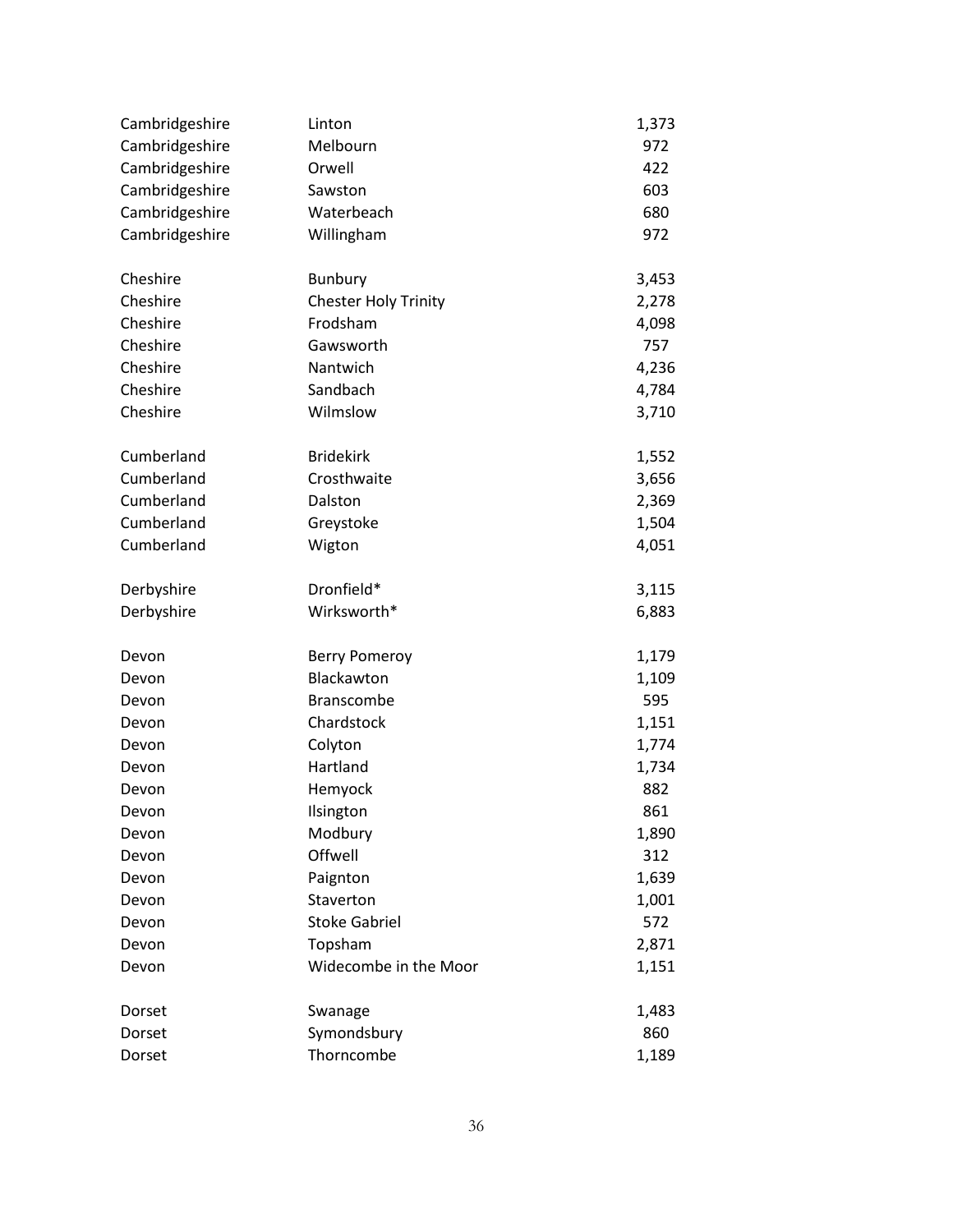| Durham          | Darlington                      | 5,820 |
|-----------------|---------------------------------|-------|
| Durham          | Middleton St George             | 202   |
| Durham          | Whitburn                        | 843   |
|                 |                                 |       |
| Essex           | Ardleigh                        | 1,186 |
| <b>Essex</b>    | Bradwell juxta Mare             | 795   |
| Essex           | Dedham                          | 1,432 |
| Essex           | Dengie                          | 171   |
| Essex           | <b>Great Baddow</b>             | 1,461 |
| Essex           | <b>Great Burstead</b>           | 1,533 |
| Essex           | <b>Great Sampford</b>           | 603   |
| Essex           | Great Yeldham                   | 437   |
| Essex           | Hadleigh (Essex)                | 311   |
| Essex           | Little Sampford                 | 338   |
| Essex           | Maldon All Saints and St Peters | 1,752 |
| Essex           | Romford                         | 3,244 |
| Essex           | Stanford                        | 704   |
| Essex           | <b>Stow Maries</b>              | 182   |
| Essex           | Thaxted                         | 1,733 |
| Essex           | <b>White Notley</b>             | 375   |
| Essex           | Wickford                        | 296   |
|                 |                                 |       |
| Gloucestershire | Avening                         | 1,602 |
| Gloucestershire | <b>Bishops Cleeve</b>           | 1,416 |
| Gloucestershire | Cam                             | 1,501 |
| Gloucestershire | Dymock                          | 1,342 |
| Gloucestershire | Eastington                      | 1,223 |
| Gloucestershire | Fairford                        | 1,444 |
| Gloucestershire | Horsley                         | 2,925 |
| Gloucestershire | Minchinhampton                  | 3,246 |
| Gloucestershire | North Nibley                    | 1,290 |
| Gloucestershire | Stroud                          | 5,321 |
| Gloucestershire | Tetbury                         | 2,533 |
| Gloucestershire | Westbury on Trym                | 2,046 |
| Gloucestershire | Winchcombe                      | 1,936 |
| Gloucestershire | Wotton under Edge               | 3,800 |
|                 |                                 |       |
| Hampshire       | Aldershot                       | 498   |
| Hampshire       | <b>Boldre</b>                   | 1,914 |
| Hampshire       | Ellingham                       | 341   |
| Hampshire       | Fordingbridge                   | 2,259 |
| Hampshire       | Headley                         | 983   |
| Hampshire       | Meonstoke                       | 300   |
| Hampshire       | Odiham                          | 2,048 |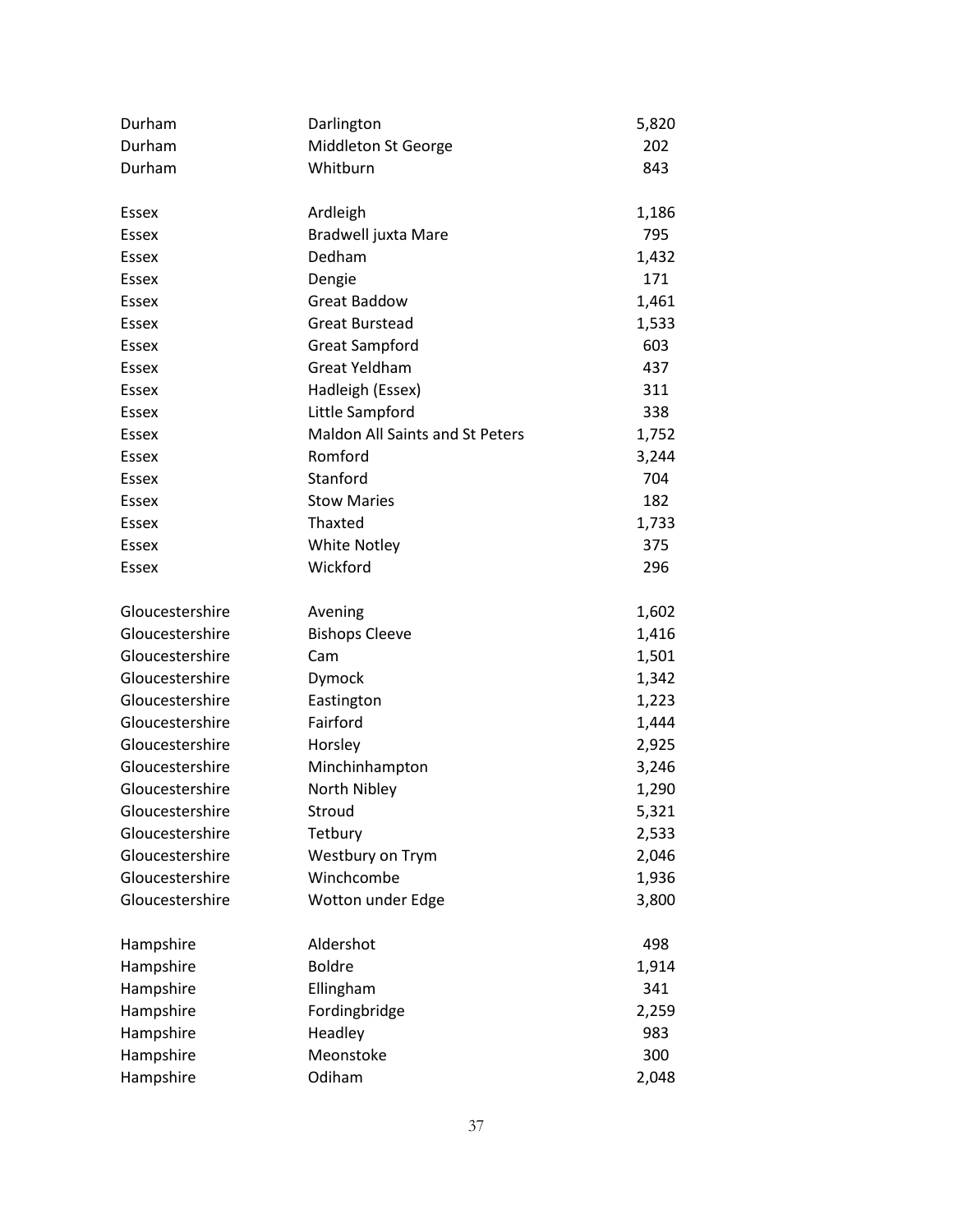| Hampshire       | Ringwood                             | 3,269 |
|-----------------|--------------------------------------|-------|
| Hampshire       | Romsey                               | 4,297 |
| Hampshire       | Selborne                             | 770   |
|                 |                                      |       |
| Herefordshire   | Bromyard                             | 2,594 |
| Herefordshire   | Eaton Bishop                         | 381   |
| Herefordshire   | Ledbury                              | 3,191 |
| Herefordshire   | Lugwardine                           | 518   |
| Herefordshire   | Wigmore                              | 360   |
| Herefordshire   | Yarkhill                             | 365   |
|                 |                                      |       |
| Hertfordshire   | Aldenham                             | 1,127 |
| Hertfordshire   | <b>Barley</b>                        | 593   |
| Hertfordshire   | Berkhampstead [Berkhamsted] St Mary  | 864   |
| Hertfordshire   | Berkhampstead [Berkhamsted] St Peter | 1,963 |
| Hertfordshire   | <b>Hemel Hempstead</b>               | 3,240 |
| Hertfordshire   | Hitchin                              | 3,608 |
| Hertfordshire   | Hunsdon                              | 512   |
| Hertfordshire   | Rickmansworth                        | 3,230 |
| Hertfordshire   | Watford                              | 3,976 |
|                 |                                      |       |
| Huntingdonshire | <b>Great Stukeley</b>                | 304   |
|                 |                                      |       |
| Kent            | Ashford                              | 2,532 |
| Kent            | Benenden                             | 1,322 |
| Kent            | Biddenden                            | 1,278 |
| Kent            | <b>Bromley</b>                       | 2,965 |
| Kent            | Chiselhurst                          | 1,450 |
| Kent            | Cranbrook                            | 2,994 |
| Kent            | Eastry                               | 909   |
| Kent            | Eltham                               | 1,882 |
| Kent            | Goudhurst                            | 2,082 |
| Kent            | Gravesend                            | 3,119 |
| Kent            | Herne                                | 1,442 |
| Kent            | Hythe                                | 2,318 |
| Kent            | Lenham                               | 1,509 |
| Kent            | <b>Milton next Gravesend</b>         | 2,470 |
| Kent            | Newenden                             | 125   |
| Kent            | Reculver                             | 265   |
| Kent            | Sandhurst                            | 1,012 |
| Kent            | Sevenoaks                            | 3,444 |
| Kent            | Sittingbourne                        | 1,362 |
| Kent            | Speldhurst                           | 1,901 |
| Kent            | St Nicholas at Wade                  | 480   |
|                 |                                      |       |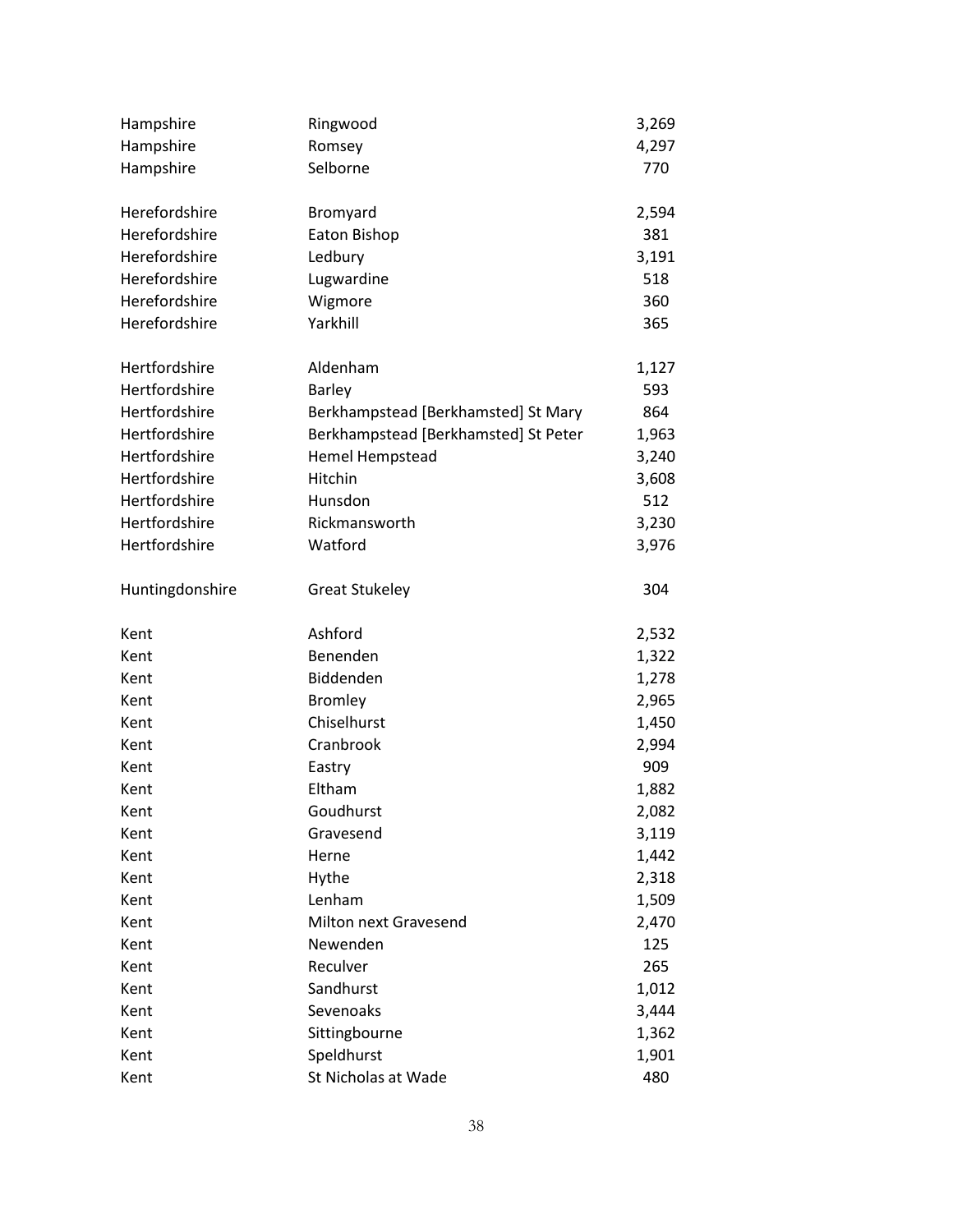| Kent           | Staplehurst              | 1,341  |
|----------------|--------------------------|--------|
| Kent           | Sundridge                | 854    |
| Kent           | Tenterden                | 2,786  |
| Kent           | Tonbridge*               | 5,932  |
| Kent           | Westerham                | 1,437  |
| Kent           | Wickhambreux             | 430    |
| Kent           | Wye                      | 1,322  |
| Kent           | Yalding                  | 2,059  |
| Lancashire     | Ashton under Lyne        | 19,052 |
| Lancashire     | Chorley                  | 5,182  |
| Lancashire     | Deane                    | 9,945  |
| Lancashire     | Hawkshead                | 1,710  |
| Lancashire     | <b>North Meols</b>       | 2,492  |
| Lancashire     | Radcliffe                | 2,792  |
| Lancashire     | Rochdale                 | 33,577 |
| Lancashire     | Torver                   | 204    |
| Lancashire     | Tunstall                 | 665    |
| Lancashire     | Warton                   | 1,477  |
| Leicestershire | Ashby-de-la-Zouch        | 3,403  |
| Leicestershire | Ashfordby                | 367    |
| Leicestershire | Bottesford               | 891    |
| Leicestershire | <b>Breedon</b>           | 2,302  |
| Leicestershire | Castle Donnington        | 2,308  |
| Leicestershire | Coleorton                | 910    |
| Leicestershire | Desford                  | 744    |
| Leicestershire | Enderby                  | 804    |
| Leicestershire | Great Bowden             | 826    |
| Leicestershire | Hinckley                 | 6,058  |
| Leicestershire | <b>Husbands Bosworth</b> | 1,024  |
| Leicestershire | Kibworth Beauchamp       | 1,313  |
| Leicestershire | Kirby Muxloe             | 231    |
| Leicestershire | Kirkby Mallory           | 248    |
| Leicestershire | Long Clawson             | 627    |
| Leicestershire | Loughborough             | 5,556  |
| Leicestershire | Market Bosworth          | 1,034  |
| Leicestershire | Market Harborough        | 1,704  |
| Leicestershire | Medbourn                 | 468    |
| Leicestershire | <b>Melton Mowbray</b>    | 2,221  |
| Leicestershire | Prestwold                | 519    |
| Leicestershire | Saddington               | 215    |
| Leicestershire | Shepshed                 | 3,026  |
| Leicestershire | <b>Wigston Magna</b>     | 1,901  |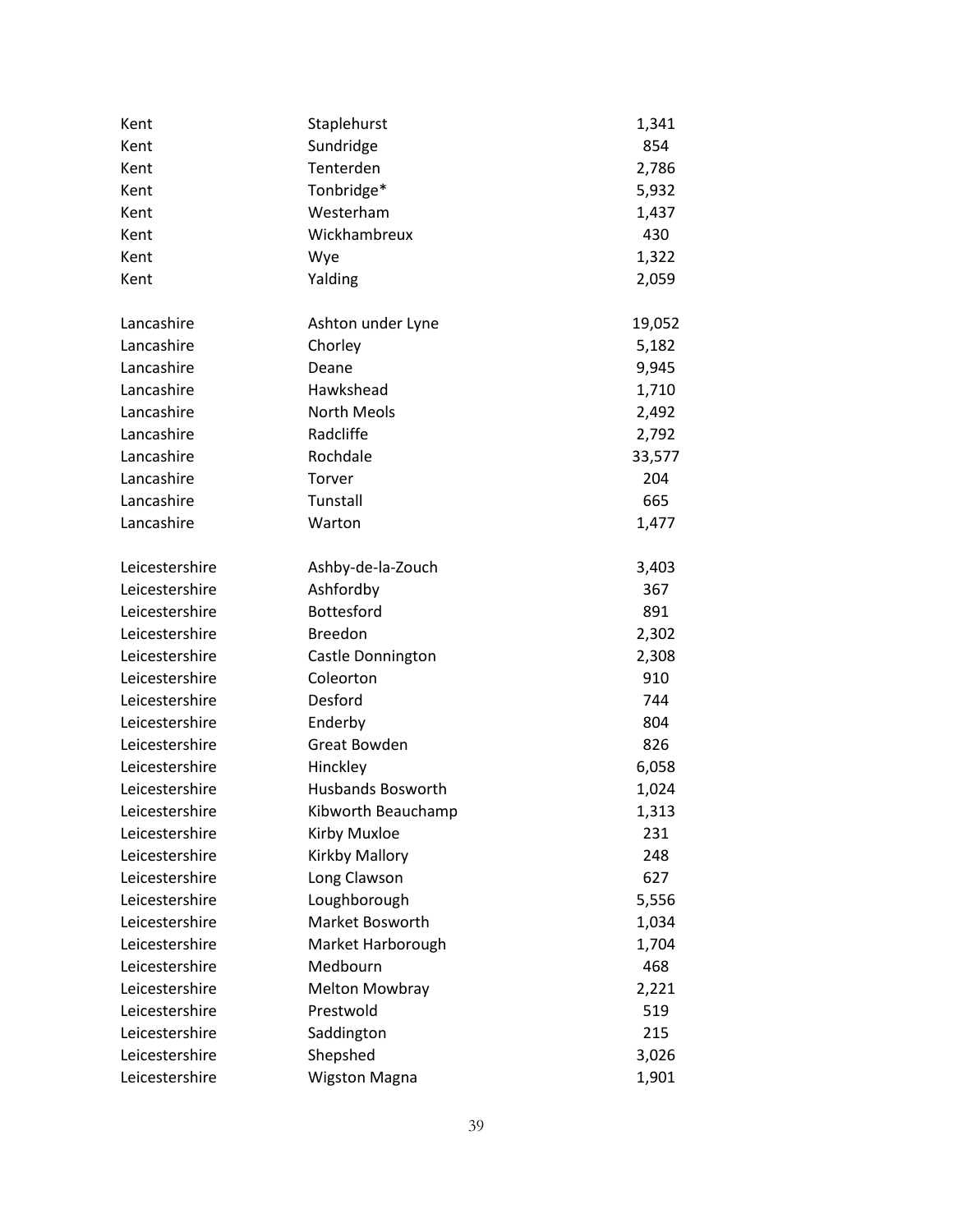| Leicestershire   | Wymondham (Leicestershire)           | 437    |
|------------------|--------------------------------------|--------|
| Lincolnshire     | Clee                                 | 490    |
| Lincolnshire     | Frodingham                           | 355    |
| Lincolnshire     | Gainsborough                         | 5,915  |
| Lincolnshire     | Grantham                             | 4,777  |
| Lincolnshire     | <b>Great Grimsby</b>                 | 2,747  |
| Lincolnshire     | Haxey                                | 1,627  |
| Lincolnshire     | Irby on Humber                       | 196    |
| Lincolnshire     | Leasingham                           | 329    |
| Lincolnshire     | Quarrington and Old Sleaford         | 285    |
| Lincolnshire     | Ropsley                              | 440    |
| Lincolnshire     | Scartho                              | 133    |
| Lincolnshire     | Wrangle                              | 843    |
| Lincolnshire     | Wyberton                             | 353    |
| Middlesex        | Edmonton                             | 6,824  |
| Middlesex        | Northolt                             | 392    |
| Norfolk          | Banham                               | 978    |
| Norfolk          | Docking                              | 994    |
| Norfolk          | Kenninghall                          | 1,102  |
| Norfolk          | North Elmham                         | 896    |
| Norfolk          | Norwich St Benedict                  | 925    |
| Norfolk          | Norwich St Giles                     | 1,043  |
| Norfolk          | Norwich St James with Pockthorpe     | 1,594  |
| Norfolk          | Norwich St Margaret                  | 797    |
| Norfolk          | Norwich St Saviour                   | 990    |
| Norfolk          | Sculthorpe                           | 413    |
| Norfolk          | Sedgeford                            | 439    |
| Norfolk          | Shipdham                             | 1,412  |
| Norfolk          | Swaffham                             | 2,350  |
| Norfolk          | Wells (Norfolk) [Wells next the Sea] | 2,683  |
| Norfolk          | Wymondham (Norfolk)                  | 3,923  |
| Northamptonshire | Aynho                                | 631    |
| Northamptonshire | Little Bowden                        | 305    |
| Northumberland   | <b>Berwick on Tweed</b>              | 7,746  |
| Northumberland   | Earsdon                              | 4,388  |
| Northumberland   | Felton                               | 1,409  |
| Northumberland   | Tynemouth                            | 19,042 |
| Northumberland   | Woodhorn                             | 1,172  |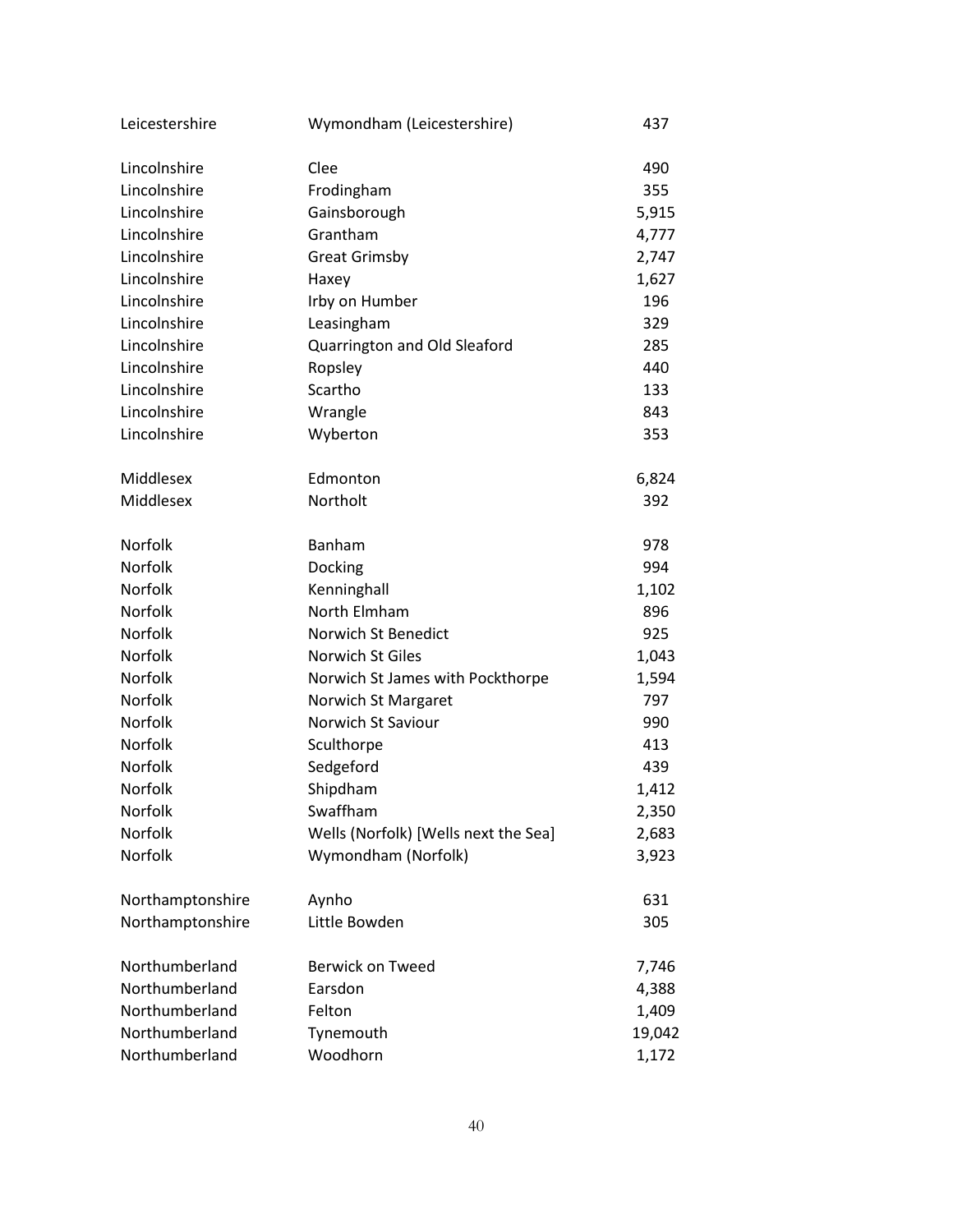| Nottinghamshire | Arnold                    | 3,042 |
|-----------------|---------------------------|-------|
| Nottinghamshire | Blyth                     | 1,759 |
| Nottinghamshire | <b>Burton Joyce</b>       | 564   |
| Nottinghamshire | Cropwell Bishop           | 364   |
| Nottinghamshire | Darlton                   | 139   |
| Nottinghamshire | Edwinstowe*               | 1,558 |
| Nottinghamshire | Fledborough               | 82    |
| Nottinghamshire | Gedling                   | 1,903 |
| Nottinghamshire | Warsop                    | 1,047 |
| Oxfordshire     | Banbury                   | 4,173 |
| Oxfordshire     | Chinnor                   | 895   |
| Oxfordshire     | <b>Chipping Norton</b>    | 2,331 |
| Oxfordshire     | Standlake                 | 577   |
| Oxfordshire     | Wootton (Oxfordshire)     | 888   |
| Rutland         | Oakham                    | 1,719 |
| Salop           | Alberbury                 | 1,772 |
| Salop           | Albrighton                | 911   |
| Salop           | Baschurch*                | 1,347 |
| Salop           | Bitterley                 | 1,103 |
| Salop           | <b>Bromfield</b>          | 610   |
| Salop           | Ercall Magna*             | 1,965 |
| Salop           | <b>Ludlow St Lawrence</b> | 4,150 |
| Salop           | Onibury                   | 415   |
| Salop           | Oswestry                  | 6,733 |
| Salop           | Pontesbury                | 2,307 |
| Salop           | Shrewsbury St Alkmund     | 1,566 |
| Salop           | Shrewsbury St Chad        | 6,322 |
| Salop           | Shrewsbury St Julian      | 2,095 |
| Salop           | <b>Shrewsbury St Mary</b> | 4,646 |
| Salop           | <b>Stanton Lacy</b>       | 1,026 |
| Salop           | Wem*                      | 3,121 |
| Salop           | Westbury* (Salop)         | 2,195 |
| Somerset        | Bridgewater               | 4,911 |
| Somerset        | <b>Bruton</b>             | 1,746 |
| Somerset        | Congresbury               | 913   |
| Somerset        | Crewkerne                 | 3,021 |
| Somerset        | Martock                   | 2,356 |
| Somerset        | Milborne Port             | 1,000 |
| Somerset        | North Cadbury             | 908   |
| Somerset        | North Petherton           | 2,615 |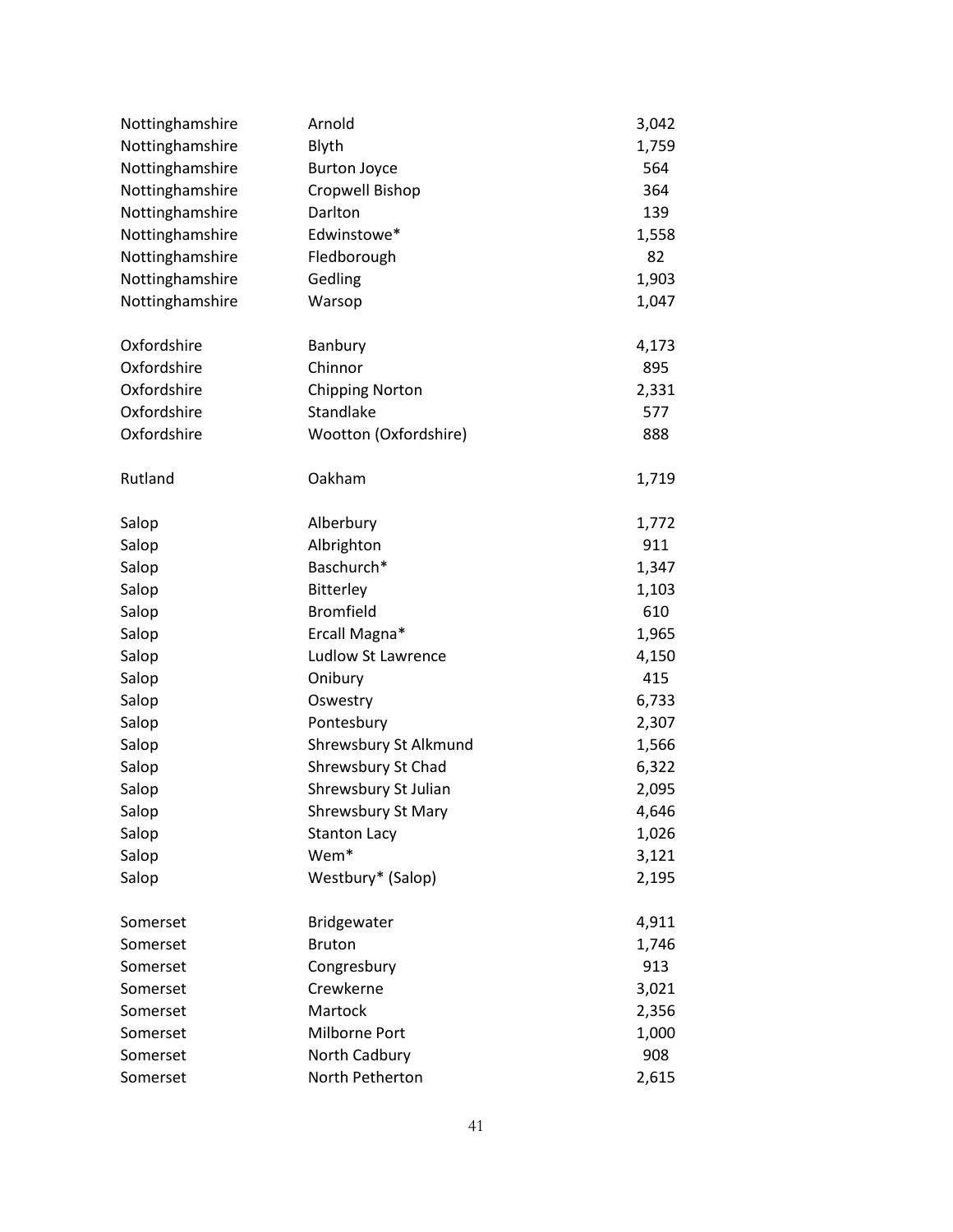| Wedmore<br>Somerset<br>2,480<br>Staffordshire<br>Alstonefield<br>3,704<br>Staffordshire<br>Audley*<br>2,618<br>Staffordshire<br><b>Barton under Needwood</b><br>1,066<br>Staffordshire<br><b>Burslem</b><br>8,625<br>Staffordshire<br>Eccleshall<br>3,618<br>Staffordshire<br>Ellastone<br>916<br>Staffordshire<br>Rocester<br>873<br>Staffordshire<br>Sedgley*<br>13,937<br>Staffordshire<br>6,270<br>Stone<br>Staffordshire<br>853<br>Stowe by Chartley<br>Staffordshire<br>Tatenhill<br>529<br>Suffolk<br>Cavendish<br>1,074<br>Suffolk<br>East Bergholt<br>1,151<br>Suffolk<br>1,893<br>Eye<br>Suffolk<br>1,965<br>Framlingham<br>Suffolk<br>Fressingfield<br>1,064<br>Suffolk<br>Hadleigh (Suffolk)<br>2,592<br>Suffolk<br>523<br>Horringer<br>Suffolk<br>Ipswich St Clement<br>3,305<br>Suffolk<br>494<br>Ipswich St Lawence<br>Suffolk<br>Ipswich St Mary Elms<br>441<br>Suffolk<br>Ipswich St Mary Stoke<br>568<br>Suffolk<br>Ipswich St Matthew<br>1,353<br>Suffolk<br>Ipswich St Nicholas<br>832<br>Suffolk<br>Ipswich St Peter<br>1,125<br>Suffolk<br>416<br>Ipswich St Stephen<br>Suffolk<br>Lavenham<br>1,711<br>Suffolk<br>Laxfield<br>1,003<br>Suffolk<br>Marlesford<br>381<br>Mendlesham<br>Suffolk<br>1,093<br>Suffolk<br>Mildenhall<br>2,493<br>Suffolk<br>Peasenhall<br>633<br>Suffolk<br>Rattlesden<br>849<br>Suffolk<br>Saxmundham<br>957<br>Suffolk<br>Sibton<br>503<br>Suffolk<br>Stradbroke<br>1,277<br>Suffolk<br>Wickhambrook<br>1,160<br>Suffolk<br>Woodbridge<br>4,332<br>Suffolk<br>Wortham<br>832 | Somerset | Pitminster | 1,206 |
|---------------------------------------------------------------------------------------------------------------------------------------------------------------------------------------------------------------------------------------------------------------------------------------------------------------------------------------------------------------------------------------------------------------------------------------------------------------------------------------------------------------------------------------------------------------------------------------------------------------------------------------------------------------------------------------------------------------------------------------------------------------------------------------------------------------------------------------------------------------------------------------------------------------------------------------------------------------------------------------------------------------------------------------------------------------------------------------------------------------------------------------------------------------------------------------------------------------------------------------------------------------------------------------------------------------------------------------------------------------------------------------------------------------------------------------------------------------------------------------------------------------------------------|----------|------------|-------|
|                                                                                                                                                                                                                                                                                                                                                                                                                                                                                                                                                                                                                                                                                                                                                                                                                                                                                                                                                                                                                                                                                                                                                                                                                                                                                                                                                                                                                                                                                                                                 |          |            |       |
|                                                                                                                                                                                                                                                                                                                                                                                                                                                                                                                                                                                                                                                                                                                                                                                                                                                                                                                                                                                                                                                                                                                                                                                                                                                                                                                                                                                                                                                                                                                                 |          |            |       |
|                                                                                                                                                                                                                                                                                                                                                                                                                                                                                                                                                                                                                                                                                                                                                                                                                                                                                                                                                                                                                                                                                                                                                                                                                                                                                                                                                                                                                                                                                                                                 |          |            |       |
|                                                                                                                                                                                                                                                                                                                                                                                                                                                                                                                                                                                                                                                                                                                                                                                                                                                                                                                                                                                                                                                                                                                                                                                                                                                                                                                                                                                                                                                                                                                                 |          |            |       |
|                                                                                                                                                                                                                                                                                                                                                                                                                                                                                                                                                                                                                                                                                                                                                                                                                                                                                                                                                                                                                                                                                                                                                                                                                                                                                                                                                                                                                                                                                                                                 |          |            |       |
|                                                                                                                                                                                                                                                                                                                                                                                                                                                                                                                                                                                                                                                                                                                                                                                                                                                                                                                                                                                                                                                                                                                                                                                                                                                                                                                                                                                                                                                                                                                                 |          |            |       |
|                                                                                                                                                                                                                                                                                                                                                                                                                                                                                                                                                                                                                                                                                                                                                                                                                                                                                                                                                                                                                                                                                                                                                                                                                                                                                                                                                                                                                                                                                                                                 |          |            |       |
|                                                                                                                                                                                                                                                                                                                                                                                                                                                                                                                                                                                                                                                                                                                                                                                                                                                                                                                                                                                                                                                                                                                                                                                                                                                                                                                                                                                                                                                                                                                                 |          |            |       |
|                                                                                                                                                                                                                                                                                                                                                                                                                                                                                                                                                                                                                                                                                                                                                                                                                                                                                                                                                                                                                                                                                                                                                                                                                                                                                                                                                                                                                                                                                                                                 |          |            |       |
|                                                                                                                                                                                                                                                                                                                                                                                                                                                                                                                                                                                                                                                                                                                                                                                                                                                                                                                                                                                                                                                                                                                                                                                                                                                                                                                                                                                                                                                                                                                                 |          |            |       |
|                                                                                                                                                                                                                                                                                                                                                                                                                                                                                                                                                                                                                                                                                                                                                                                                                                                                                                                                                                                                                                                                                                                                                                                                                                                                                                                                                                                                                                                                                                                                 |          |            |       |
|                                                                                                                                                                                                                                                                                                                                                                                                                                                                                                                                                                                                                                                                                                                                                                                                                                                                                                                                                                                                                                                                                                                                                                                                                                                                                                                                                                                                                                                                                                                                 |          |            |       |
|                                                                                                                                                                                                                                                                                                                                                                                                                                                                                                                                                                                                                                                                                                                                                                                                                                                                                                                                                                                                                                                                                                                                                                                                                                                                                                                                                                                                                                                                                                                                 |          |            |       |
|                                                                                                                                                                                                                                                                                                                                                                                                                                                                                                                                                                                                                                                                                                                                                                                                                                                                                                                                                                                                                                                                                                                                                                                                                                                                                                                                                                                                                                                                                                                                 |          |            |       |
|                                                                                                                                                                                                                                                                                                                                                                                                                                                                                                                                                                                                                                                                                                                                                                                                                                                                                                                                                                                                                                                                                                                                                                                                                                                                                                                                                                                                                                                                                                                                 |          |            |       |
|                                                                                                                                                                                                                                                                                                                                                                                                                                                                                                                                                                                                                                                                                                                                                                                                                                                                                                                                                                                                                                                                                                                                                                                                                                                                                                                                                                                                                                                                                                                                 |          |            |       |
|                                                                                                                                                                                                                                                                                                                                                                                                                                                                                                                                                                                                                                                                                                                                                                                                                                                                                                                                                                                                                                                                                                                                                                                                                                                                                                                                                                                                                                                                                                                                 |          |            |       |
|                                                                                                                                                                                                                                                                                                                                                                                                                                                                                                                                                                                                                                                                                                                                                                                                                                                                                                                                                                                                                                                                                                                                                                                                                                                                                                                                                                                                                                                                                                                                 |          |            |       |
|                                                                                                                                                                                                                                                                                                                                                                                                                                                                                                                                                                                                                                                                                                                                                                                                                                                                                                                                                                                                                                                                                                                                                                                                                                                                                                                                                                                                                                                                                                                                 |          |            |       |
|                                                                                                                                                                                                                                                                                                                                                                                                                                                                                                                                                                                                                                                                                                                                                                                                                                                                                                                                                                                                                                                                                                                                                                                                                                                                                                                                                                                                                                                                                                                                 |          |            |       |
|                                                                                                                                                                                                                                                                                                                                                                                                                                                                                                                                                                                                                                                                                                                                                                                                                                                                                                                                                                                                                                                                                                                                                                                                                                                                                                                                                                                                                                                                                                                                 |          |            |       |
|                                                                                                                                                                                                                                                                                                                                                                                                                                                                                                                                                                                                                                                                                                                                                                                                                                                                                                                                                                                                                                                                                                                                                                                                                                                                                                                                                                                                                                                                                                                                 |          |            |       |
|                                                                                                                                                                                                                                                                                                                                                                                                                                                                                                                                                                                                                                                                                                                                                                                                                                                                                                                                                                                                                                                                                                                                                                                                                                                                                                                                                                                                                                                                                                                                 |          |            |       |
|                                                                                                                                                                                                                                                                                                                                                                                                                                                                                                                                                                                                                                                                                                                                                                                                                                                                                                                                                                                                                                                                                                                                                                                                                                                                                                                                                                                                                                                                                                                                 |          |            |       |
|                                                                                                                                                                                                                                                                                                                                                                                                                                                                                                                                                                                                                                                                                                                                                                                                                                                                                                                                                                                                                                                                                                                                                                                                                                                                                                                                                                                                                                                                                                                                 |          |            |       |
|                                                                                                                                                                                                                                                                                                                                                                                                                                                                                                                                                                                                                                                                                                                                                                                                                                                                                                                                                                                                                                                                                                                                                                                                                                                                                                                                                                                                                                                                                                                                 |          |            |       |
|                                                                                                                                                                                                                                                                                                                                                                                                                                                                                                                                                                                                                                                                                                                                                                                                                                                                                                                                                                                                                                                                                                                                                                                                                                                                                                                                                                                                                                                                                                                                 |          |            |       |
|                                                                                                                                                                                                                                                                                                                                                                                                                                                                                                                                                                                                                                                                                                                                                                                                                                                                                                                                                                                                                                                                                                                                                                                                                                                                                                                                                                                                                                                                                                                                 |          |            |       |
|                                                                                                                                                                                                                                                                                                                                                                                                                                                                                                                                                                                                                                                                                                                                                                                                                                                                                                                                                                                                                                                                                                                                                                                                                                                                                                                                                                                                                                                                                                                                 |          |            |       |
|                                                                                                                                                                                                                                                                                                                                                                                                                                                                                                                                                                                                                                                                                                                                                                                                                                                                                                                                                                                                                                                                                                                                                                                                                                                                                                                                                                                                                                                                                                                                 |          |            |       |
|                                                                                                                                                                                                                                                                                                                                                                                                                                                                                                                                                                                                                                                                                                                                                                                                                                                                                                                                                                                                                                                                                                                                                                                                                                                                                                                                                                                                                                                                                                                                 |          |            |       |
|                                                                                                                                                                                                                                                                                                                                                                                                                                                                                                                                                                                                                                                                                                                                                                                                                                                                                                                                                                                                                                                                                                                                                                                                                                                                                                                                                                                                                                                                                                                                 |          |            |       |
|                                                                                                                                                                                                                                                                                                                                                                                                                                                                                                                                                                                                                                                                                                                                                                                                                                                                                                                                                                                                                                                                                                                                                                                                                                                                                                                                                                                                                                                                                                                                 |          |            |       |
|                                                                                                                                                                                                                                                                                                                                                                                                                                                                                                                                                                                                                                                                                                                                                                                                                                                                                                                                                                                                                                                                                                                                                                                                                                                                                                                                                                                                                                                                                                                                 |          |            |       |
|                                                                                                                                                                                                                                                                                                                                                                                                                                                                                                                                                                                                                                                                                                                                                                                                                                                                                                                                                                                                                                                                                                                                                                                                                                                                                                                                                                                                                                                                                                                                 |          |            |       |
|                                                                                                                                                                                                                                                                                                                                                                                                                                                                                                                                                                                                                                                                                                                                                                                                                                                                                                                                                                                                                                                                                                                                                                                                                                                                                                                                                                                                                                                                                                                                 |          |            |       |
|                                                                                                                                                                                                                                                                                                                                                                                                                                                                                                                                                                                                                                                                                                                                                                                                                                                                                                                                                                                                                                                                                                                                                                                                                                                                                                                                                                                                                                                                                                                                 |          |            |       |
|                                                                                                                                                                                                                                                                                                                                                                                                                                                                                                                                                                                                                                                                                                                                                                                                                                                                                                                                                                                                                                                                                                                                                                                                                                                                                                                                                                                                                                                                                                                                 |          |            |       |
|                                                                                                                                                                                                                                                                                                                                                                                                                                                                                                                                                                                                                                                                                                                                                                                                                                                                                                                                                                                                                                                                                                                                                                                                                                                                                                                                                                                                                                                                                                                                 |          |            |       |
|                                                                                                                                                                                                                                                                                                                                                                                                                                                                                                                                                                                                                                                                                                                                                                                                                                                                                                                                                                                                                                                                                                                                                                                                                                                                                                                                                                                                                                                                                                                                 |          |            |       |
|                                                                                                                                                                                                                                                                                                                                                                                                                                                                                                                                                                                                                                                                                                                                                                                                                                                                                                                                                                                                                                                                                                                                                                                                                                                                                                                                                                                                                                                                                                                                 |          |            |       |
|                                                                                                                                                                                                                                                                                                                                                                                                                                                                                                                                                                                                                                                                                                                                                                                                                                                                                                                                                                                                                                                                                                                                                                                                                                                                                                                                                                                                                                                                                                                                 |          |            |       |
| Suffolk<br>Yoxford<br>1,007                                                                                                                                                                                                                                                                                                                                                                                                                                                                                                                                                                                                                                                                                                                                                                                                                                                                                                                                                                                                                                                                                                                                                                                                                                                                                                                                                                                                                                                                                                     |          |            |       |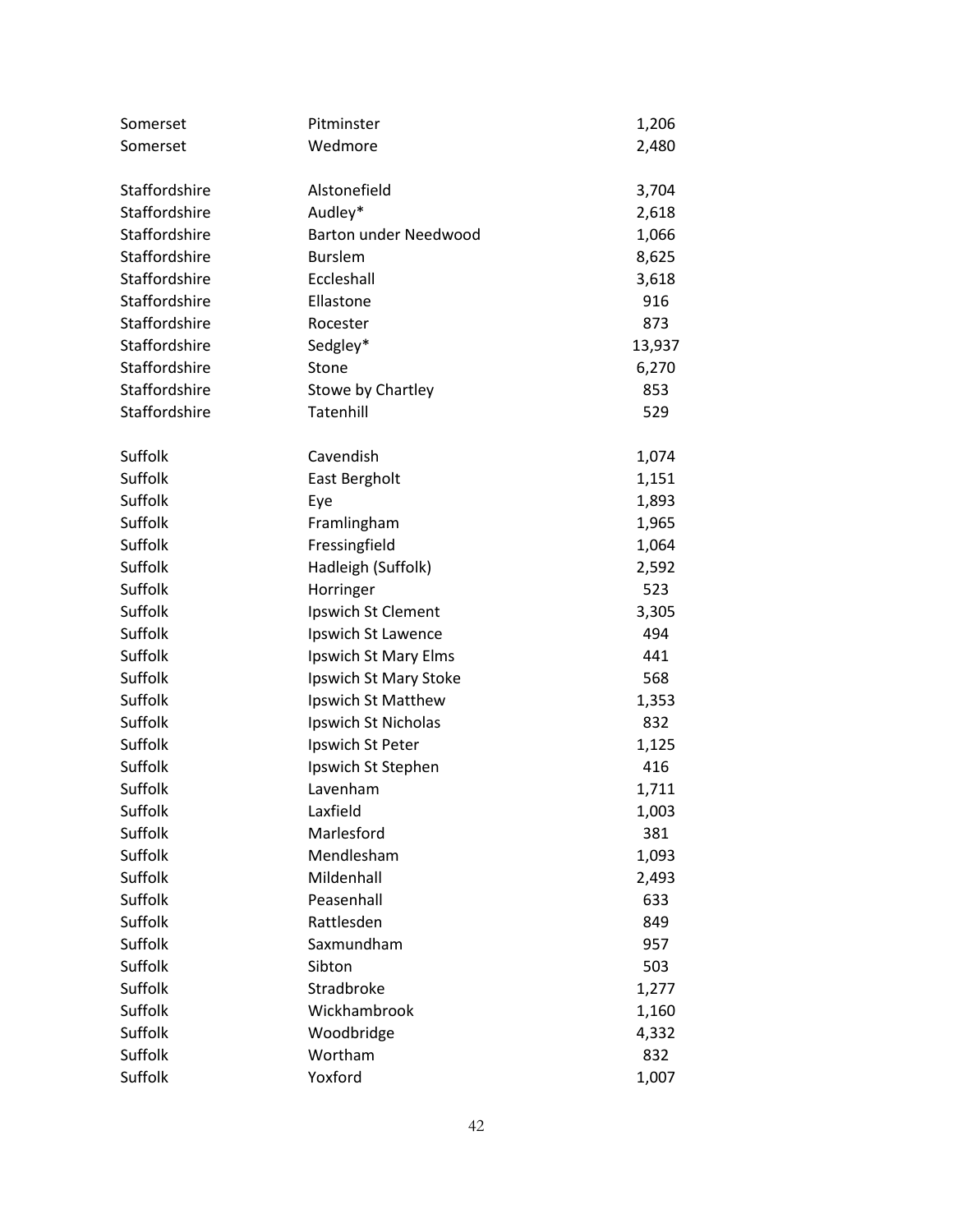| Surrey        | Abinger               | 629   |
|---------------|-----------------------|-------|
| Surrey        | Beddington            | 1,250 |
| Surrey        | Carshalton            | 1,532 |
| Surrey        | Cobham                | 1,275 |
| Surrey        | Cranley               | 1,009 |
| Surrey        | Gatton                | 99    |
| Surrey        | Limpsfield            | 746   |
| Surrey        | Nutfield              | 631   |
| Surrey        | Putney                | 2,881 |
| Surrey        | Reigate               | 2,440 |
| Surrey        | Walton on the Hill    | 263   |
| Surrey        | Wimbledon             | 1,914 |
| Surrey        | Wotton (Surrey)       | 488   |
| <b>Sussex</b> | Ardingly              | 553   |
| <b>Sussex</b> | <b>Bolney</b>         | 510   |
| <b>Sussex</b> | <b>Brede</b>          | 787   |
| <b>Sussex</b> | Cowfold               | 614   |
| <b>Sussex</b> | <b>East Grinstead</b> | 2,804 |
| <b>Sussex</b> | Felpham               | 536   |
| <b>Sussex</b> | Frant                 | 1,439 |
| <b>Sussex</b> | Hailsham              | 1,029 |
| <b>Sussex</b> | Harting               | 947   |
| Sussex        | Hurstpierpoint        | 1,184 |
| <b>Sussex</b> | Northiam              | 1,114 |
| <b>Sussex</b> | Pevensey              | 254   |
| <b>Sussex</b> | Salehurst             | 1,653 |
| <b>Sussex</b> | Woodmancote           | 247   |
| Sussex        | Worth                 | 1,539 |
| Warwickshire  | Alcester              | 1,862 |
| Warwickshire  | Budbrooke             | 383   |
| Warwickshire  | <b>Chilvers Coton</b> | 1,873 |
| Warwickshire  | Curdworth             | 548   |
| Warwickshire  | Dunchurch             | 996   |
| Warwickshire  | Edgbaston             | 1,180 |
| Warwickshire  | Harbury               | 904   |
| Warwickshire  | Kenilworth            | 2,279 |
| Warwickshire  | Kingsbury             | 1,104 |
| Warwickshire  | Mancetter             | 3,710 |
| Warwickshire  | Monks Kirby           | 1,472 |
| Warwickshire  | Napton                | 848   |
| Warwickshire  | Poleswoth             | 1,521 |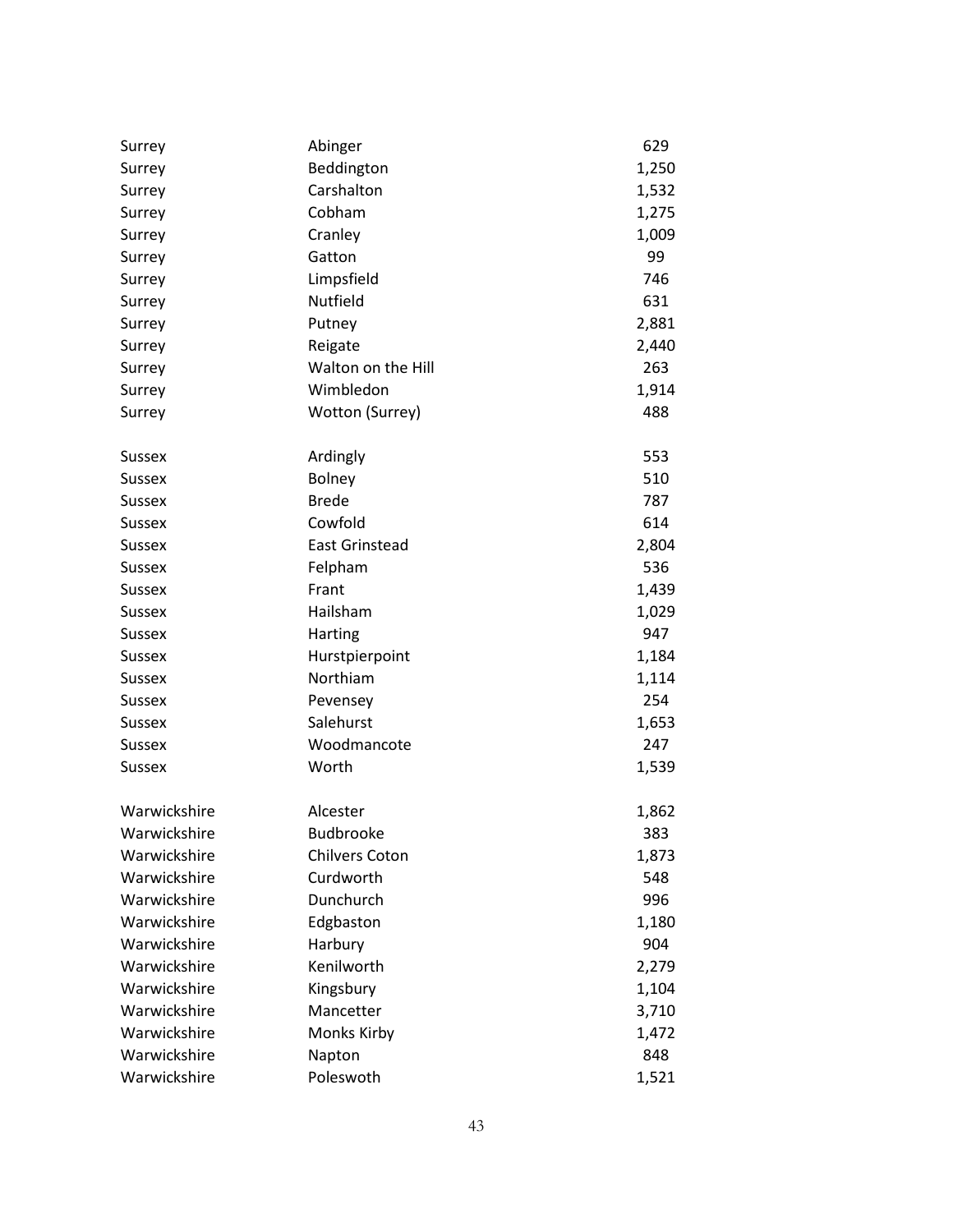| Warwickshire                  | Rowington                               | 839    |
|-------------------------------|-----------------------------------------|--------|
| Warwickshire                  | Tanworth                                | 1,682  |
| Warwickshire                  | Tredington                              | 964    |
|                               |                                         |        |
| Wiltshire                     | <b>Bishops Cannings</b>                 | 1,349  |
| Wiltshire                     | <b>Bromham</b>                          | 1,225  |
| Wiltshire                     | Wishford Magna [Great Wishford]         | 291    |
|                               |                                         |        |
| Worcestershire                | <b>Kings Norton</b>                     | 3,068  |
| Worcestershire                | <b>Worcester St Helens</b>              | 1,412  |
|                               |                                         |        |
| <b>Yorkshire East Riding</b>  | <b>Bridlington</b>                      | 4,422  |
| <b>Yorkshire East Riding</b>  | <b>Bubwith</b>                          | 1,260  |
| <b>Yorkshire East Riding</b>  | Etton                                   | 338    |
| <b>Yorkshire East Riding</b>  | Hunmanby                                | 903    |
|                               |                                         |        |
| <b>Yorkshire North Riding</b> | Easingwold*                             | 1,959  |
| Yorkshire North Riding        | Gilling                                 | 310    |
| Yorkshire North Riding        | Kirkdale                                | 884    |
| Yorkshire North Riding        | Marske in Cleveland [Marske by the Sea] | 890    |
| Yorkshire North Riding        | Oswaldkirk                              | 210    |
| Yorkshire North Riding        | Sessay                                  | 384    |
| Yorkshire North Riding        | Stainton in Cleveland [Stainton]        | 806    |
| Yorkshire North Riding        | Yarm                                    | 1,431  |
|                               |                                         |        |
| Yorkshire West Riding         | Addingham                               | 1,559  |
| Yorkshire West Riding         | Adel                                    | 996    |
| Yorkshire West Riding         | Almondbury*                             | 19,302 |
| Yorkshire West Riding         | <b>Bolton Percy</b>                     | 972    |
| Yorkshire West Riding         | Brodsworth                              | 358    |
| Yorkshire West Riding         | <b>Burnsall</b>                         | 1,075  |
| Yorkshire West Riding         | Carlton juxta Snaith [Carlton]          | 687    |
| Yorkshire West Riding         | Clapham                                 | 1,706  |
| Yorkshire West Riding         | Conisborough                            | 1,047  |
| Yorkshire West Riding         | Darfield                                | 2,449  |
| Yorkshire West Riding         | Dewsbury                                | 11,571 |
| Yorkshire West Riding         | Emley                                   | 1,261  |
| Yorkshire West Riding         | Farnham                                 | 535    |
| Yorkshire West Riding         | Gisburne* [Gisburn]                     | 2,209  |
| Yorkshire West Riding         | Guiseley*                               | 6,813  |
| Yorkshire West Riding         | Hartshead                               | 1,728  |
| Yorkshire West Riding         | Horbury                                 | 2,356  |
| Yorkshire West Riding         | Ilkley                                  | 871    |
| Yorkshire West Riding         | Kippax                                  | 1,573  |